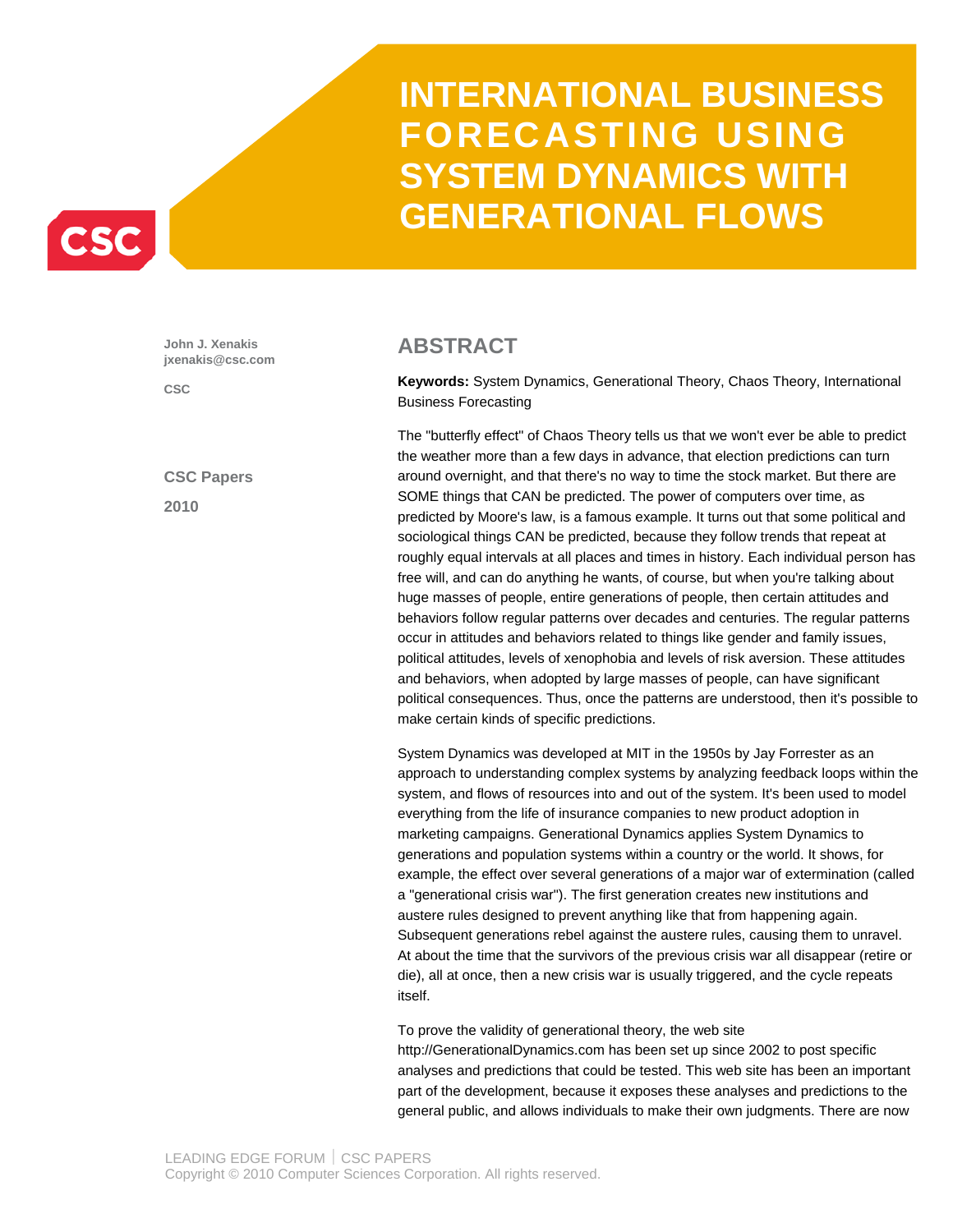

thousands of articles on this web site, most containing specific predictions and analyses that have been tested and shown to have turned out to be true. For example, it predicted in 2003 that there would be no civil war in Iraq or, if there was, that it would fizzle quickly, and that's what happened. In 2006, it also predicted that any war in Lebanon would fizzle quickly, and it did. It also predicted that the Sri Lanka violence WOULD spiral into full-scale civil war. In 2009, it predicted that the student riots in Iran would continue for years, just as they had in America in the 1960s–70s, and so far they have.

Once you know that you can make certain kinds of predictions, what good is it? This paper shows how the Generational Dynamics methodology can be used by governmental and commercial organizations for international business and political forecasting. Generational Dynamics does not replace traditional forecasting tools, of course; but it provides powerful additional tools that can be used in conjunction with traditional tools to provide much more accurate analyses and predictions in countries around the world. This paper describes the methodology and tools.

The 2010 documentary movie "Generational Zero" is based on the Generational Dynamics theory, and shows how the Boomers and Generation-X born after World War II ignored all the lessons that the survivors of the 1930s Great Depression had learned.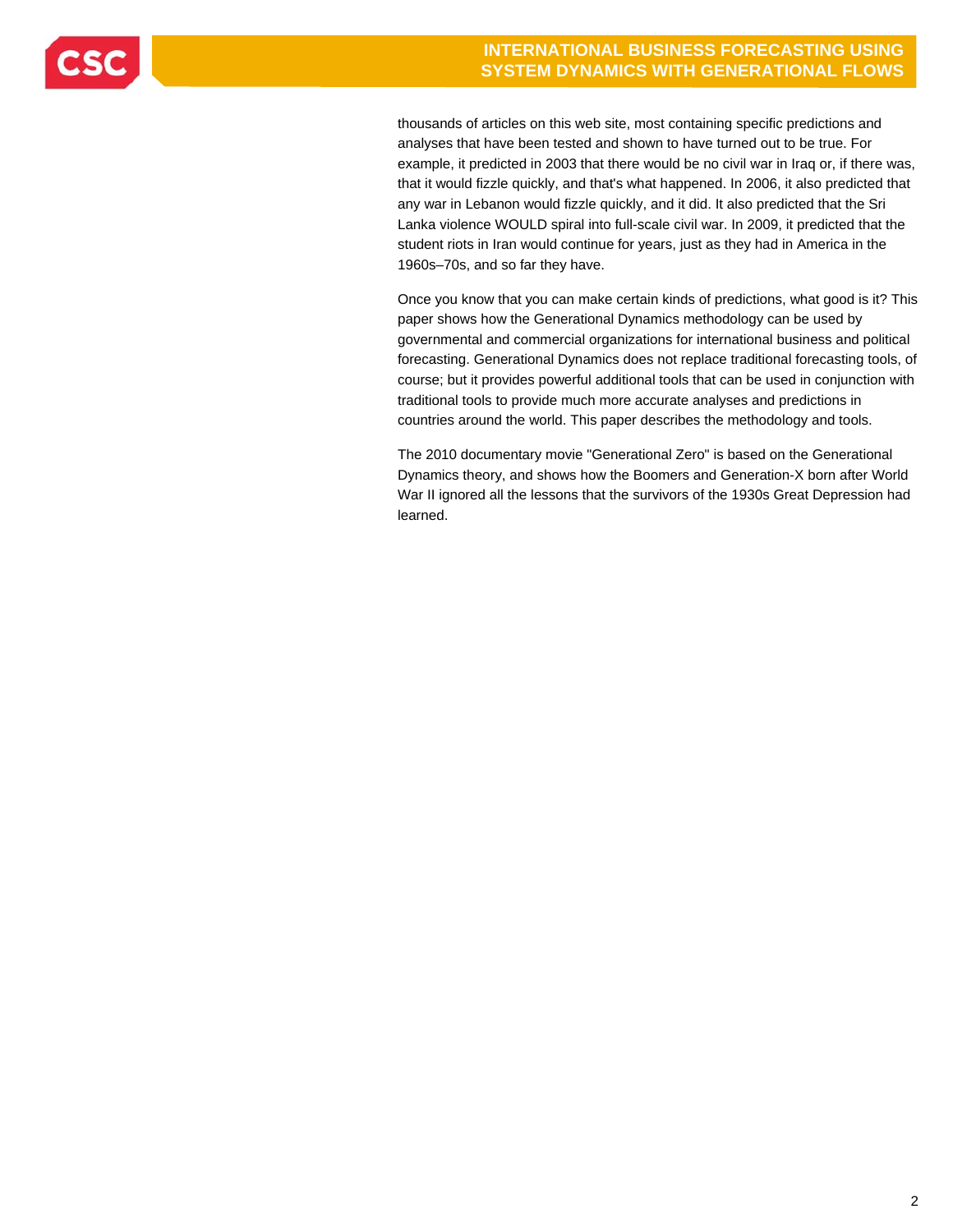

## **TABLE OF CONTENTS**

| 1 |                |                                                   |  |  |  |  |  |
|---|----------------|---------------------------------------------------|--|--|--|--|--|
|   | 1.1            |                                                   |  |  |  |  |  |
|   | 1.2            |                                                   |  |  |  |  |  |
|   | 1.3            |                                                   |  |  |  |  |  |
| 2 |                |                                                   |  |  |  |  |  |
|   | 2.1            |                                                   |  |  |  |  |  |
|   | 2.2            | Brief Introduction to System Dynamics Concepts  9 |  |  |  |  |  |
|   | 2.3            |                                                   |  |  |  |  |  |
|   | 2.4            |                                                   |  |  |  |  |  |
| 3 |                |                                                   |  |  |  |  |  |
|   | 3.1            |                                                   |  |  |  |  |  |
|   | 3.2            |                                                   |  |  |  |  |  |
|   | 3.3            |                                                   |  |  |  |  |  |
|   | 3.4            | Proofs of Existence for Generational Patterns  12 |  |  |  |  |  |
| 4 |                | Chaos Theory and Generational Forecasting  14     |  |  |  |  |  |
|   | 4.1            |                                                   |  |  |  |  |  |
|   | 4.2            |                                                   |  |  |  |  |  |
|   | 4.2.1          | Description of Short-Term Forecasting 15          |  |  |  |  |  |
|   | 4.2.2          | Description of Long-Term Forecasting 15           |  |  |  |  |  |
|   | 4.2.3          | Combining Short-Term and Long-Term Forecasting 16 |  |  |  |  |  |
|   | 4.2.4          |                                                   |  |  |  |  |  |
|   | 4.2.5          | Summary of Generationally-Related Trends 19       |  |  |  |  |  |
|   | 4.2.6          |                                                   |  |  |  |  |  |
|   | 4.2.7<br>4.2.8 | Some Techniques in Forecasting Methodology  20    |  |  |  |  |  |
|   | 4.3            |                                                   |  |  |  |  |  |
|   | 4.3.1          |                                                   |  |  |  |  |  |
|   | 4.3.2          |                                                   |  |  |  |  |  |
|   | 4.3.3          |                                                   |  |  |  |  |  |
|   | 4.3.4          |                                                   |  |  |  |  |  |
|   | 4.4            |                                                   |  |  |  |  |  |
|   | 4.4.1          |                                                   |  |  |  |  |  |
| 5 |                | Summary of the Generational Dynamics Forecasting  |  |  |  |  |  |
|   | 5.1            | Long-Term and Short-Term Forecasting 30           |  |  |  |  |  |
|   | 5.2            |                                                   |  |  |  |  |  |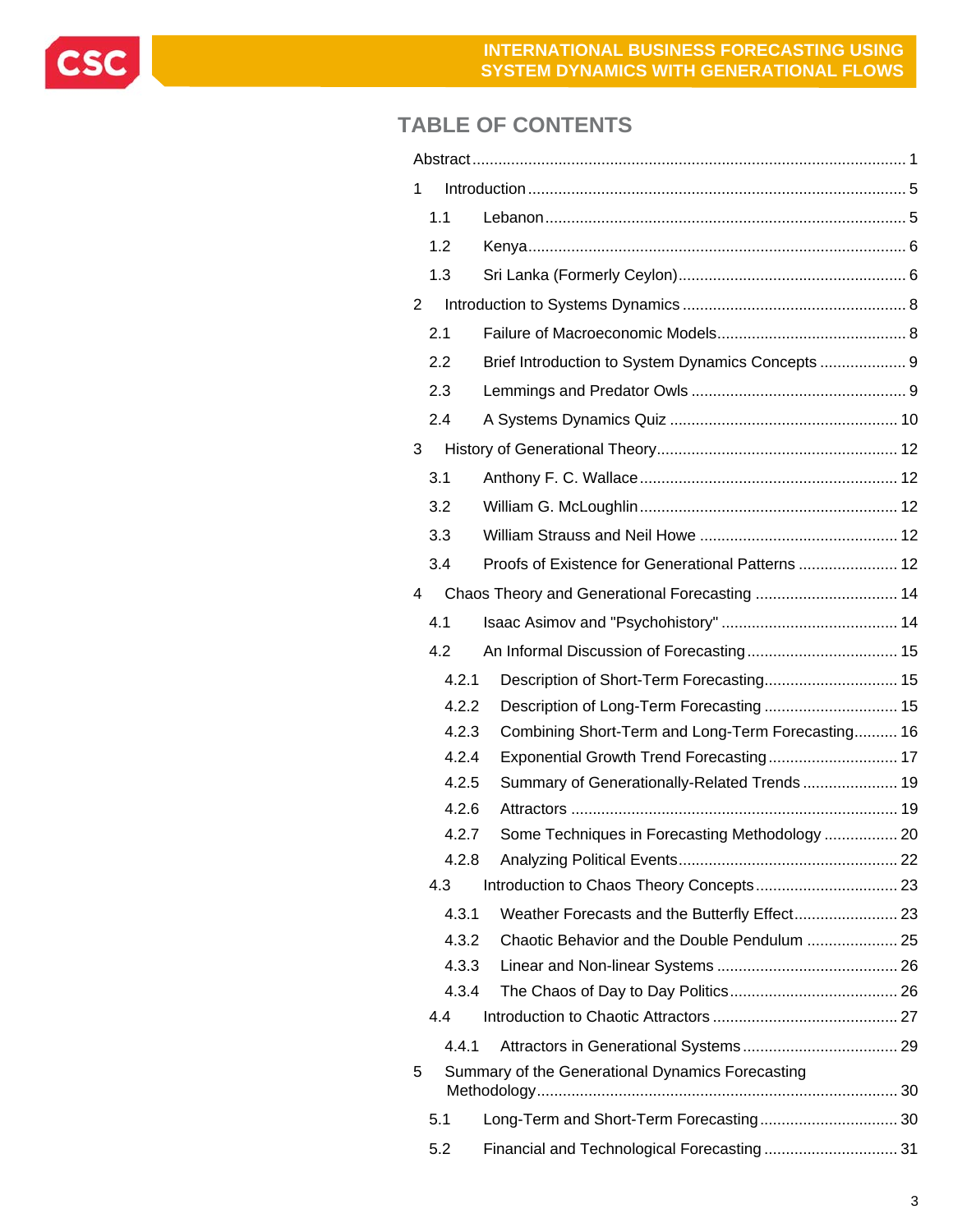CSC

|    | 5.3   |                                                              |  |
|----|-------|--------------------------------------------------------------|--|
|    | 5.4   |                                                              |  |
|    | 5.5   |                                                              |  |
|    | 5.6   | Determining Generational Eras and Crisis Wars 37             |  |
|    | 5.6.1 |                                                              |  |
|    | 5.6.2 |                                                              |  |
|    | 5.7   | False Panics and the 58 Year Hypothesis 40                   |  |
|    | 5.7.1 | Intuitive Explanation of 58 Year Hypothesis 41               |  |
|    | 5.7.2 |                                                              |  |
|    | 5.7.3 |                                                              |  |
|    | 5.7.4 | Lengths of Periods Between Crisis Wars  44                   |  |
|    | 5.8   |                                                              |  |
|    | 5.9   |                                                              |  |
| 6  |       | The World Model: Applications of Generational Dynamics  47   |  |
|    | 6.1   |                                                              |  |
|    | 6.2   |                                                              |  |
|    | 6.3   |                                                              |  |
| 7  |       | Appendix: Solution to System Dynamics Problem  48            |  |
| 8  |       | Appendix: Summary of American Generations Since              |  |
|    | 8.1   | Born 1901-24: GI Generation (Hero archetype)  49             |  |
|    | 8.2   | Born 1925-42: Silent Generation (Artist archetype) 49        |  |
|    | 8.3   | Born 1943-59: Baby Boomer Generation                         |  |
|    | 8.4   | Born 1960-81: Generation-X (Nomad Archetype)  49             |  |
|    | 8.5   | Born 1982-2000: Millennial Generation (Hero Archetype) 49    |  |
| 9  |       | Appendix: Brief List of Generational Dynamics Predictions 50 |  |
|    | 9.1   |                                                              |  |
|    | 9.2   |                                                              |  |
|    | 9.3   |                                                              |  |
|    | 9.4   |                                                              |  |
|    | 9.5   |                                                              |  |
| 10 |       |                                                              |  |
|    |       |                                                              |  |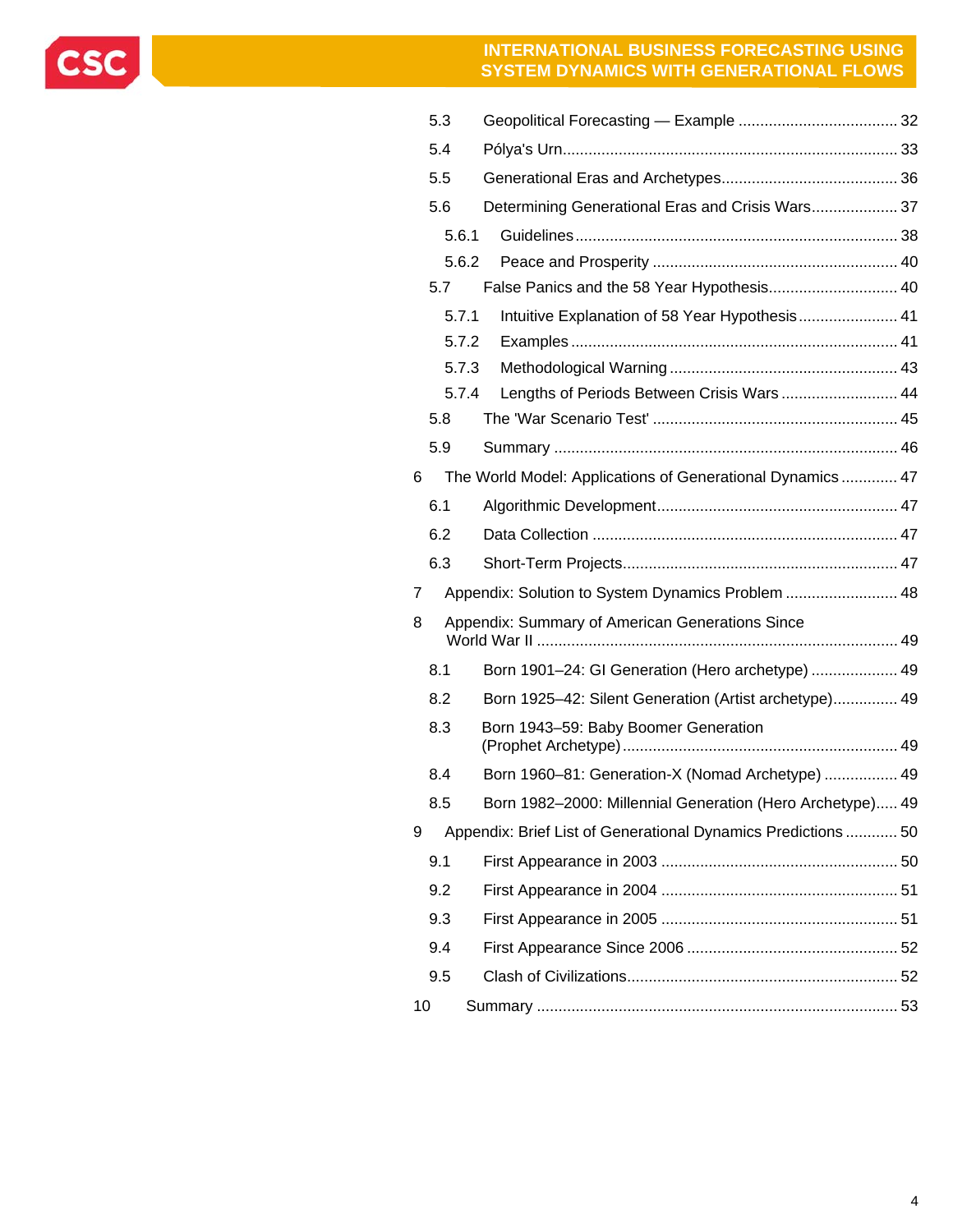

### **1 INTRODUCTION**

Companies that do business in other countries need as much information about those countries as possible. To get this information, they depend on media reports and commercial intelligence services. This produces large amounts of information, but very often it's just as biased and contradictory as such information is about the United States.

Generational theory, based on System Dynamics, does not replace "on the ground" intelligence. What it does provide is a methodology for determining which of the conflicting and biased conclusions from such intelligence are most likely to be correct.

Let's provide some examples, with brief analyses of Lebanon, Kenya, and Sri Lanka.

### **1.1 LEBANON**

In February 2005, Lebanon's beloved former Prime Minister Rafiq Hariri was assassinated by an act of terrorism blamed on Syria. Much of the world was afraid that Lebanon and Syria would soon be at war. A generational historical analysis of Lebanon, especially since the 1982 Sabra and Shatila massacre, revealed that a war between Lebanon and Syria was impossible at that time; or, if some politicians forced the issue, then the war would have no popular support, and would not last long.<sup>i</sup>

Then, in July 2006, a war began between Israel and Hizbollah, resulting in the destruction of much of Lebanon's infrastructure. Based on separate generational analyses of Israelis and Hizbollah, I wrote that Israel would fight an aggressive "existential war," while Hizbollah would fight half-heartedly.<sup>ii,iii</sup> This turned out to be the case.

After the war ended, Lebanon appeared to be descending into chaos. Violence was increasing, and analysts and politicians around the world openly expressed fear of a major civil war in Lebanon between government (anti-Syrian) forces and (pro-Syrian) Hizbollah. I wrote that the generational analysis of Lebanon had not changed, and that a civil war at that time was impossible. I wrote that there would be a major political battle and that, at some point, "a political winner would be declared — either the current government or Hizbollah. But there won't be a civil war."<sup>iv</sup>,<sup>v</sup>

Late in 2008, I received the following e-mail message from a web site reader:

*I am very impressed with your site, especially when looking at some of your past predictions. I was trapped in Lebanon during the fighting in early May and everyone was in great fear that a civil war was in progress. You predicted that it would fizzle out, and it did.* 

My point in referencing this is that generational theory provides a great deal of information and intelligence that can't be obtained in any other way. Generational Dynamics does not replace "on the ground" intelligence, but it supplements and interprets such intelligence, making it far more useful.

Businesses who do business in Lebanon and who read (and believed) the numerous analyses on my web site could tailor their business strategy and benefit. A company that believed the probability of a major civil war in Lebanon was high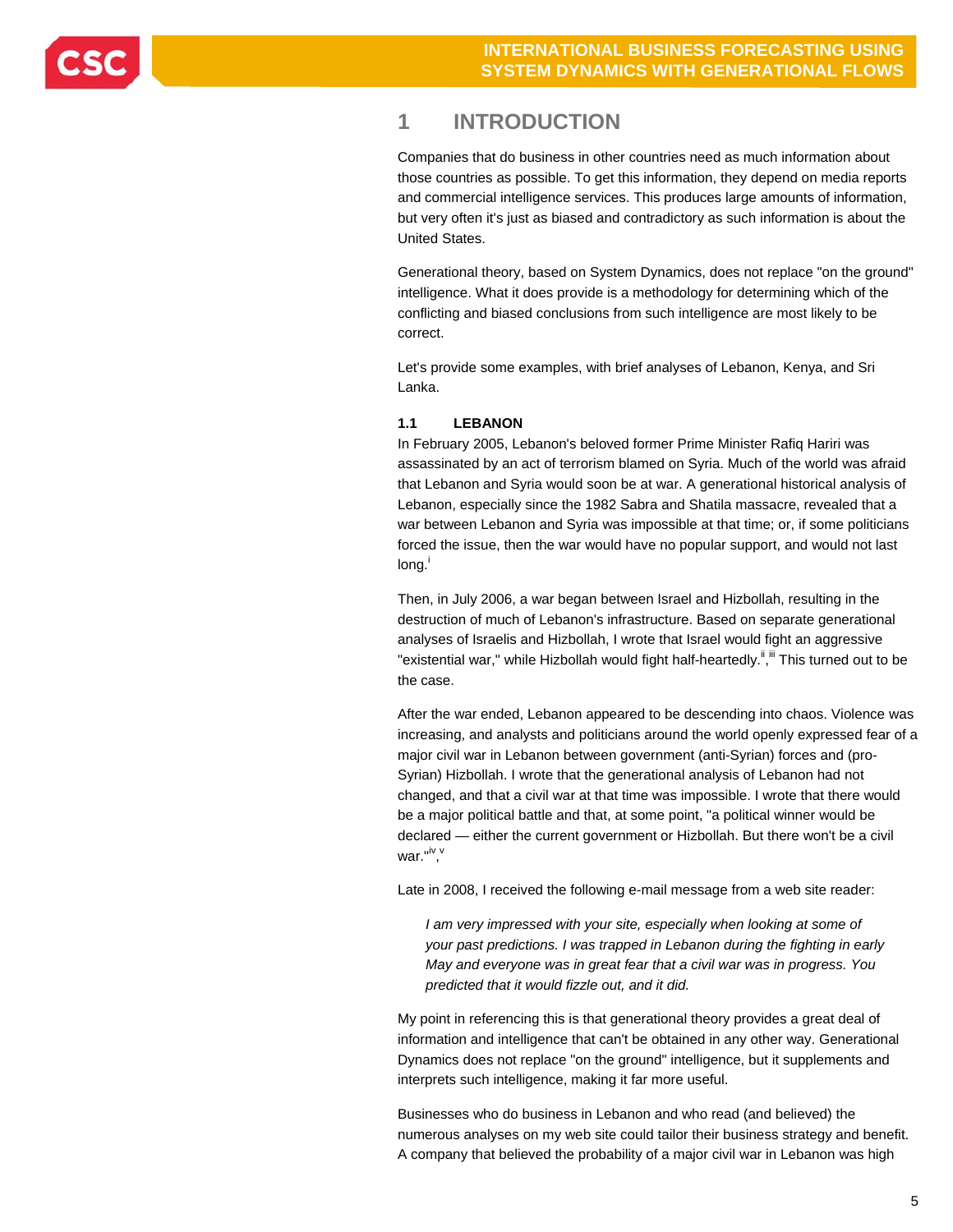

might either refuse to invest in Lebanon, or might abandon its assets there. A company that understands that a civil war is impossible has an enormous strategic advantage over its competitors.

### **1.2 KENYA**

Immediately following the December 2007 election, Kenya experienced a largescale ethnic violence for a few days. The fault line for this violence was mainly between the dominant Kikuyu tribe and the marginalized Luo tribe. Analysts and politicians universally expressed fear of a full-scale civil war in Kenya, but expressed surprise that it was happening at all because, "Kenya has been recognized for its stability since it became independent in 1963." W

A historical generational analysis of Kenya since British colonial times, particularly since World War II and the Mau-Mau rebellion of the 1950s, indicated that Kenya was approaching a time when a civil war was extremely likely. I wrote, based on this generational analysis, that the new ethnic violence was unlikely to spiral into fullscale war right away, but that a major civil war was almost certain within ten years. Vil

To analysts and politicians, this situation seemed very similar to the situation in Lebanon, with low-level violence occurring for a short time, and these people said pretty much the same thing about both situations. In the Generational Dynamics analysis, the two situations are completely different, producing completely different forecasts and predictions.

Furthermore, it would be possible to do a more greatly detailed analysis, focusing on the generational timelines of the individual tribes, to provide regional forecasts of Kenya. This information would be extremely valuable to a company doing business in Kenya.

### **1.3 SRI LANKA (FORMERLY CEYLON)**

Sri Lanka is several years ahead of Kenya on the generational timeline, and so when a peace treaty broke down in 2005, leading to ethnic violence in May 2006, I wrote that "Sooner or later, and probably sooner, there will be a full-scale genocidal war between the government forces and the Tamil Tiger rebels."<sup>viii</sup>, in

Full-scale civil war broke out in January 2008, when the Sri Lanka government declared all out war against the rebels. $^{x}$ 

The civil war between the dominant Sinhalese ethnic group and the marginalized Tamils began in 1976. Today, this war is extremely bloody, with dozens or even hundreds of civilians being killed on many days.

Once again, analysts and politicians are saying the same kinds of things they were saying in the case of Lebanon and Kenya. They see this kind of ethnic violence, they hope that it will end soon, and they expect terrorist activities to continue as they have for many years. $x^{x}$ 

From the point of view of generational theory, what's happening in Sri Lanka is totally different from this view. This war is in the midst of the "explosive climax" of a "generational crisis war." It's expected that the Sinhalese will defeat the Tamil Tiger rebels within the next few weeks, but after that the war will not continue in another form, as analysts are predicting. The correct historical analogies are the collapse of Berlin in 1945 and the surrender of Japan after the nuclear bombing of Hiroshima and Nagasaki. Sri Lanka will transform into a new, non-violent society, at least for a while.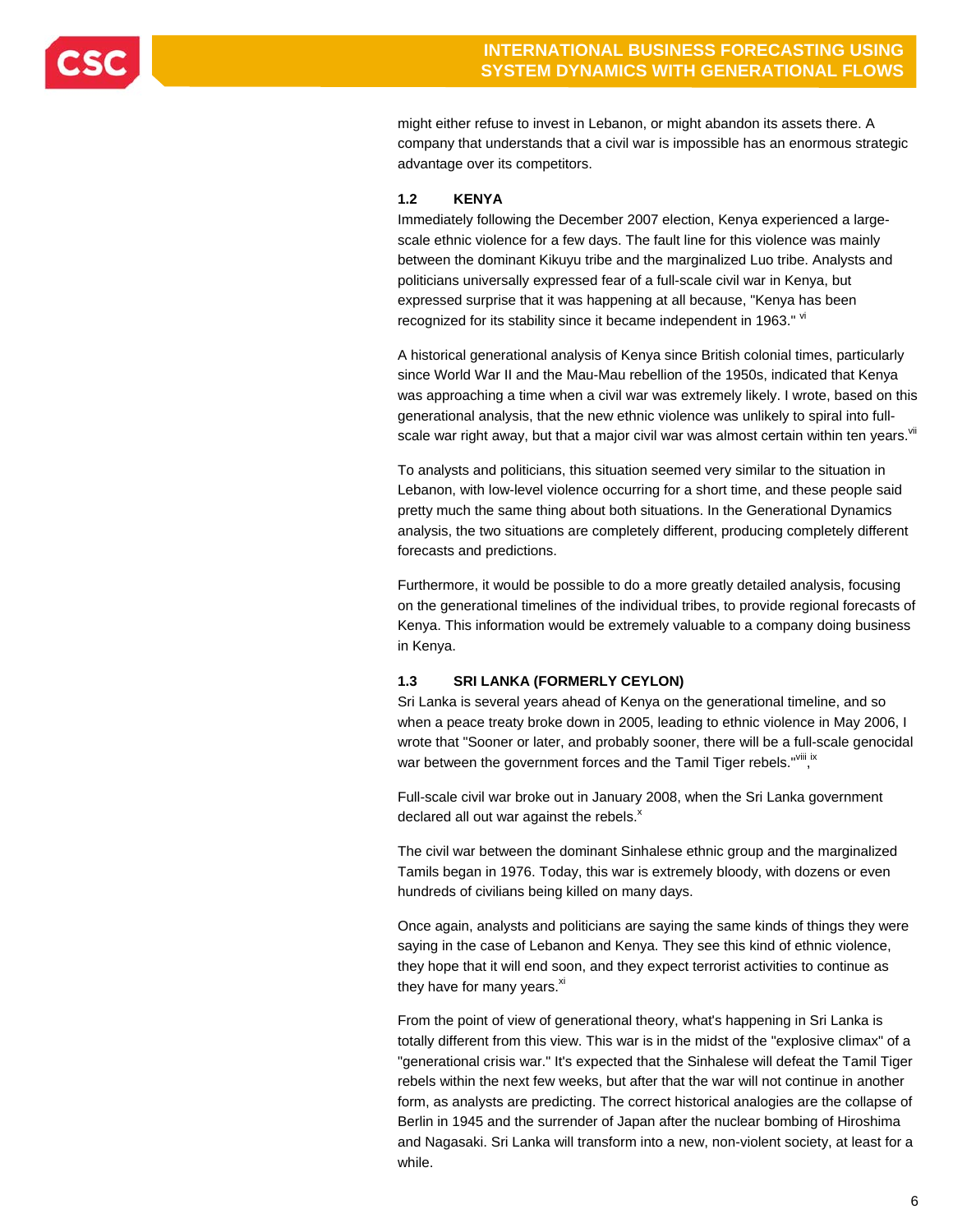

Thus, today there is a big opportunity for any company thinking of doing business in Sri Lanka. Competitors will be reluctant to commit resources to Sri Lanka because of the fear of an ongoing civil war. But a company that understands where Sri Lanka is going in the next few months has a big competitive advantage in doing business in that country.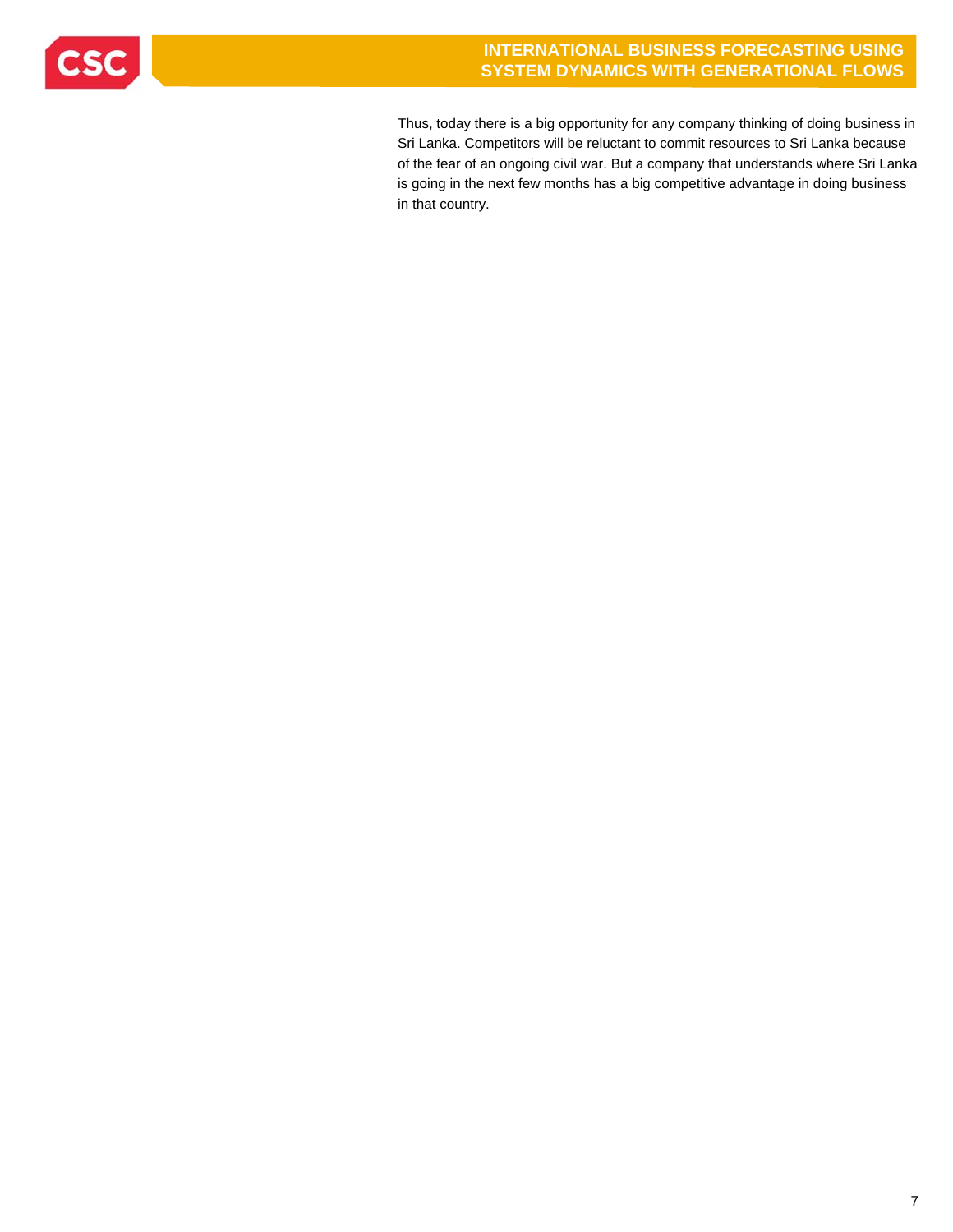## **2 INTRODUCTION TO SYSTEMS DYNAMICS**

In 2002, when MIT Sloan School professor John D. Sterman accepted the Jay Wright Forrester Prize for his work on System Dynamics, he gave an acceptance speech titled "All Models are Wrong: reflections on becoming a systems scientist,"Xii abstracted as follows:

*"Thoughtful leaders increasingly recognize that we are not only failing to solve the persistent problems we face, but are in fact causing them. System dynamics is designed to help avoid such policy resistance and identify high-leverage policies for sustained improvement. What does it take to be an effective systems thinker, and to teach system dynamics fruitfully? Understanding complex systems requires mastery of concepts such as feedback, stocks and flows, time delays, and nonlinearity. Research shows that these concepts are highly counterintuitive and poorly understood. It also shows how they can be taught and learned. Doing so requires the use of formal models and simulations to test our mental models and develop our intuition about complex systems. Yet, though essential, these concepts and tools are not sufficient. Becoming an effective systems thinker also requires the rigorous and disciplined use of scientific inquiry skills so that we can uncover our hidden assumptions and biases. It requires respect and empathy for others and other viewpoints. Most important, and most difficult to learn, systems thinking requires understanding that all models are wrong and humility about the limitations of our knowledge. Such humility is essential in creating an environment in which we can learn about the complex systems in which we are embedded and work effectively to create the world we truly desire."* 

Around the time that Sterman was giving this speech, I was struggling with trying to understand whether the foundational work on generational theory by two historians, Neil Howe and the late William A. Strauss, was an important theoretical development, or was just a fad on the level of astrology.

It was only in the years that followed that I understood that generational theory was actually a real life application of Sterman's System Dynamics. In Systems Dynamics terminology, the "stock" was population, the "inflows" were births, and the "outflows" were deaths.

### **2.1 FAILURE OF MACROECONOMIC MODELS**

A simple financial example of Sterman's claim that "All models are wrong" illustrates the problem.

Nobody today would even dare to claim that macroeconomic models have been good for much of anything in the last 15 years. They couldn't predict or explain why the dot-com bubble occurred at all, or why it began in 1995, instead of 1985 or 2005. Macroeconomic models couldn't predict or explain the real estate bubble, the credit bubble, the credit crunch, the stock market plunge or the banking crisis. They certainly can't explain anything happening today.

Macroeconomics models could be vastly improved by incorporating Systems Dynamics concepts as applied to population changes. Briefly it would be done as follows: Note that survivors of the 1930s Great Depression were extremely riskaverse, very suspicious of credit, and very conservative in their investments. Model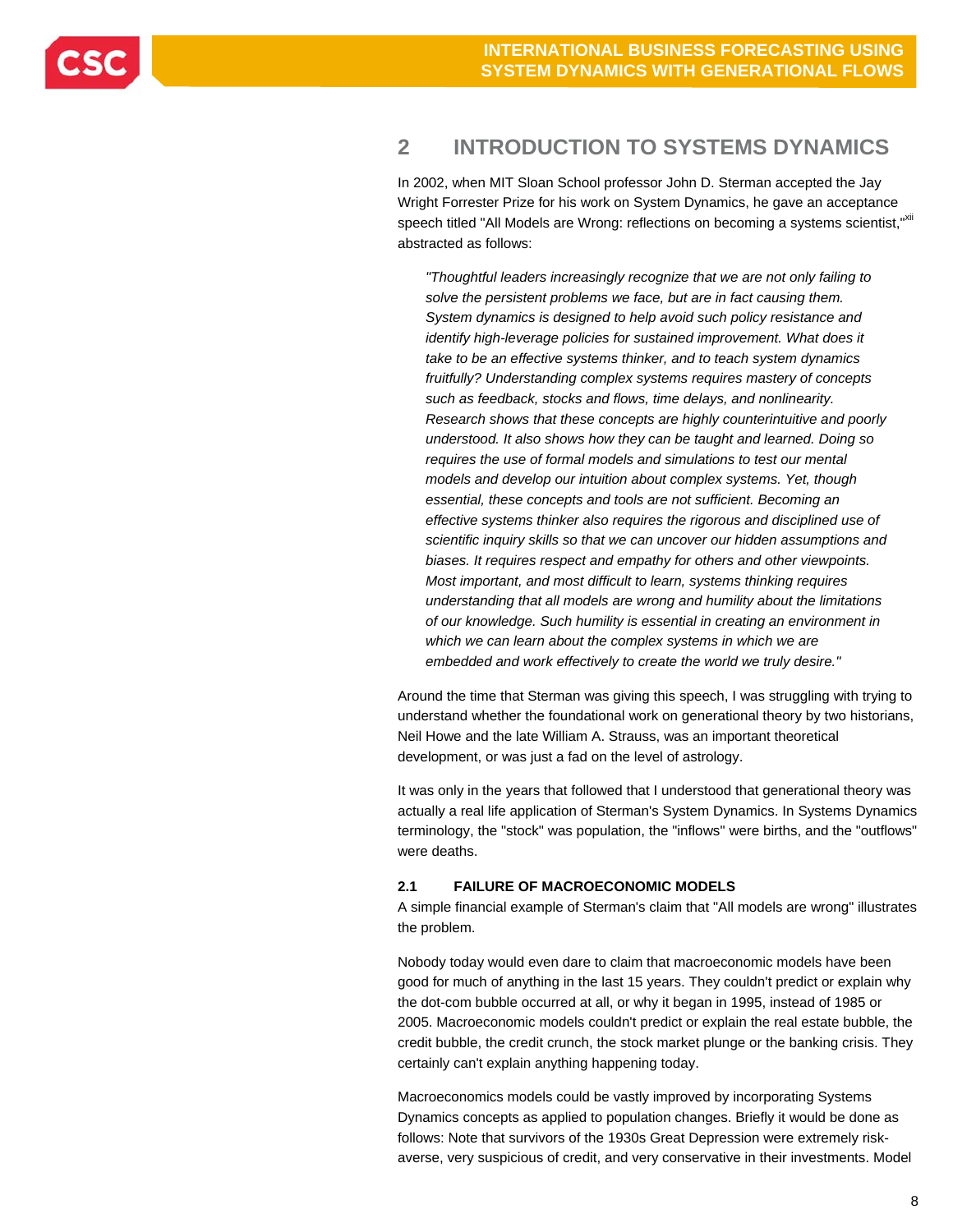

the population "outflow" of survivors through death, and the "inflow" of younger generations through birth, and measure such things as risk-averseness of the different generations. It will turn out that the dot-com bubble occurred at precisely the time that the Great Depression survivors in senior management positions all disappeared (retired or died), all at once in the early 1990s.

Incorporating Systems Dynamics into macroeconomic models would not make the models perfect, but it would make them much more accurate than they've been so far.

### **2.2 BRIEF INTRODUCTION TO SYSTEM DYNAMICS CONCEPTS**

Systems Dynamics was founded in the early 1960s by Jay W. Forrester of the MIT Sloan School of Management with the establishment of the MIT System Dynamics Group. The current Director is Prof. John Sterman, previously quoted.

**Stocks and flows** are the basic building blocks of a system.

A stock is some entity that you're keeping track of over time. An inward flow adds to the stock and increases it, and an outward flow depletes the stock and reduces it.

Here are some examples of stocks and flows:

| <b>Stock</b>       | <b>Inward flow</b>           | <b>Outward flow</b>     |  |  |  |
|--------------------|------------------------------|-------------------------|--|--|--|
| Population         | Births and immigration       | Deaths and emigration   |  |  |  |
| Inventory          | Incoming goods               | Outgoing goods          |  |  |  |
| People in a store  | People entering store        | People leaving store    |  |  |  |
| Water in a bathtub | Water pouring in from faucet | Water draining out      |  |  |  |
| Bank balance       | Deposits                     | Withdrawals             |  |  |  |
| Generation         | <b>Births</b>                | Deaths                  |  |  |  |
| <b>Businesses</b>  | <b>Business opening</b>      | <b>Business closing</b> |  |  |  |

A **feedback loop** occurs when the inward and outward flows interact.

### **2.3 LEMMINGS AND PREDATOR OWLS**

Let's consider a slightly more complex example, involving two species of animal, a predator species (owls) and a prey species (lemmings). xiii

In this case, the lemmings population grows, and the lemmings get eaten by the owls. The owl population grows and kills off so many of the lemmings that they're almost extinct. That's when the owls die off with nothing to eat. Then the lemming population can start growing again.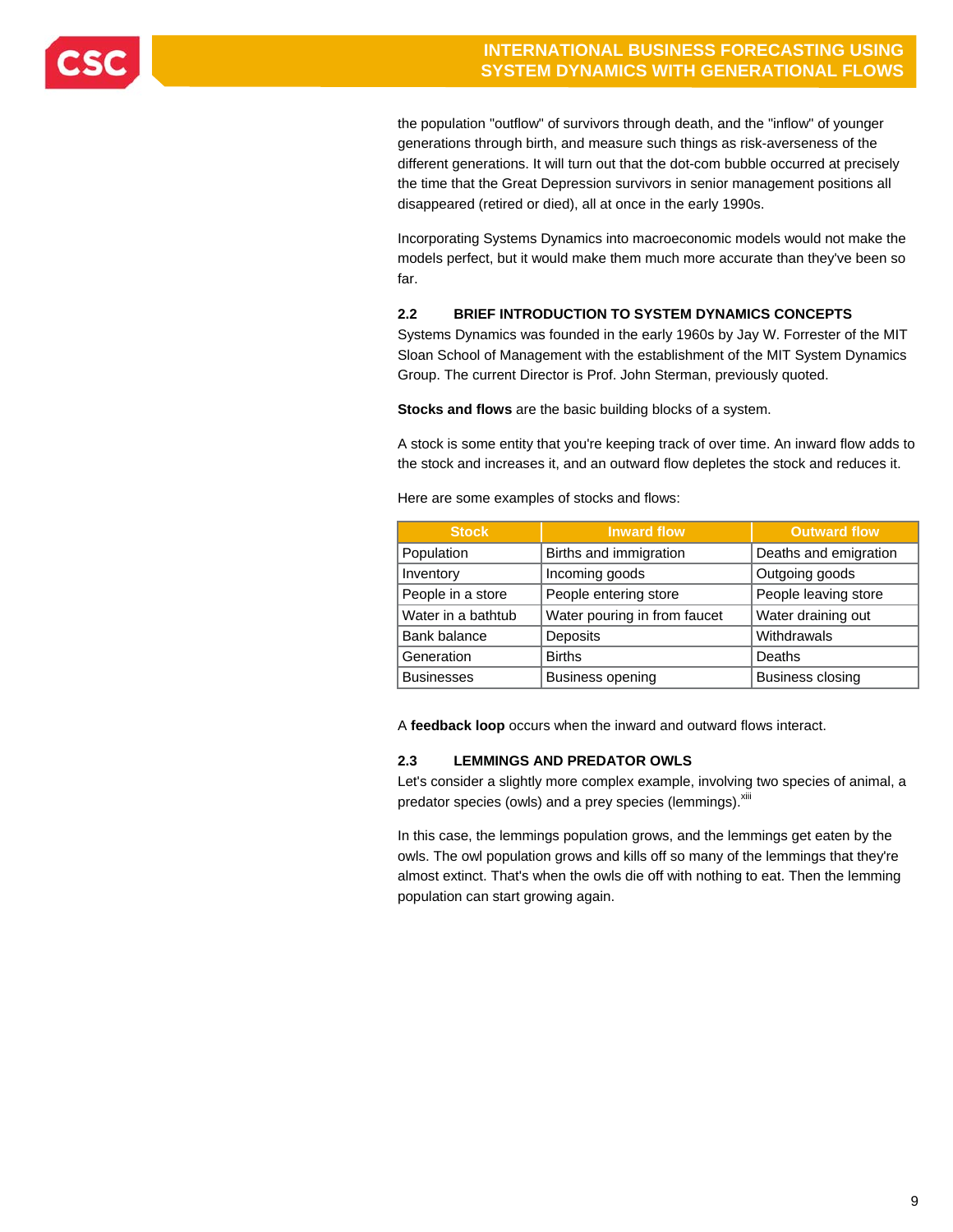



The above graph, developed by Peter Turchin<sup>xiv</sup> at University of Connecticut, shows stocks of lemmings (prey) and owls (predator) in a region

Here you have two different stocks (owls and lemmings) interacting with each other, with flows in each case controlled by births and deaths.

There's a "feedback loop" not just because the populations interact, but also because the flows interact: As the population of owls increases, the population of lemmings decreases, and vice-versa.

This is an example of System Dynamics applied to populations of animals. Some kind of cycle of this type MUST exist because the population of every animal always grows until the food supply is exceeded. Some animal populations exhibit simple sine wave cycles, while those which, like the above, involve the interactions of predator and prey, can be much more complex.

The most complex of all are human beings. Throughout history, humans have fought genocidal wars over resources such as food, land and water, as growing populations came into contact with one another. There are two things that make humans' population cycles more complex than those of animals: First, animals die quietly when they run out of food, while "intelligent" humans go to war; and second, humans fight each other, rather than other species.

What generational theory does, by applying Systems Dynamics to populations of humans, is to provide the mechanism for understanding humans' population cycles, and how they relate to human intelligence and social relationships.

### **2.4 A SYSTEMS DYNAMICS QUIZ**

It turns out that systems reasoning is extremely counterintuitive, and understanding of it is completely lacking among politicians, journalists, analysts, and "experts" of all kinds, although Professor Sterman believes that it can be taught in school.

To show how difficult it is to understand systems thinking, try taking the quiz below, which I've taken from Prof. Sterman's paper.<sup>xv</sup>

This is a very simple problem, in a simple situation — a few people enter and leave a store. It requires no math, and nothing more than a little intuition.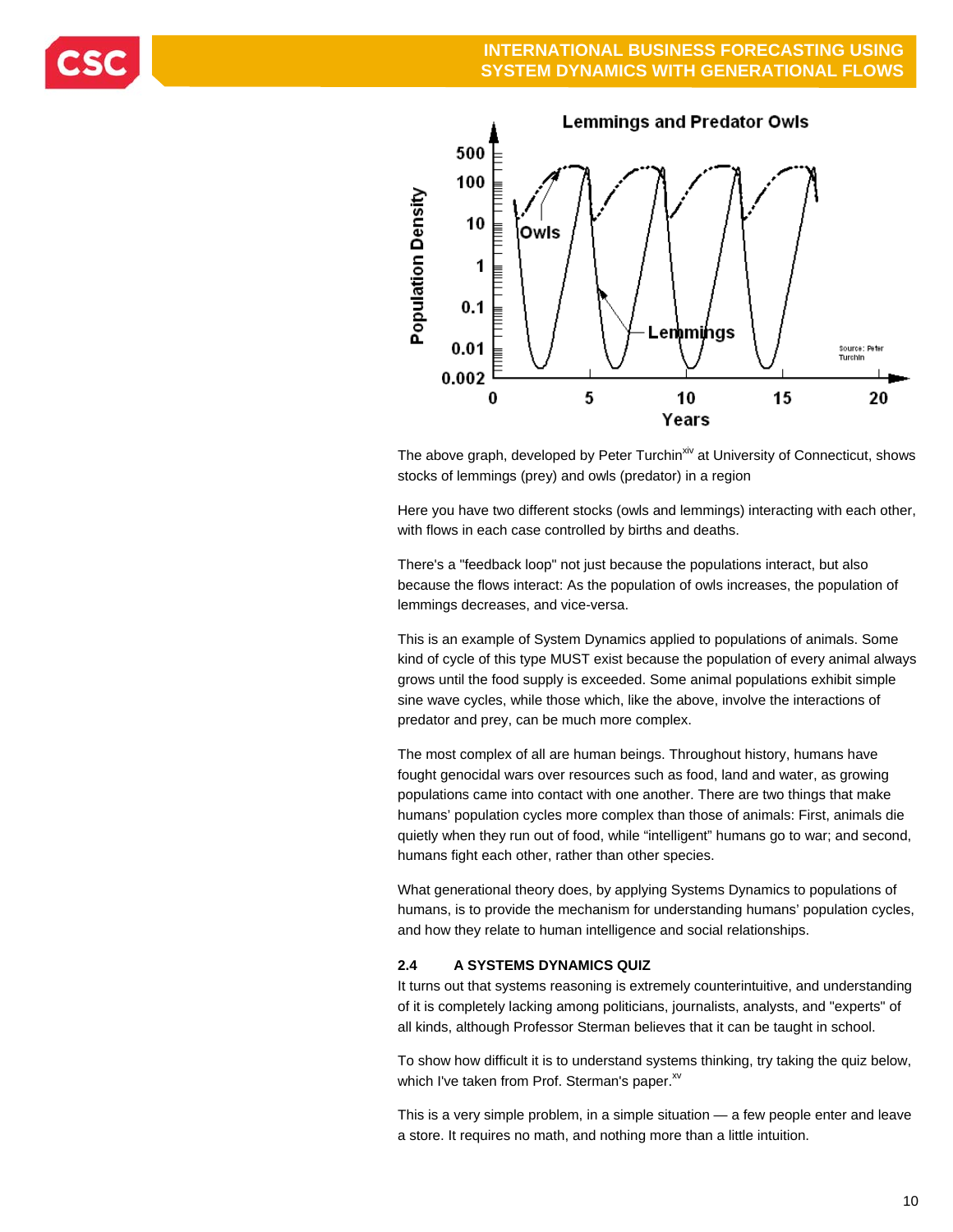Just to make it a little easier, we'll explain the graph below: In the first minute, 10 people leave the store, and 14 people enter; in the second minute, 11 people leave and 16 people enter.

The graph below shows the number of people entering and leaving a department store over a 30 minute period.



If you did well on this test, you should be very proud of yourself. Among MIT students who took the test, most got the first two questions right, and most got the last two questions wrong. Many students were completely stumped. (See the Appendix for solutions.) Now, this is really a very simple problem, involving a few people going in and out of a store over a 30 minute period.When you move to economics, involving the habits of hundreds of millions of people and businesses, the concepts are abstract enough to be beyond the abilities of most economists who have not been trained in these concepts.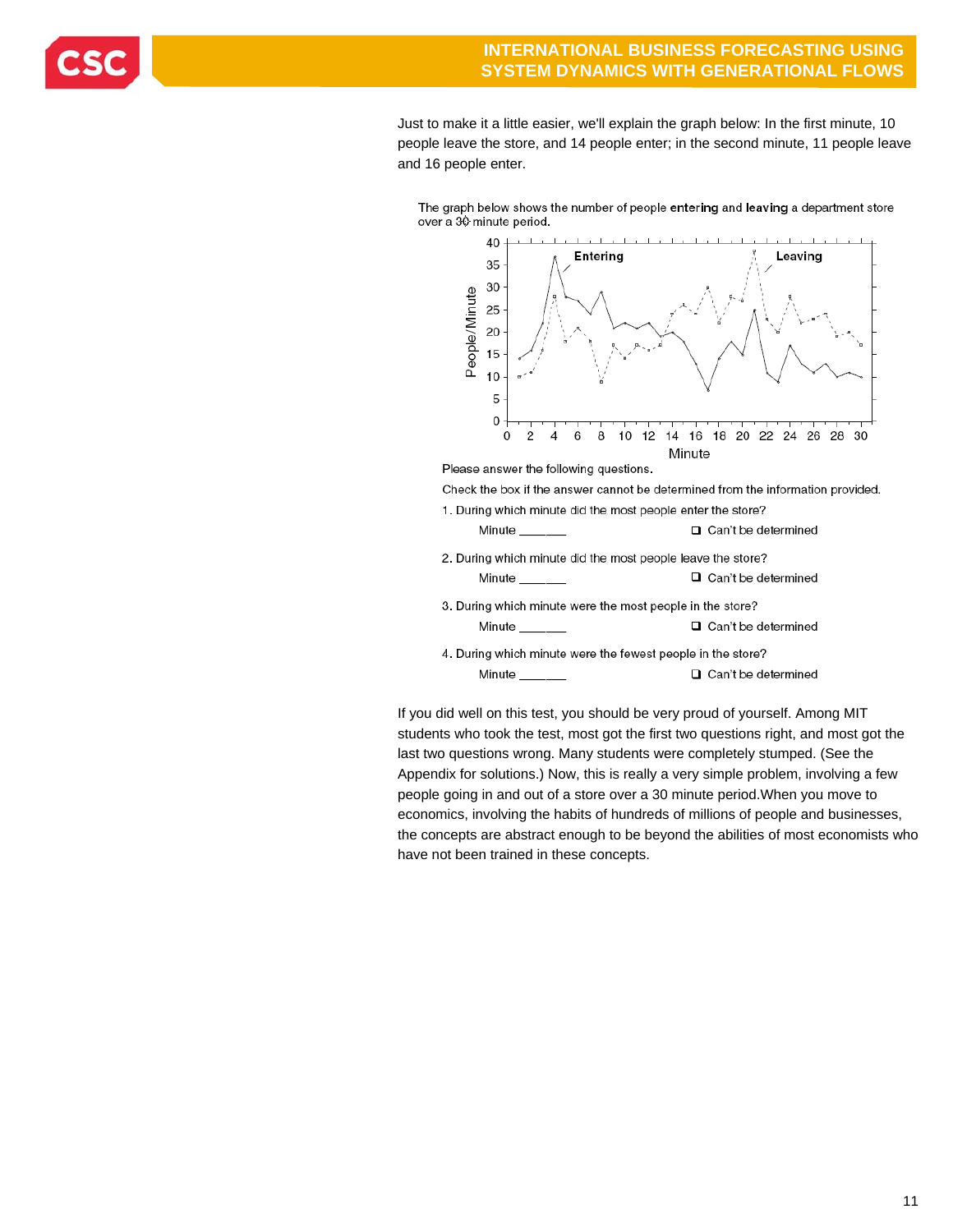

## **3 HISTORY OF GENERATIONAL THEORY**

### **3.1 ANTHONY F. C. WALLACE**

In 1956, Anthony F. C. Wallace published a paper called "Revitalization Movements<sup>"xvi</sup> to describe how cultures change themselves. A revitalization movement is a "deliberate, organized, conscious effort by members of a group to create a new culture," and Wallace describes at length the processes by which a revitalization movement takes place.

Wallace derived his theory from studies of so-called primitive peoples (preliterate and homogeneous), with particular attention to the Iroquois revitalization movement led by Seneca religious leader and "prophet" whose name was Handsome Lake (1735–1815). Wallace believed that his revitalization model applies to movements as broad and complex as the rise of Christianity, Islam, Buddhism, or Wesleyan Methodism.

### **3.2 WILLIAM G. MCLOUGHLIN**

In his 1978 book, Revivals, Awakenings, and Reform,<sup>xvii</sup> senior history professor William G. McLoughlin took Wallace's work on Revitalization Movements and extended it to "the complex, pluralistic, and highly literate people of the United States." McLoughlin identifies five awakenings in Anglo-American history. He started with England's Puritan Awakening (1610–40) that began midway between the Spanish Armada crisis war and the English civil war. He then describes America's First, Second and Third Great Awakenings, and also includes a Fourth Awakening — beginning in the 1960s.

### **3.3 WILLIAM STRAUSS AND NEIL HOWE**

In the 1980s, when historians William Strauss and Neil Howe did their research on Anglo-American generational patterns for their books Generations: The History of America's Future, 1584 to 2069<sup>xviii</sup>, and The Fourth Turning: An American Prophecy<sup>xix</sup>, they drew heavily on McLoughlin's work and filled in the detailed generational changes that lead from an awakening to a crisis war to another awakening to another crisis war.

Generational Dynamics in turn draws on Strauss and Howe's work, and extends the concepts of crisis wars and awakenings to all nations, societies and tribes at all times in history.

### **3.4 PROOFS OF EXISTENCE FOR GENERATIONAL PATTERNS**

It is, of course, impossible to prove directly that any patterns exist throughout history, because complete information isn't available. Nonetheless, several indirect proofs are available.

When I first became aware of Strauss and Howe's book, shortly after 9/11, I was genuinely questioning its validity, especially since their theory was restricted to the Anglo-American period since the 1400s, and there were some anomalies that had to be explained. I sought to prove the validity of generational theory to whatever extent was possible, or to disprove it.

Since then, there are now various different proofs of generational patterns, using different methodologies:

 Strauss and Howe's original work identifies six cycles in Anglo-American history. This is a "constructionist" methodology, constructing the generational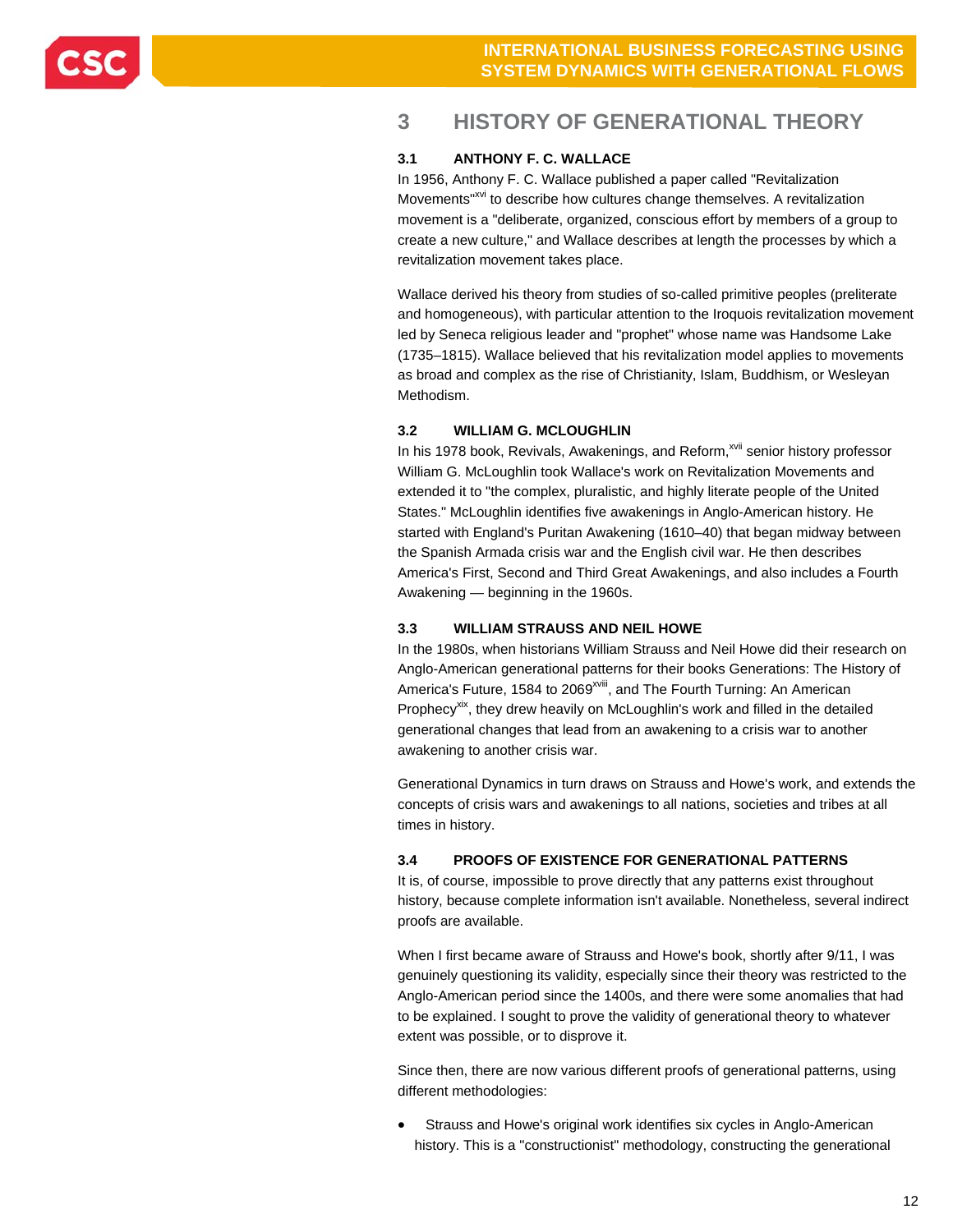

archetypes and eras by examining individual histories and diaries from different eras.

- I've identified over 100 crisis wars throughout history, showing that these patterns exist at other places and times in history besides the Anglo-American timeline. As a practical matter, it's difficult to distinguish things like Awakening eras throughout history, because social movements aren't always clearly recorded by historians; but it's much easier to identify Crisis wars, since those are the historical events that are remembered for centuries.
- Any population will grow faster than the food supply grows, which means that the people will run out of food at regular intervals, requiring a genocidal war. This fact alone proves that some kind of genocidal cycle must exist.
- In the field of Population Dynamics, many species of animals have cyclic population cycles, particularly in interactions between prey and predator. These observations extend naturally to humans.

With regard to the last point, there is one significant point about the difference between animals and humans: Suppose that two sub-species compete for the same food, and one is (say) taller than the other. Then the shorter sub-species will run out of food first. Many shorter animals will die quietly, and the entire sub-species may become extinct quietly.

But that's not true of humans. If one group has an advantage over another, the second group won't "die quietly." Instead they'll have protests and demonstrations, as is typical of a generational Awakening era, and eventually they'll have genocidal crisis wars.

- It turns out that if you start with the above concepts, then you can prove mathematically that, under reasonable assumptions, ANY intelligence species in the universe must follow the same generational dynamics pattern.
- I've used my web site, http://GenerationalDynamics.com, for a specific purpose: To test the predictive value of Generational Dynamics forecasting, and thus indirectly prove the correctness of the underlying theory. My web site has now been up for over six years. I've posted over 1,500 articles containing generational analyses of dozens of countries around the world, most containing specific Generational Dynamics predictions. All of those predictions have proven to be true or trending true, and this would not be possible unless Generational Dynamics theory were valid.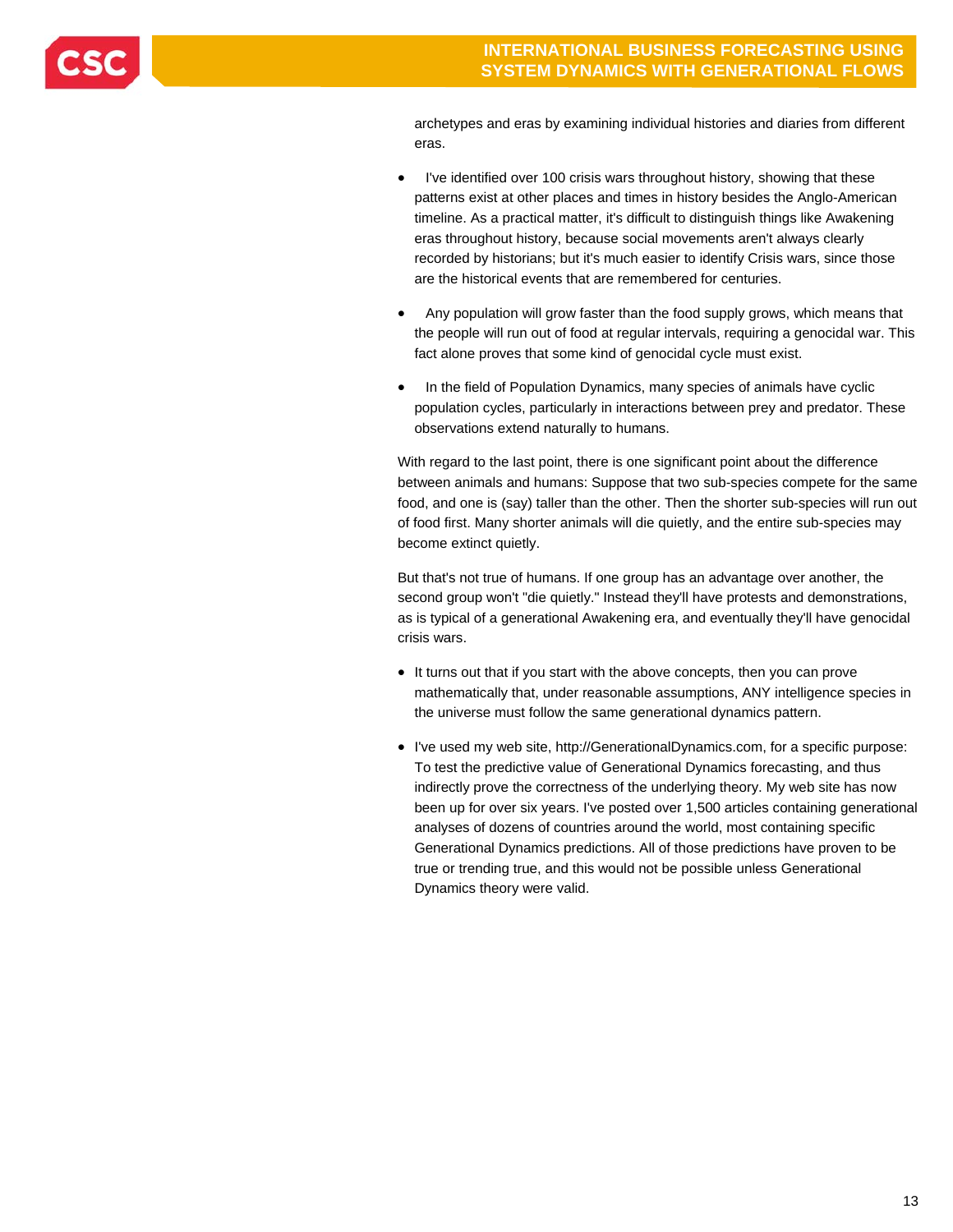### **4 CHAOS THEORY AND GENERATIONAL FORECASTING**

Every human being is an individual with free will, and so it's never possible to predict what an individual will do. The same is true of a small group, say a group of politicians.

But when you're talking about huge masses of people, entire generations of people, then you CAN make predictions with certainty. I like to make the mathematical joke that China, with a population of 2.4 billion, has a population whose size is infinite, for all practical purposes. (No one ever seems to laugh at this joke.)

Thus, we can say at the outset that the "free will" argument does not apply to large masses of people. If generational theory can predict that an entire generation of people is inclined to have certain attitudes or behaviors, then the probability that all people in that generation will use free will to repudiate that inclination is effectively zero.

### **4.1 ISAAC ASIMOV AND "PSYCHOHISTORY"**

In the 1950s, brilliant science fiction writer Isaac Asimov wrote the Foundation series of novels.<sup>xx</sup>

The premise of these novels was that a genius, Hari Seldon, develops a theory called "psychohistory", and is able to use it to predict the future many centuries in advance. Seldon also provides guidance to his followers on how to win wars through cunning, rather than violence. He even predicts the results of elections.

Asimov's concept of "psychohistory" was pretty much disproved in the 1960s and 1970s, with the development of Chaos Theory.

One of the most well-known concepts of Chaos Theory is known as the "butterfly effect": If a butterfly flaps its wings in China it might (or might not) cause a chain reaction that leads to a hurricane in North America. In other words, a tiny event can cause a chain reaction that leads to a huge outcome.

It's easy to see that the butterfly effect applies to other things — such as winning elections, or even starting a war. For example, someone in Washington or Tokyo or Taipei or Beijing might say something (or fail to say something) that causes some kind of chain reaction of events that leads to war.

So there are huge categories of things that generational theory cannot hope to predict. In fact, no one can possibly hope to predict them — which is why politicians, pundits, analysts and other "experts" are wrong at least as often as they're right.

So we know that Asimov's psychohistory cannot possible succeed. But Asimov's work raises an important question that needs answering: What can you predict, and what can't you predict? If crisis wars are like huge pulses of energy that ripple through history, how do we distinguish the pulse from the chaos? If Asimov had wanted to rewrite the Foundation trilogy with Chaos Theory in mind, what could he have allowed psychohistory to predict (like crisis wars), and what would he have to have left to chance (like election results)?

This is the question that Generational Dynamics forecasting attempts to answer by incorporating the concepts of Chaos Theory.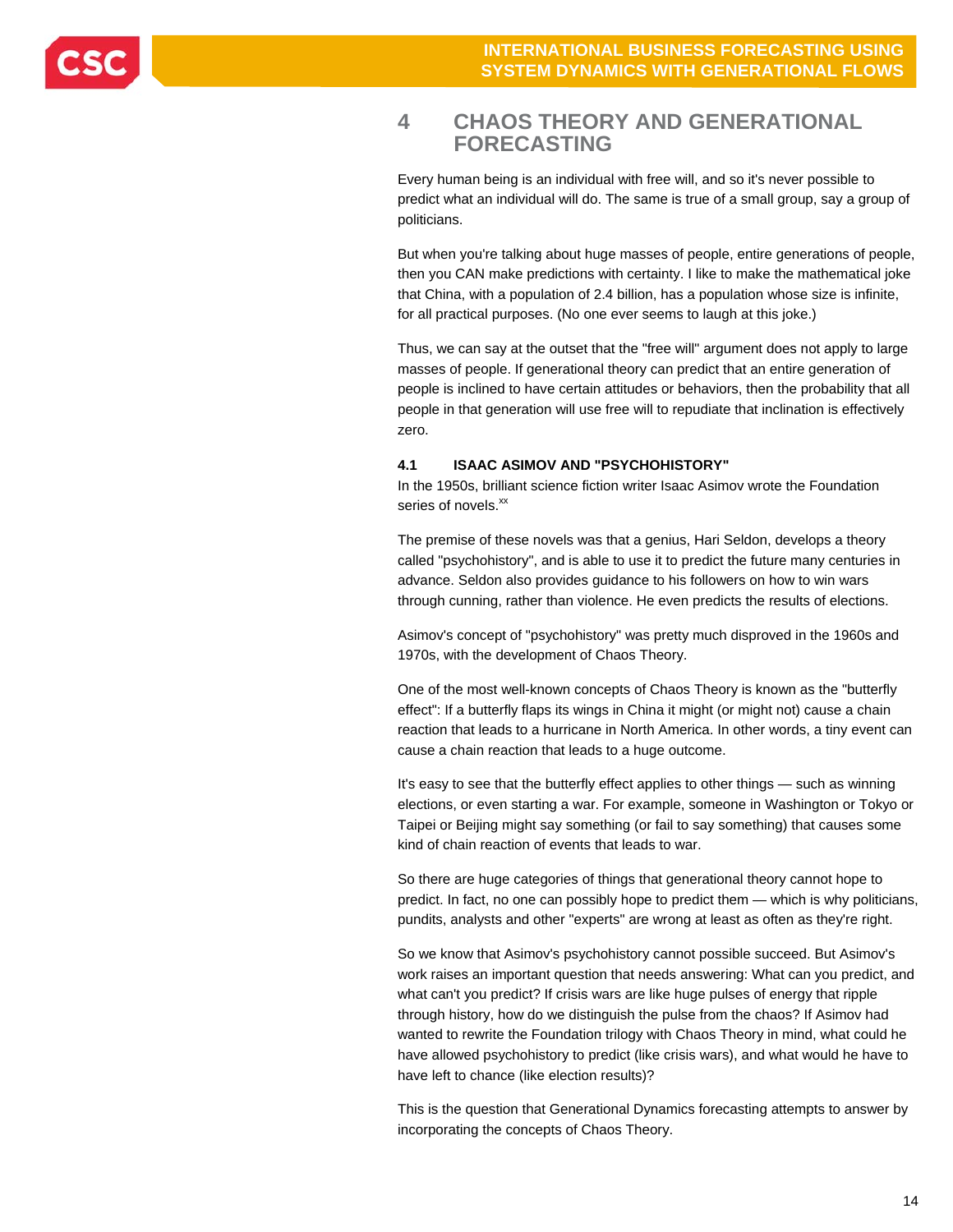

Incidentally, and this is beside the point, I believe that this is one of the most significant "real life" examples of Chaos Theory around. Most examples in textbooks are abstract models based on mathematical formulas.

### **4.2 AN INFORMAL DISCUSSION OF FORECASTING**

Before getting to the Chaos Theory model, we start with a general description of the different kinds of forecasting. On its own, each of these kinds of forecasting has some value, but most of the power of Generational Dynamics come from combining the different types. With that background, the Chaos Theory model will make a lot more sense.

### *4.2.1 Description of Short-Term Forecasting*

Short-term forecasting is what everybody uses. To use it, you examine recent previous trends and extrapolate them forward from the present time into the future to make a forecast. This usually works well for growth trends, but not for chaotic trends like weather and politics.

**Example:** During a November heat wave in New York City, the outside temperature increases every day for two straight weeks. You extrapolate forward and forecast that the temperature will continue to increase in December and January. Obviously, this forecast fails.

This example shows why the kind of political forecasting you want to do fails, and why it HAS to fail.



The above graph shows what happens. The value being analyzed shows an increase in the period just before "Today." In short-term forecasting, we extrapolate this increase forward, and predict that the value will continue to increase.

### *4.2.2 Description of Long-Term Forecasting*

A long-term forecast uses a completely different technique, and one that is rarely used by analysts.

The technique is to examine previous trends far into the past to establish long term cycles and patterns, and extrapolate them into long-term trends in the future. To make short-term forecasts, you match current trends to the long-term trends.

**Example:** In the weather forecasting example, you begin by examining temperature records far into the past, and you discover that the weather is cold every 12 months (in winter). So you conclude that the November heat wave is an anomaly, and you forecast that the temperature is going to fall in December, because you've established long-term patterns with winter coming every year.

This shows why long-term forecasting is more accurate in many cases.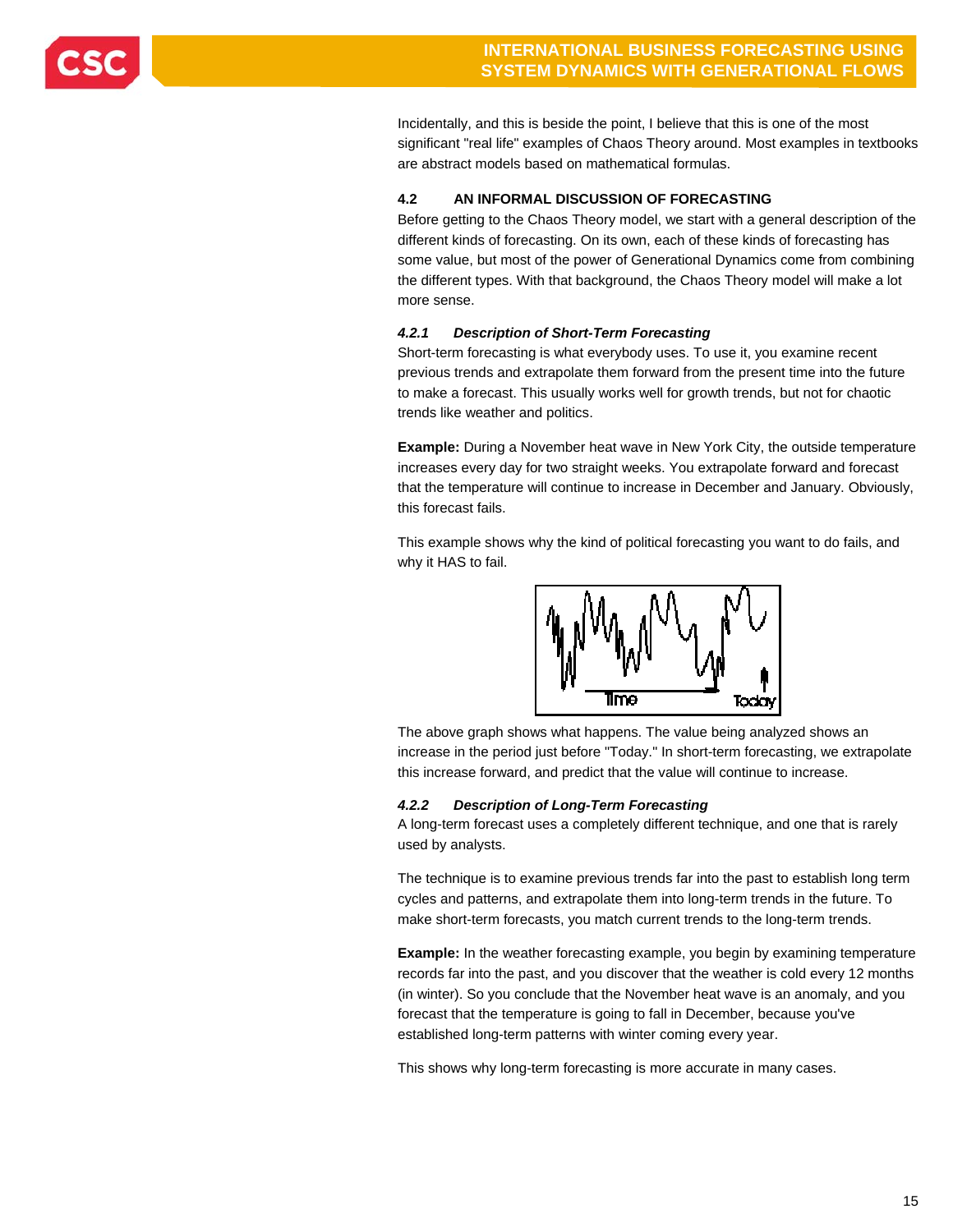

This graph shows what happens. This graph is the same as the preceding one, except that we've added a long-term trend line. Following the long-term trend line allows us to forecast that the value will fall, despite the recent increase.

**Example:** In May, 2003, President Bush announced a "Roadmap to Peace" plan for a two-state solution in the Mideast. Based on long-term cyclic trends, Generational Dynamics predicted that there will soon be a major regional war between the Jews and the Arabs in the Mideast, re-fighting the genocidal war between Arabs and Jews in 1948, following the partitioning of Palestine and the creation of the state of Israel. At the time of announcement of the "Roadmap to Peace," the Palestine region appeared to be headed for peace. Since that time, especially since the death of Yasser Arafat, hardly a day has gone by since the Mideast conflict level hasn't gotten worse.

We're at a unique time in history, over 60 years after the end of World War II, when every country is experiencing the same generational change at the same time: The leaders in government, education, business, labor unions, social organizations and other organizations are people from the generation that lived through WW II (the "Silent Generation"), and they're all disappearing (retiring or dying) all at once, and are being replaced by the people in the generation born after WW II (the "Baby Boomers"). Generational Dynamics gives a very clear picture, on a country by country basis, where each country is going. No standard short-term forecasting technique can produce that result.

#### *4.2.3 Combining Short-Term and Long-Term Forecasting*

Short-term and long-term forecasting have very different characteristics:

- Long-term forecasting produces predictions that are highly (near 100%) certain, but with no specified path or time frame, except within a window a decade or two long. That is, long-term forecasting tells you with certainty where you're going, but doesn't tell you how you'll get there, or how long it will take.
- Short-term forecasting produces predictions that are highly uncertain (often no better than chance or 50% probability), but are highly specific as to time.

By carefully combining the two techniques, we arrive at a prediction that's highly specific, with short or medium term timeframe.

The idea is that the long-term forecasting gives you your destination; then shortterm forecasting techniques can be "advised" by the long-term predictions to arrive at a probabilistic short-term result.

**Example:** Generational Dynamics predicts that there will be a Clash of Civilizations world war in the next few years, probably sooner than later.

The two World Wars, I and II, have not yet been refought. The only questions are: when will the war begin, and who will be fighting against whom?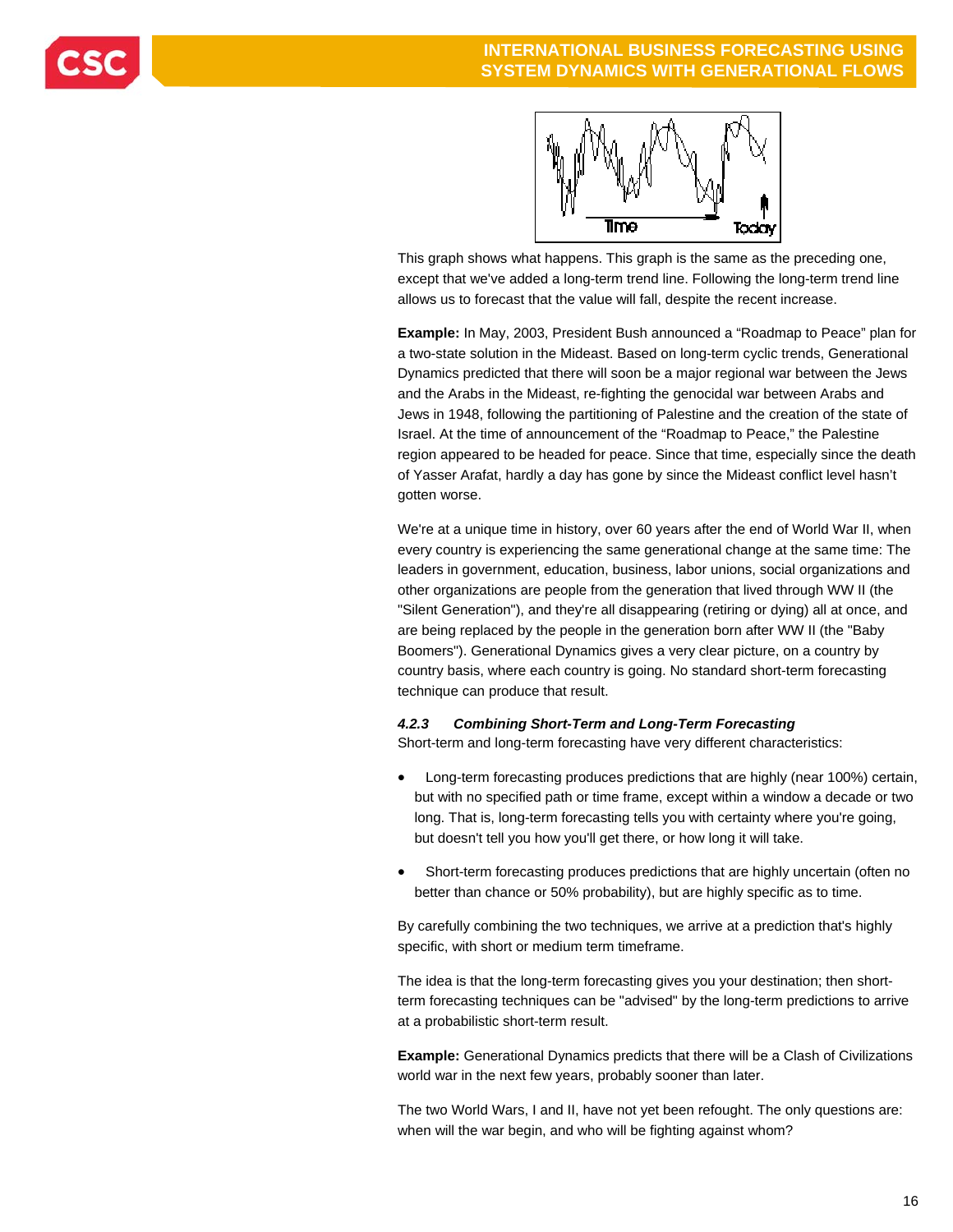

In 1945, when WW II ended, we could never have predicted with any certainty that we would be heading for a clash between Western and Muslim civilizations.

Today, Generational Dynamics tells us a great deal about how this world war will begin, and how soon.

#### *4.2.4 Exponential Growth Trend Forecasting*

Exponential growth trends are well understood, so here we only briefly discuss the subject.

Cyclic trends usually apply to values that remain relatively the same over long periods of time. Any increases or decreases are only temporary.

Growth trends apply to values that grow over long periods of time. In particular, when some value in nature grows, it almost always grows at an exponential growth rate, and so we'll restrict our discussion to exponential growth trends.

 **Population growth.** Generally speaking, for any population of humans or animals, a certain percentage of the population will have offspring each year, and a certain percentage will die. These percentages tend to be roughly the same each year. The result is that the population tends to grow by the same fixed percentage each year, which is the formula for exponential growth.

However, it's a little more complicated: Most populations (including humans) will tend to grow faster than the amount of food available to feed that population. When the population grows to the point where not enough food is available, then a segment of the population is killed — by famine, by a disease epidemic, or by war. This is the "Malthus Effect."

 **Population-based trends**. Many growth trends are directly related to the size of the population, and exhibit exponential growth simply because the population exhibits exponential growth.

For example, how many shoes are manufactured each year? I don't have the figures, but I assume that it's one or two pairs per person around the world, and that's probably been true for centuries. Thus, the number of shoes manufactured each year grows exponentially because the population grows exponentially.

Here's a crucial fact: If there's a temporary perturbation in the size of the population, it will affect the shoe trend. For example, if a world war or an epidemic temporarily causes a 20% drop in the population, then the number of shoes manufactured annually will probably drop about 20% as well.

 **Technological growth trends.** This is the most fascinating — and mysterious — kind of exponential growth trend. It's completely independent of population.

An example is the power of calculating machines and computers, which has been growing at an exponential rate for over a century, but with no relationship to the population size.

Technological growth is not affected by perturbations in the size of the population. For example, if a world war or epidemic killed 20% of the population, the power of desktop computers would NOT drop 20%. It would stay the same. So the power of desktop computers is unrelated to population.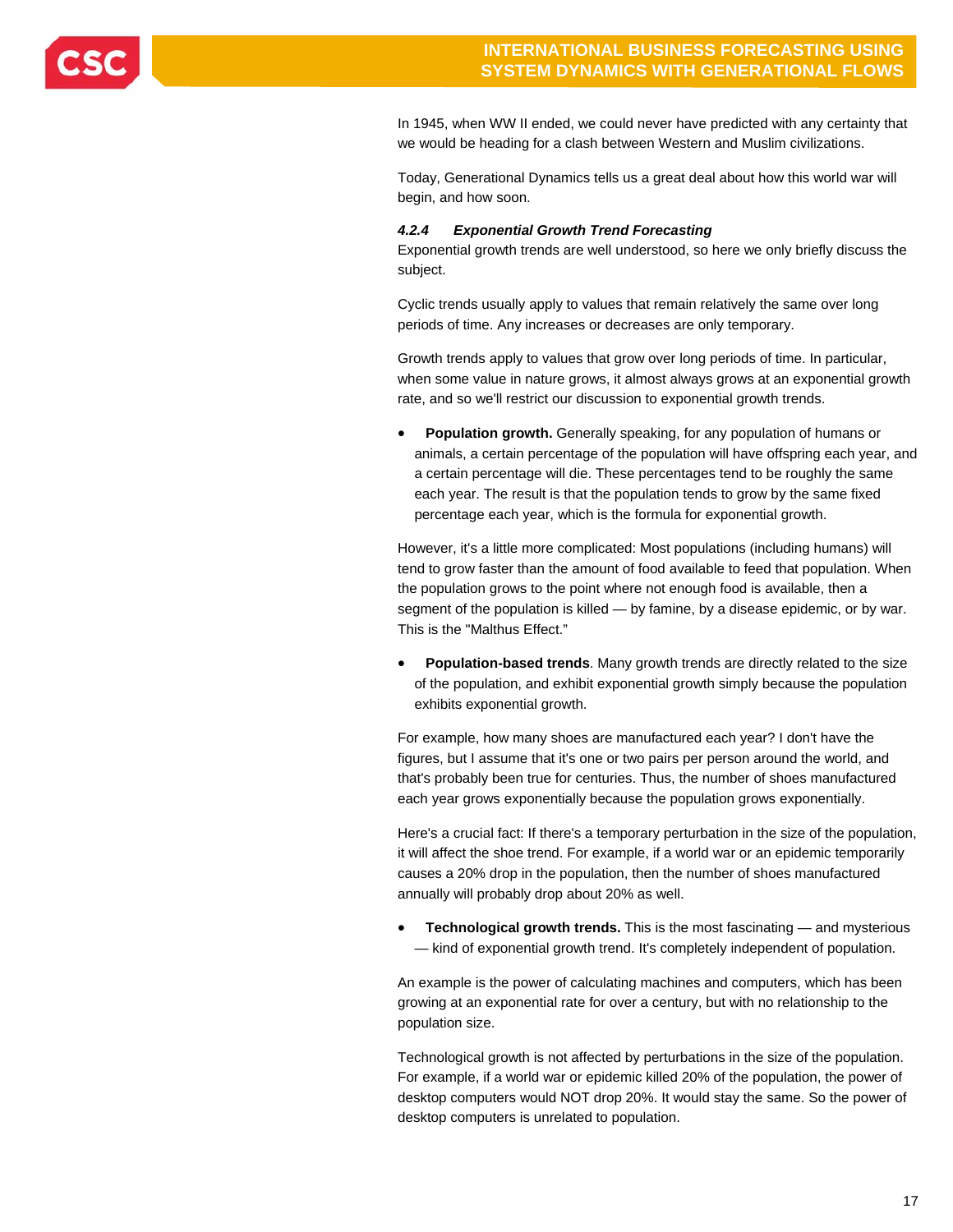Actually, it wouldn't stay the same: It would continue growing at exactly the same rate. This is the fascinating thing about technological growth — that it's on a growth path entirely its own, completely independent of population, wars, politics or skirt lengths.

The mysterious thing about technological growth is the steadfastness with which exponential growth trends are maintained for decades or centuries, across wildly varying technologies. We just give one example here:



This diagram, by Joseph Paul Martino,<sup>xxi</sup> shows how numerous different technologies for artificial light have always been invented at almost exactly the right time.

Notice in the adjoining graph how new inventions have been improving the efficiency of artificial light sources over time, and how the efficiency has been growing exponentially. Also, notice how each new invention comes at exactly the right time to maintain the steadfast exponential growth.

This graph illustrates how mysterious technological growth is. Why should all these wildly different technologies produce light sources that increase efficiency according to a well-defined predictable growth curve?

Notice also that these technological advances have absolutely nothing to do with population.

 **"Doubly exponential" population trends.** Other growth trends might be described as "doubly exponential," because they depend on the population and in addition, they grow exponentially *PER PERSON*. For example, if you compute the total amount of energy used throughout the world, you would find that it increases exponentially, and you wouldn't be surprised because the population grows exponentially. But it turns out that the amount of energy used *per person* is also growing exponentially, giving a "doubly exponential" effect, combining population-based and technology-based exponential growth effects.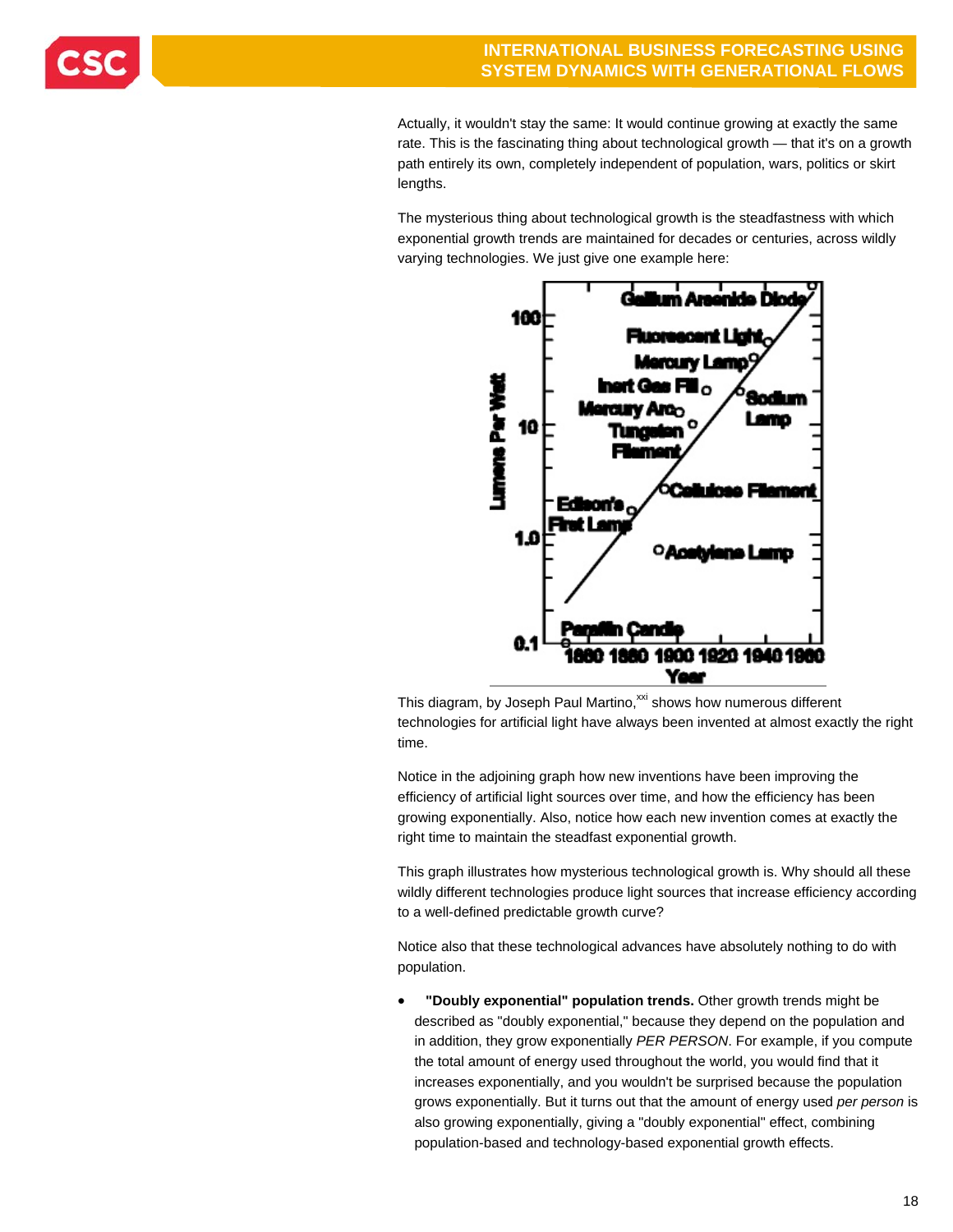

 **Technology-related growth trends.** There are many social trends that are exponential because they're technology related. For example, the divorce rate grew exponentially from 1850–1990 because technology provided labor-saving devices (washing machines, frozen foods, etc.) that freed women from the kitchen. Many financial values (stock market prices, gross domestic product, etc.) also grow exponentially, as we'll describe in the next chapter.

### *4.2.5 Summary of Generationally-Related Trends*

Generational Dynamics combines a number of trends and techniques to obtain a predictive model that's more powerful than any single trend or technique used alone.

Here is a summary of the different trends:

- Generational political trends (long-term, cyclic, local). Trends are cyclic, with a cycle length of 70–90 years (roughly, the length of a human lifetime). Also, cycles are local to each region, although regions merge over time. In the 20th century, most regions of the world merged into two major timelines, which we refer to as the World War I timeline and World War II timeline.
- Generational financial trends (long-term, cyclic, global). These are cyclic, but unlike generational political trends, these are global. The major trend events have been financial crises that occur every 70 years or so (Tulipomania bubble (1637), South Sea Bubble (1721), French Monarchy bankruptcy (1789), Hamburg Crisis of 1857, and 1929 Wall Street crash). A new financial crash is forecast for the near future.
- Population growth trends (long-term, growth, local and global). The population grows exponentially.
- Technology growth trends (long-term, growth, global). These are exponential growth trends that are independent of population. The power of computers is an example.
- Day-to-day political events, daily stock market fluctuations (short-term, chaotic, local or global). These are short-term forecasting techniques.

Generational Dynamics uses all of these together to get a complete picture. In particular, analyzing short term chaotic events can provide information about how close we are, at any given time, to the final destination predicted by the long-term trends.

### *4.2.6 Attractors*

Suppose I ask you to predict the temperature in New York City on January 15 of next year. You might guess something like 30 degrees F (-1 degree C). Why? Because you know it will be winter, and you know that the best guess is a colder temperature. Similarly, you might guess 70 degrees F (21 degrees C) for July 15.

In this example, winter is a long-term cyclic trend forecast, and the day-to-day temperature is a chaotic, random value. Even though the day-to-day temperature is chaotic, it's likely to be close to the trend value determined by the season.

In Chaos Theory, the season trend is called an "attractor," and the day-to-day temperatures are "attracted" to the trend values. This is one way of saying that the daily temperatures are permitted to vary, but are more likely to be hot in summer and cold in winter.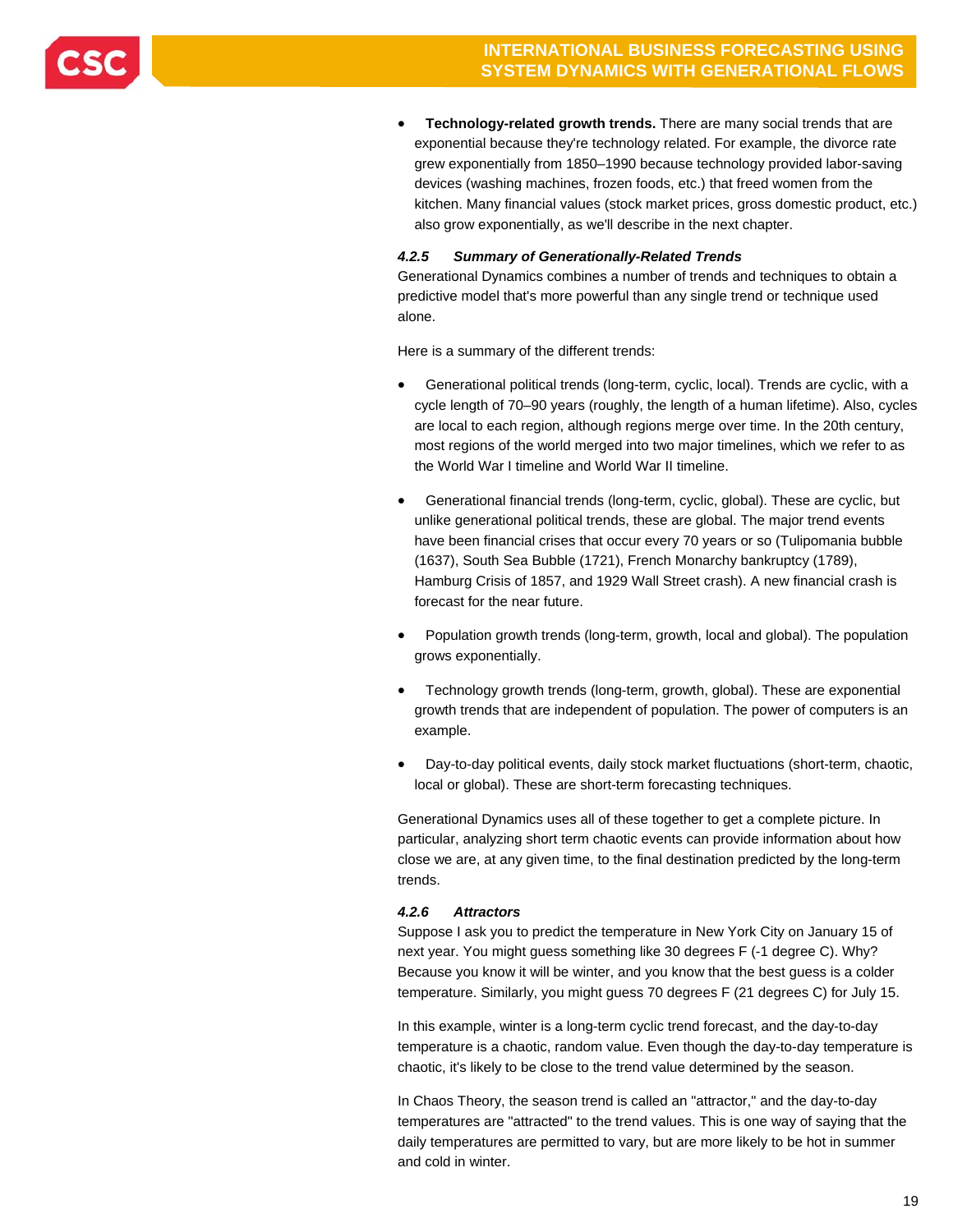Now let's turn this example around the other way. Suppose you've been imprisoned in a closed room in NYC, and you're going to be freed on January 15. Suppose you have no idea what the date is, but each day you're given only one bit of information: Someone tells you the outside temperature at noon. How do you know when you're getting close to liberation day?

Obviously if the outside temperature is hot, then it must be summer, and so liberation day (January 15) must be very far off. As the temperature grows colder and colder, you can estimate how close you're getting to January 15.

In the first example, we used an attractor trend value (the season) to predict a chaotic value (the daily temperature).

In the second example, we used a chaotic value (the daily temperature) to predict where we were within the trend cycle (the attractor).

In the Generational Dynamics forecasting methodology, the chaotic values and attractor values reinforce each other. In other words, if you know it's winter, then you can predict cold temperatures; if the temperatures are cold, then you can predict it's winter.

Earlier, we said that an ordinary political prediction may have no better than a 50-50 chance of coming true. But if it's the right kind of chaotic political event, and it's "attracted" to the current generational era, then we may be able to say that the political prediction has a 70-30 chance of coming true, or even 90-10.

Thus, in 2002 we were locking up Muslims in jail without charges. This was a drastic change of behavior in the American people, and we've seen nothing of the sort since WW II, when we locked up Japanese without charges. This kind of behavioral shift is characteristic of a generational crisis period, and so I was able to "predict" that we were getting deeper and deeper into such a crisis period.

Once this trend value was established, I was able to "predict" other behaviors typical of crisis periods; for example, I predicted that there would be no antiwar movement of any consequence, since an antiwar movement is not characteristic of crisis periods. Sure enough, through the Afghan war, the Iraq war and its aftermath, and even two Presidential elections, there was no 1960s-style antiwar movement to speak of, except for an occasional brief spurt.

As a practical matter, this shows how to use Generational Dynamics to make predictions. WW II ended in 1945, meaning that the next crisis war could begin any time between 1990 and 2030. But by looking at short-term chaotic political values, we can pinpoint where we are in the generational cycle, and thus make very accurate and specific forecasts.

### *4.2.7 Some Techniques in Forecasting Methodology*

Even with all its restrictions, the forecasting methodology can give you a great deal more information than you might think, mainly because you can firmly predict some negatives.

For example, once you know for certain that there will be a new Arab-Jewish crisis war in the next few years, we can predict with certainty that every peace plan will fail. Once we know that Iraq is in an Awakening period, then we can predict with near certainty that there won't be a Sunni-Shi'a civil war, or that it will fizzle quickly if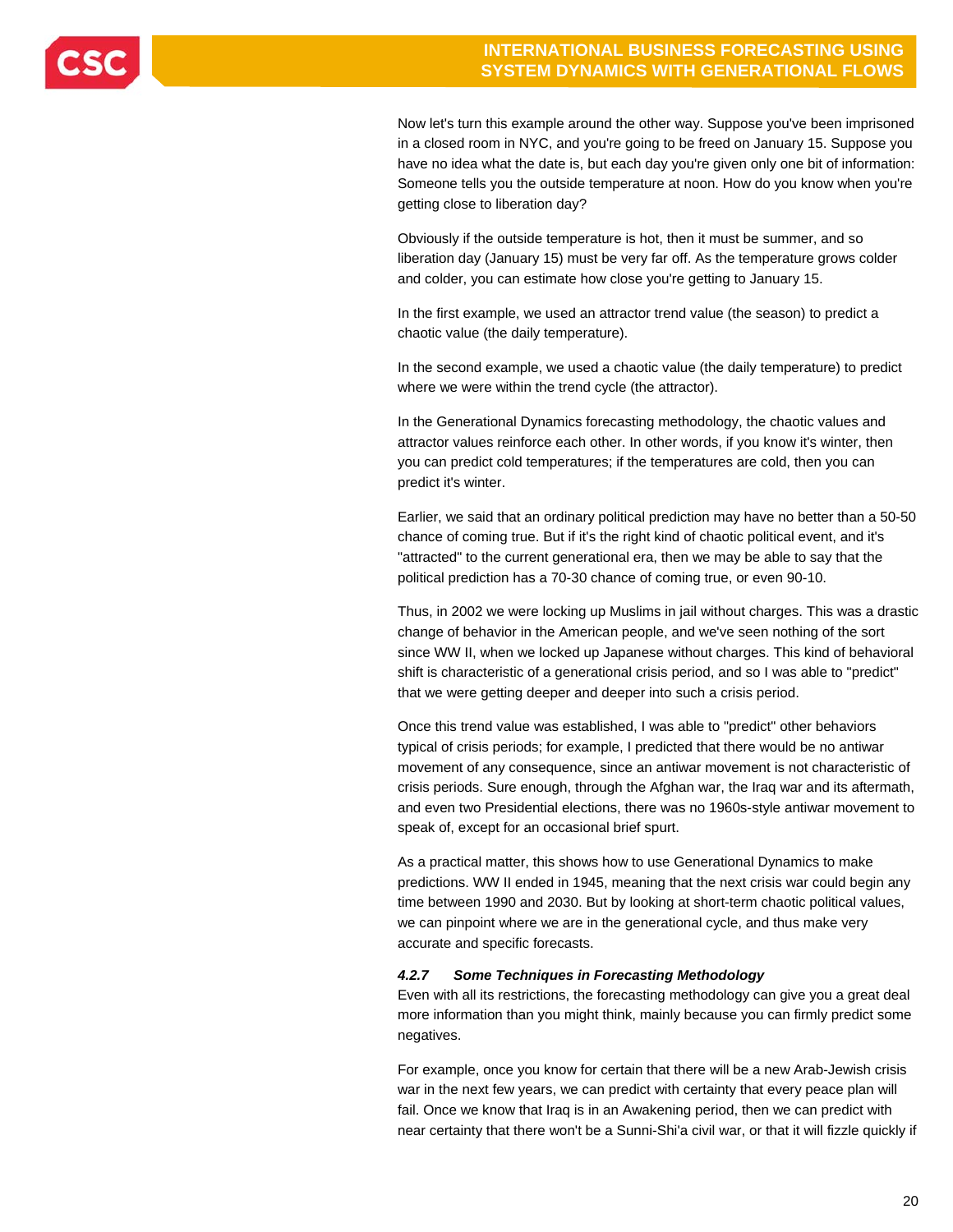

it begins. Once you know that a crisis war has begun in earnest in Darfur, then you can predict with certainty that it will run its course, and that the UN will fail to stop it.

Even though these examples are all negative predictions, they still contain a great deal of important information.

So here are some techniques in the forecasting methodology:

- For each society, region or nation under consideration, develop its history for several centuries back. Look for the "big picture" on major ethnic, religious and racial conflicts. This kind of information is not always easy to get, since many societies wish to hide these kinds of hatreds, but they're essential to understanding generational timelines.
- For each society, region or nation under consideration, identify all crisis and non-crisis wars. A crisis war is usually characterized by high genocidal energy, a willingness to exterminate the enemy, or to risk extermination of one's own army rather than retreat. Remember that you can't understand any war just by looking at one nation's point of view; you have to study each nation's treatment of the war to understand it. If you wish to try representing the situation graphically, you may wish to try something like the following:



Figure: Crisis (Generational) and non-crisis wars: United States, Western Europe, Russia, Mexico, Vietnam, China, Ottomans. Not all wars shown.

- If possible, do a financial analysis of each nation, to the extent of determining major financial crises. Generally speaking, the period after a crisis war is a time of great prosperity, since there is plenty of food, land and other resources for the reduced population, and a financial crisis indicates a generational crisis period.
- Familiarize yourself with all the characteristics of each of the generational periods — recovery, awakening, unraveling, crisis. These are described in this paper.
- For each society, region or nation under consideration, use the above to determine what generational period the country is in.
- Read the news of the nation on a daily basis to discern how the nation is changing. Important: Make sure that you look for changes in behaviors and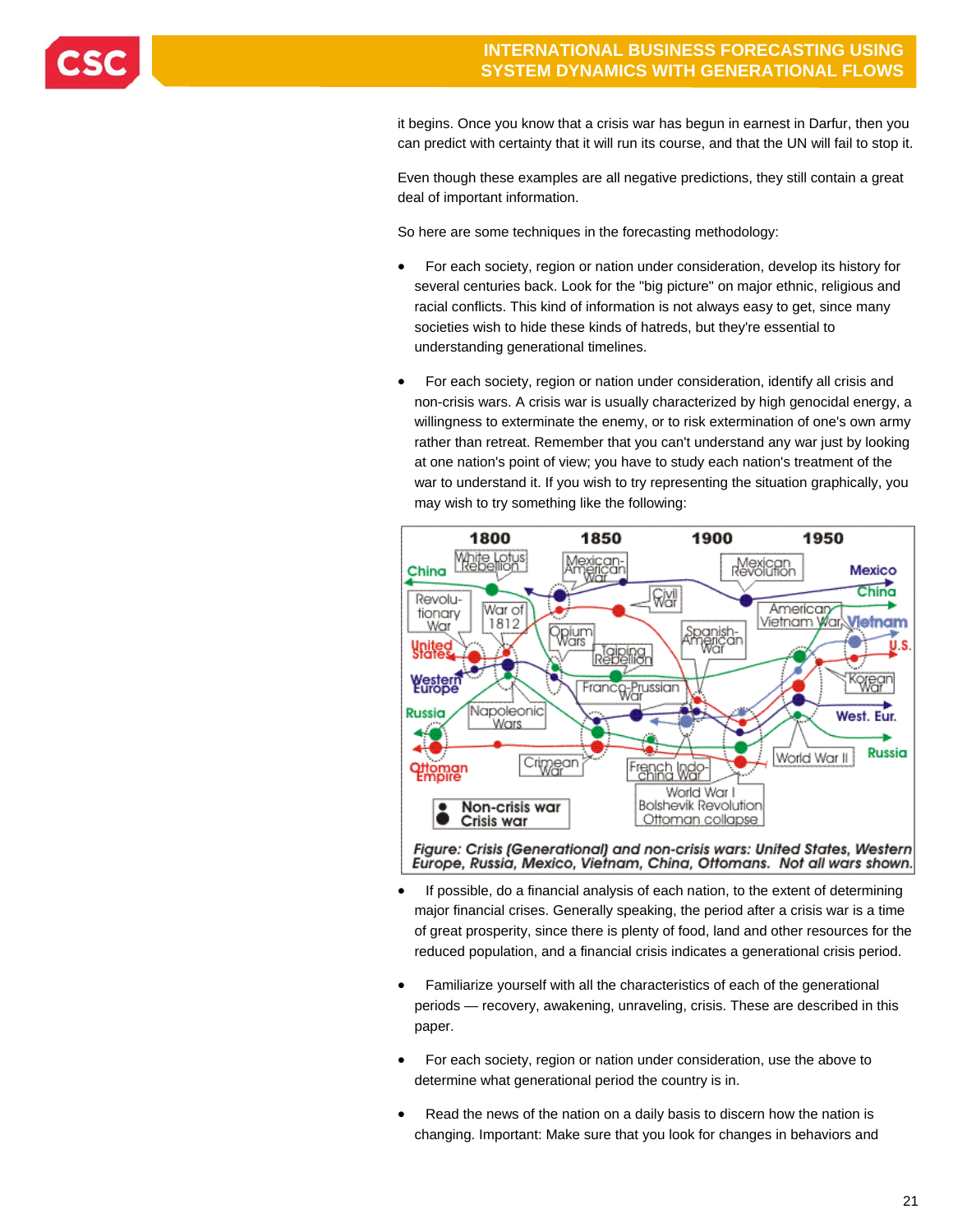

attitudes of large masses of population; changes in attitudes of politicians are irrelevant, except insofar as they reflect the will of the people.

- During awakening periods there'll be increasing social conflict religious splits, labor unrest, demonstrations, riots, low-level violence, police crackdowns — but no major civil wars or uprisings.
- If a war begins between two nations both in a crisis period, then the war will spiral out of control into a major war.
- If a nation in an unraveling period begins a war, it will try to resolve the war quickly.
- If a nation in an awakening period begins a war, the war may grind on for a while, but it will not be genocidal.
- Be sensitive to "triggering" events that might cause political or low-level conflict to spiral out of control into a major war. However, this can only happen during a crisis period.
- Most important rule of all: Do not let politics influence your analysis. If you believe that the great events of our time could be caused or prevented by President Bush or President Obama, then you will not understand generational theory.

Don't expect this to be easy. Analyzing a single society at a given time may require many hours of study.

### *4.2.8 Analyzing Political Events*

Political events are like crack cocaine. Commenting on political events is an obsession, but you're wrong as often as you're right.

Actually, it's easy to get a million political predictions right. All you have to do is make two million predictions. That's all the political forecasting is. You flip a coin to make your prediction, and half the time your prediction turns out right, and you forget about the other half of the time.

Generational Dynamics forecasts are right with nearly 100% certainty, provided that you follow the rules. So what are the rules for commenting on daily news and political events?

Here are some general rules to follow when looking to interpret political events:

- **Mass support rule** If there's a sudden shift in public opinion, and it appears to be lasting, then it should be significant. Hopefully, the change in public opinion will be consistent with standard long term trends identified by Generational Dynamics, such as attitudes toward gender roles or wars.
- **Civil unrest** If civil unrest occurs, make sure that it's being driven "by the people," rather than a few politicians. Civil unrest driven by politicians is sporadic and occasional; civil unrest from the people is continuous and flowing.
- **Cycle rule** When making historical comparisons, compare today's crisis era events with the last crisis period, which was WW II for America. Also, compare awakening periods only to awakening periods, such as by comparing Iraq today to Iraq's expulsion of the British troops in 1947.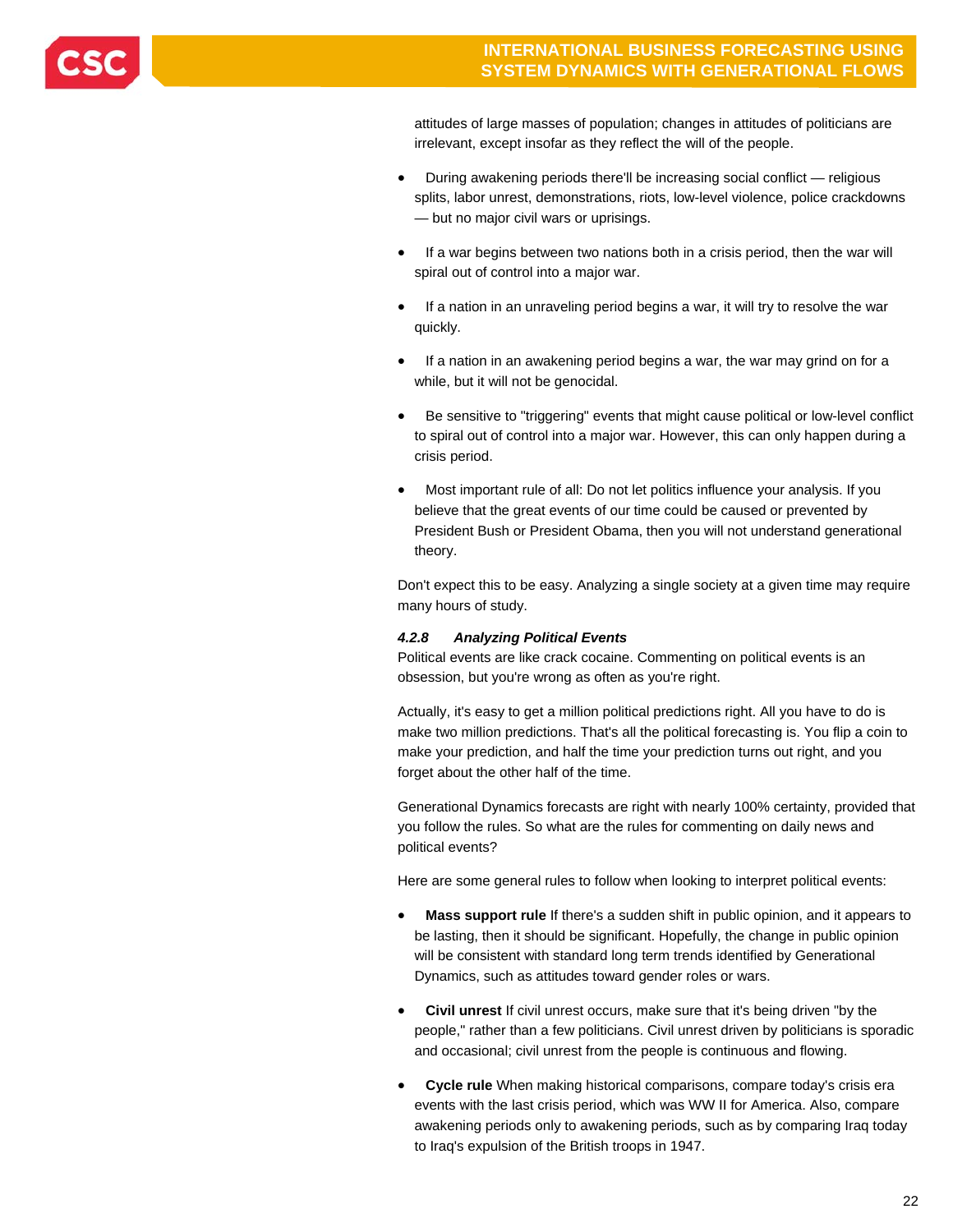

 **Non-volatile rule** Day to day stock prices are so volatile that they're meaningless. However, there are some financial measures that are far less volatile, and so can indicate trends; these are things like inflation rates and longterm price/earnings ratios.

If you're like most people, then you'll recoil from some of these conclusions. "Of course politicians count. They run the world!" No, they don't. They may do what they want for a while, but in the end they have to do what's demanded of them by the great masses of people, even in dictatorships.

### **4.3 INTRODUCTION TO CHAOS THEORY CONCEPTS**

With that lengthy introduction to forecasting techniques, we now turn to the use of Chaos Theory concepts to provide the theory support for Generational Dynamics.

Chaos Theory is a new branch of mathematics that was born in the 1960s and has only become seriously studied since the late 1970s.

We give here a brief introduction to Chaos Theory and its sister, Complex Systems Theory (also called Complexity Theory).

If you wish to become a "Generational Dynamics forecasting guru," then you have to have a good feeling about the difference between linear and non-linear systems, chaotic and non-chaotic events. For that reason, you're encouraged to read any of a number of popular books on Chaos Theory that go well beyond this brief introduction.

### *4.3.1 Weather Forecasts and the Butterfly Effect*

Chaos Theory is mostly unknown to the public except for one concept, the "Butterfly Effect."

The popular understanding of the Butterfly Effect is as follows:

*If a butterfly in China flaps its wings, it can cause a hurricane in America.* 

This statement of the butterfly effect contains a grain of truth, but it's technically incorrect in important ways. Furthermore, the nature of the technical error is similar to the kinds of errors that journalists, pundits and analysts make on a daily basis in their own forecasting. So it's worthwhile to explore exactly what the butterfly effect really means.

The bottom line is that it is not possible, and will never be possible, to forecast the weather more than a few days in advance. This flies in the face of many people's expectations. People believe that, as time goes on, we'll figure out how to do the science and engineering that will let us predict the weather precisely, as far in advance as we want. But Chaos Theory in general, and the Butterfly Effect in particular, tell us that it's actually mathematically impossible to predict the weather more than a few days in advance.

In fact, Chaos Theory was first conceptualized in the 1960s because of the difficulty in developing software models for weather forecasting.

What causes a hurricane? More prosaically, what causes a sunny day, a cloudy day, or a rainy day? What are the conditions that give rise to each of these weather patterns?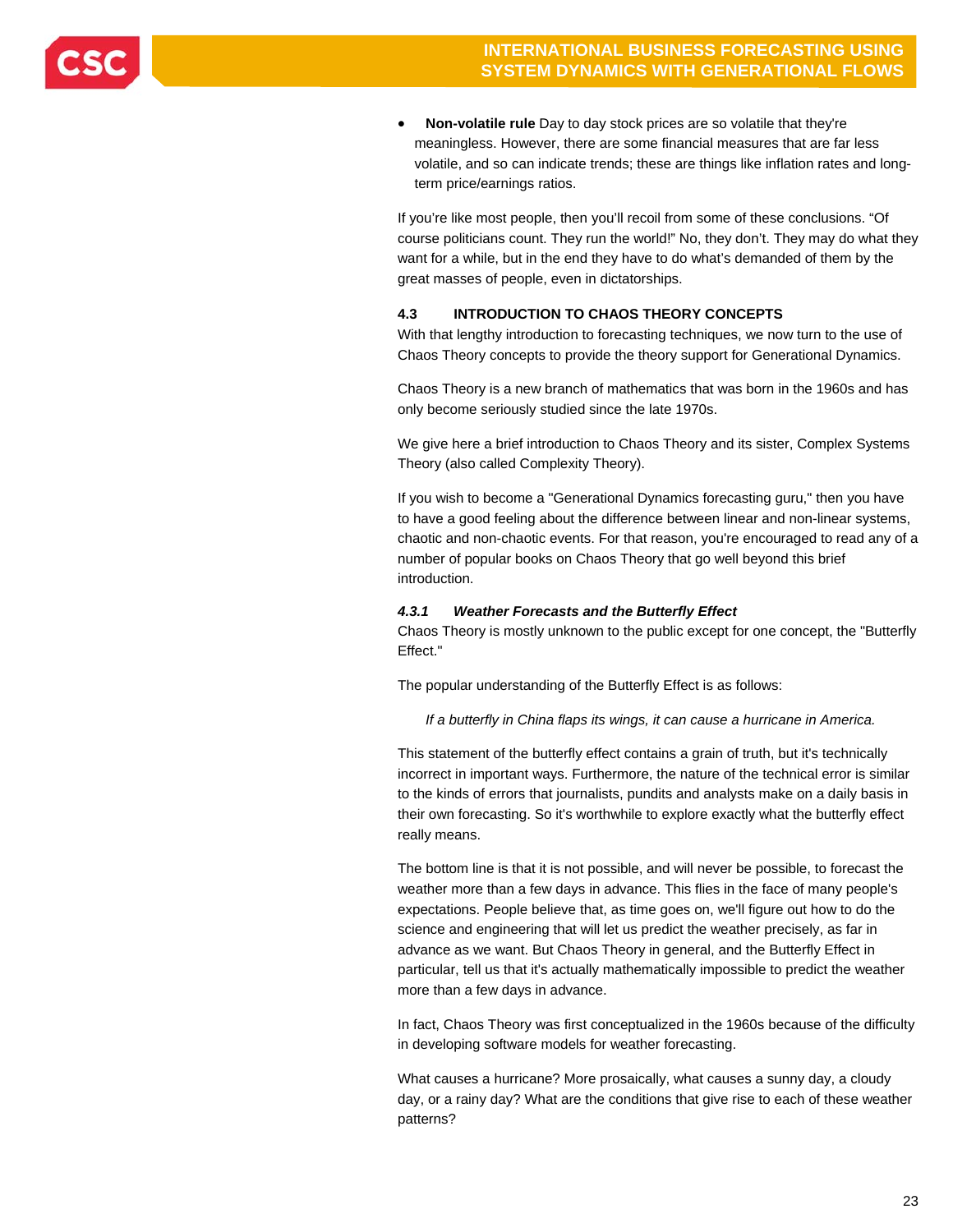

Attempts to develop computer models to address exactly that question ran into an impenetrable roadblock in the form of the following observation:

Suppose you have a computer program that forecasts the weather, based on inputs like air temperature, wind speed, barometric pressure, and so forth. Then you can run your program and get a forecast for the next few days.

Now suppose you rerun the program, but change the inputs only slightly. For example, if you initialized it the first time with a temperature of 39 degrees, then change the temperature to 39.001 degrees. Or change the wind speed from 2 mph to 1.9999 mph.

You might think that such a tiny change in initial conditions would not affect the final weather forecast, but in fact, if your weather forecasting program is realistic, then you'll find that even these tiny changes can have enormous changes in weather forecasts.

So that's why the above statement of the Butterfly Effect is technically incorrect. If a butterfly in China flaps its wings, that doesn't cause a hurricane; rather, it changes the initial conditions enough so that there might be an extra hurricane, or one less hurricane, or a later or earlier hurricane, or it may make a sunny day rainy or a rainy day sunny.

Let's restate the Butterfly Effect in a slightly different manner:

If a butterfly flaps its wings in China, it creates a chain reaction that can change the weather around the world, possibly even resulting in a hurricane in North America.

Here's another way of looking at it: Suppose you could make a second copy of the earth which was identical to the original except for one thing: In one earth, the Chinese butterfly flaps its wings, and in the other earth, the butterfly sits still.

Now, suppose you could watch both earths and see what happens.

What you'd see is that the two earths would not remain identical for long. Thanks to that one tiny initial difference (butterfly flapping wings versus sitting still), the weather on the two earths would quickly begin to differ. The tiny breeze caused by the butterfly in one world would move enough air molecules to make a small breeze somewhere to blow a very tiny bit faster, just enough faster to feed into a stronger breeze somewhere else which, in turn, causes clouds to move in one direction instead of another, which changes a sunny day to a cloudy day, or vice versa.

So the point is this: when the Chinese butterfly flaps its wings, then things change in an unpredictable way.

But is it really unpredictable? Can't a powerful computer compute exactly what would happen?

No, that's impossible, because the computer would have to be too big. True weather forecasting would require simulating the actions of every molecule on the earth, and no computer smaller than the earth itself could perform such a simulation.

There's another reason, too. Computers cannot do precise computations, but can only approximate such things as position and speed. These approximations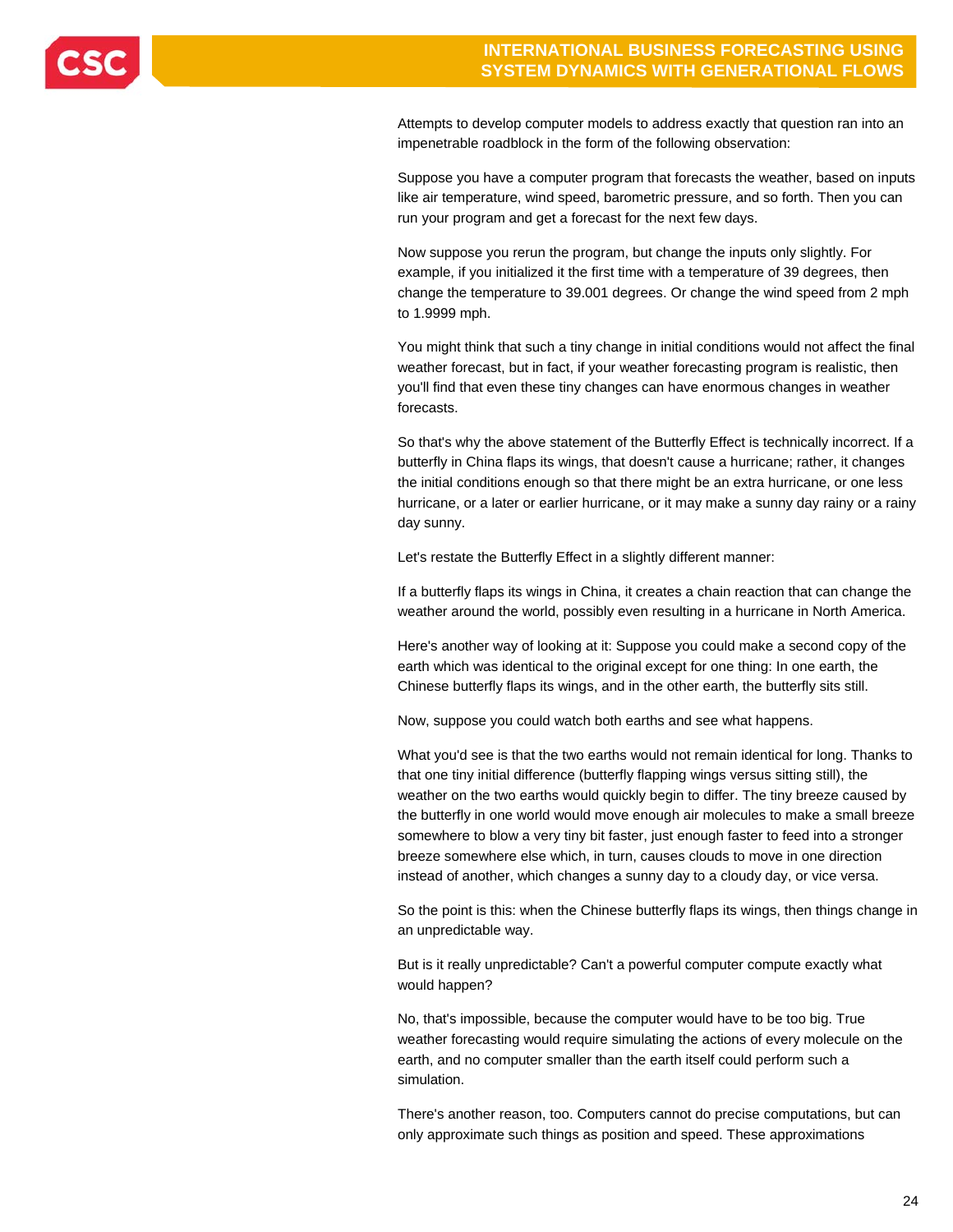

themselves amount to changes in initial conditions that would have the same explosive effect as the flapping of a butterfly's wings.

So precise weather forecasting is literally impossible, and even predicting the effect of a butterfly flapping its wings in China is also literally impossible.

Again: The butterfly flapping its wings doesn't cause a hurricane; it causes a tiny change in initial conditions which may or may not cause small or large weather changes which are entirely unpredictable.

#### *4.3.2 Chaotic Behavior and the Double Pendulum*

You might think that the reason that weather forecasting is chaotic is because it's so complex. After all, weather involves the entire earth.

So let's look at a much simpler example, a double pendulum. Spend a few minutes playing around with the double pendulum simulation<sup> $xxi$ </sup> on the following web page: http://www.mathstat.dal.ca/~selinger/lagrange/doublependulum.html (This example requires that your browser support Java.)

As you play with the double pendulum, notice the following:

- Each time you restart the pendulum, it appears to work the same for about a second, but then it acts differently each time. In this case, the "butterfly" is tiny little differences in timings on your computer, each time you run the simulator. These tiny little differences multiply and grow, to become major differences.
- You can watch the pendulum all day, and it won't ever settle down to a repeating pattern. It always acts "chaotically," bouncing around every which way, and a different way each time around.

The double pendulum is a great example because you can actually see chaotic behavior in action. In the case of weather forecasting, you have no way of starting the earth over and over again on the same day to see different weather patterns develop each time, but with the double pendulum simulator, you can do exactly that.

Make sure that you get a feel for why the chaotic behavior double pendulum is important, because understanding that behavior, and applying your understanding, is crucial to understanding the Generational Dynamics forecasting methodology.

Here's a particular experiment you should try: Click on the "Parameters" button to open the control box. Notice the "Total energy (in J)" field reads 289.7. (In physics, a single unit of energy is 1 joule, and so this field indicates 289.7 joules.) Now go back to the moving pendulum, and click on the top center of the square. You'll see that this drags the inner pendulum to the top of the screen, and you'll see that it also changes the value of the total energy field. If you play around with clicking in the square at different times, you'll see that you can either reduce or substantially increase the total energy in the system, to as much as several thousand joules.

Now here's the experiment: Click at the right time so that you get the energy above 800 joules, and watch what happens to the double pendulum. You'll see that it exhibits its usual chaotic behavior at first, but then something very strange happens: After a while, it settles into a large, very non-chaotic circle.

The large circle configuration is call a "cyclical attractor." This exhibits a phenomenon of chaotic systems: That sometimes the elements of the system are "attracted" to an ordered pattern. This is an example of another phenomenon: That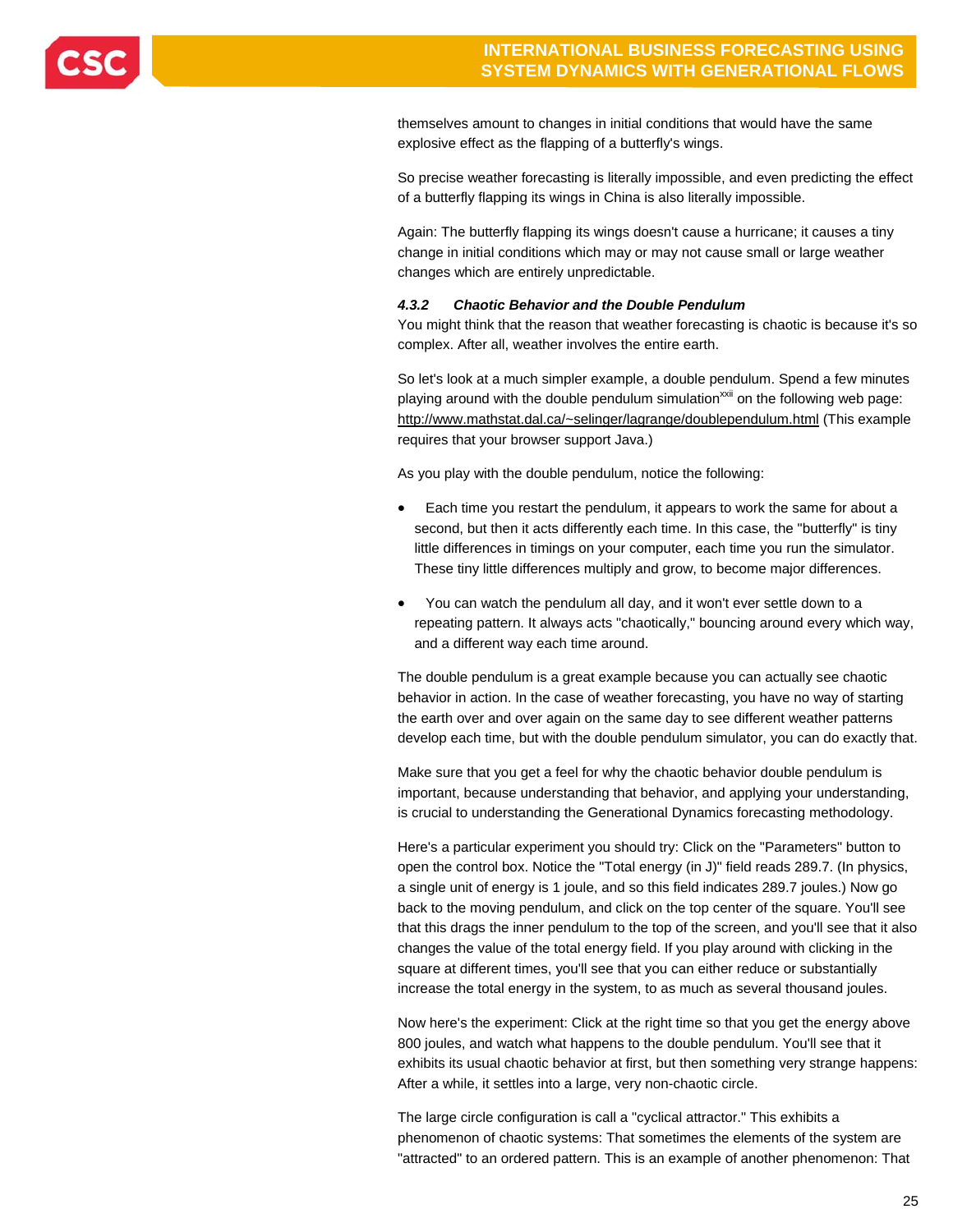

sometimes, chaotic systems exhibit an ordered pattern described by such an attractor.

The "attractor" concept is important to our discussion, since later we're going to show that the Generational Dynamics cycles represent a cyclical attractor within the chaos of societal politics.

#### *4.3.3 Linear and Non-linear Systems*

Here are two more terms you should be familiar with: linear and non-linear systems.

Suppose a basketball is sitting on the rug on your floor, and suppose you push the ball lightly. Then the ball moves a few inches. Now suppose you push the ball hard. Then the ball moves a lot farther.

You and the ball form a "linear system," which means that a small push gets a small reaction, and a large push gets a large reaction. That's what you would expect, right?

But that's not what happens in the double pendulum. Even the tiniest of perturbations completely changes the behavior in a wild, unpredictable way. It's not a linear system.

Neither is the weather. A tiny butterfly's wings can result in major changes.

So a linear system is one in which the size of the reaction to a perturbation is proportional to the size of the perturbation; a non-linear system is one in which the size of the reaction to the perturbation is independent of the size of the perturbation.

A mathematical consequence of this distinction is that a non-linear system cannot be controlled by perturbations. In real-life, this means that political events cannot be controlled by politicians.

#### *4.3.4 The Chaos of Day to Day Politics*

Like weather events, political events are completely chaotic. Election polls are like weather forecasts — they're only good for a few days.

Almost anything has the potential to sway public opinion. A dumb remark by a politician, an affair or a long-forgotten sex scandal, an erratic husband or wife, an endorsement by an outsider, a drunken admission, even a change in the weather any of these can turn the public for or against a politician or an issue.

Day to day political events are completely chaotic. A political forecast of almost any kind has less longevity than a weather forecast. And once you accept that, here's a consequence that you may not have thought of: The acts of politicians have little or no impact in the long run. How could they, if any political policy can be easily derailed by the smallest "butterfly"?

It's worth thinking about this for a while, because it's important. All the bitching and moaning about President Bush's policies and/or President Obama's policies is for naught, since their policies are for naught.

Before I ever heard of generational studies, even before 9/11, I saw a television interview with Supreme Court Chief Justice Rehnquist, and he said one thing so remarkable that I made a note of it. It was on July 4, 2001, and he was asked to describe which of his Court opinions would have the greatest effect on the country and history. He said (paraphrasing): "The opinions that I thought would be most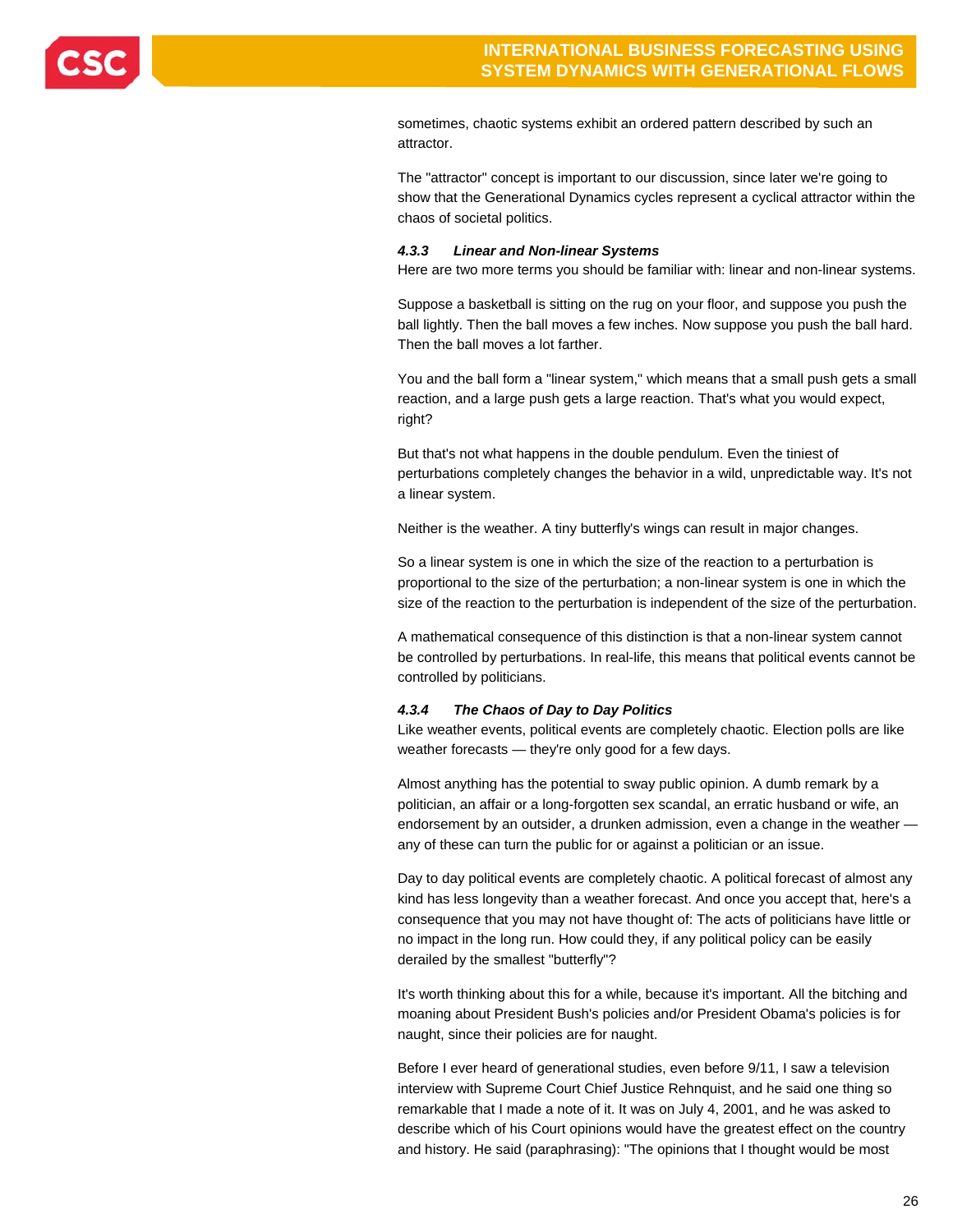harmful haven't been as harmful as I thought; likewise, the opinions that I thought would be most beneficial haven't been as beneficial as I thought. So the opinions of the Supreme Court perhaps make much less of a difference than we'd like to think they do."

This relates to some important points. If Thomas Edison had never been born, does that mean we'd still be using candles today? No, of course not, because someone else would have invented the electric light bulb. If Martin Luther King had never been born, does that mean that the civil rights laws would never have passed? No, of course not. Someone else would have stepped up and led the fight for civil rights.

The same sort of thing is true for crisis wars. Julius Caesar may have started a brief and inconsequential civil war by crossing the Rubicon, but no one person could have started the highly emotional and genocidal civil war in Rwanda in 1994. Assassinations of one kind or another happen all the time, but no one could have known that one particular assassination in 1914 would have triggered World War I. The great crisis wars are huge pulses of energy that ripple through history like tidal waves (tsunamis).

As Leo Tolstoy said in *War and Peace*,

*In historic events, the so-called great men are labels giving names to events, and like labels they have but the smallest connection with the event itself.* 

Here's one more quote: These are Tony Blair's words when he addressed a joint session of Congress on July 17, 2003, explaining the need for the Iraqi war:

*I know it's hard on America. And in some small corner of this vast country, in Nevada or Idaho, these places I've never been but always wanted to go, there's a guy getting on with his life, perfectly happily, minding his own business, saying to you the political leaders of this nation: Why me? Why us? Why America?* 

*And the only answer is: because destiny put you in this place in history, in this moment in time and the task is yours to do.* 

In each case, the message is the same: Great events are driven by powerful historical forces. History may recognize a particular politician as the agent of change, but the great event will occur irrespective of anything that any politician does or does not do.

### **4.4 INTRODUCTION TO CHAOTIC ATTRACTORS**

The discovery in the 1960s that weather forecasting more than a few days in advance is impossible, and always will be impossible, was a shock to mathematicians and scientists alike. That's because weather is a non-linear system, meaning that the tiniest perturbation (like the flapping of a butterfly's wing) can have wild, chaotic effects on the weather that would invalidate any forecasting attempt.

Not being able to forecast weather was bad enough, but they realized that the same conclusion applied to all sorts of other nonlinear systems, things as varied as a dripping faucet, the stock market, politics, gypsy moth populations, the flight of an airplane, and the movement of human heart muscles. If something as simple as the double pendulum (discussed above) was a nonlinear, chaotic system, then almost anything else could be.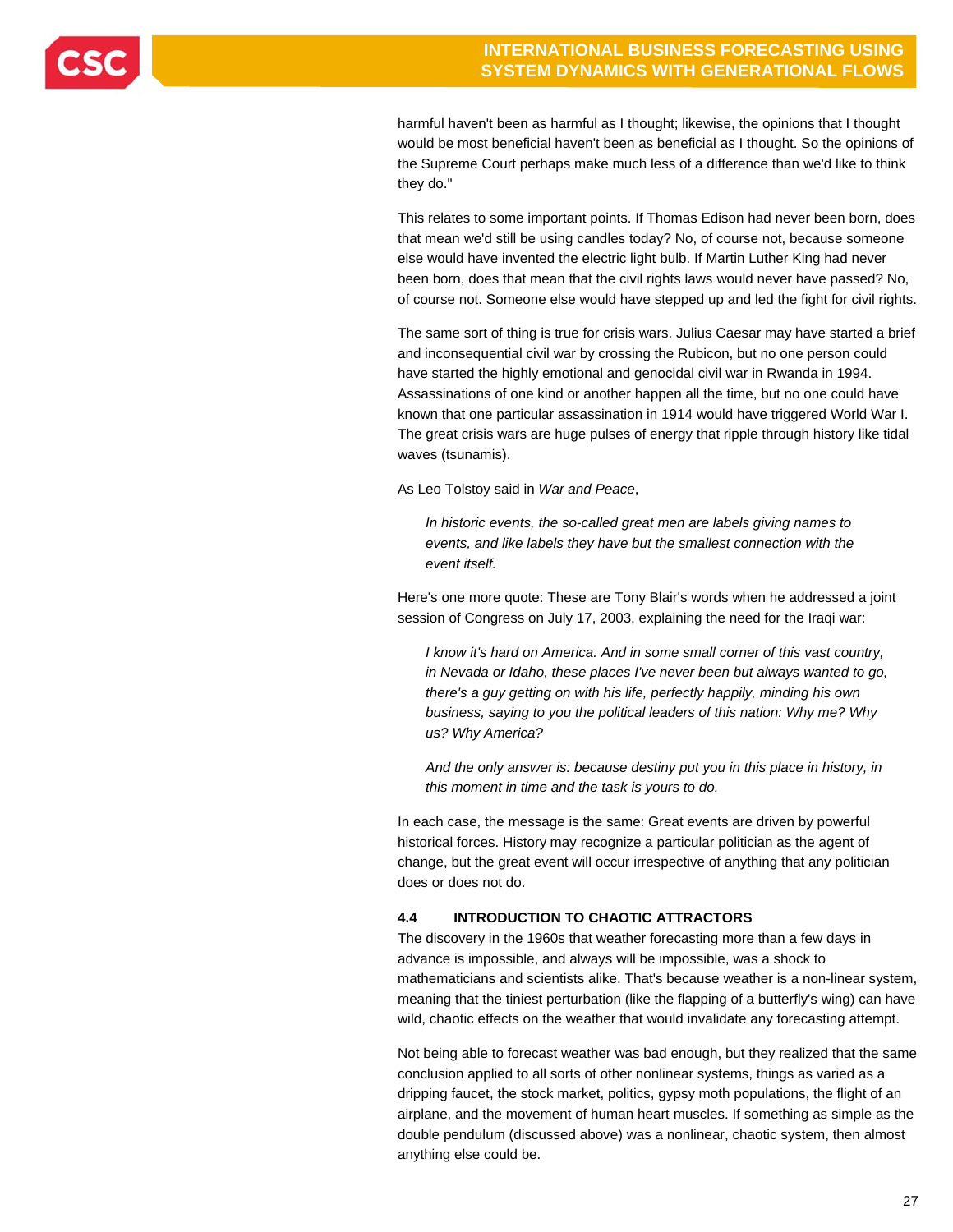

As Chaos Theory was developed in the 1970s, a sister theory was born, Complex Systems theory. (Some people call it "Complexity Theory," but I reserve that name for the study of the complexity of computer algorithms.)

If the purpose of Chaos Theory is to find chaotic, nonlinear patterns throughout nature, then the purpose of Complex Systems theory is to bring order out of the chaos.

*"But in the 1970s a few scientists in the United States and Europe began to find a way through disorder. They were mathematicians, physicists, biologists, chemists, all seeking connections between different kinds of irregularity. Physiologists found a surprising order in the chaos that develops in the human heart, the prime cause of sudden, unexplained death. Ecologists explored the rise and fall of gypsy moth populations. Economists dug out old stock price data and tried a new kind of analysis. The insights that emerged led directly to the natural world — the shapes of clouds, the paths of lightning, the microscopic intertwining of blood*  vessels, the galactic clustering of stars.<sup>xxiii</sup>

The idea is this: Most chaotic systems of interest have many, many interacting objects, all of which act and interact in a chaotic manner. But suppose that you can step back, and look at the chaotic system at a distance. Very often you see that the innumerable chaotic objects, when viewed from that distance, form patterns that you're unable to see when you're looking at the objects up close.

Think of it this way: If you're scuba diving, and you're underwater, watching the ocean water swirl around you, then the movements of the water molecules around you are totally chaotic. But now, swim to the surface and climb into the boat, and you can see that all those tiny water molecules are forming gentle waves that move across the water's surface. How is that possible? How can a mass of individual water molecules, swirling in individual random, chaotic directions, possibly get organized enough to form waves? That's the kind of question that Complex Systems theory seeks to answer.

And the mathematical answer is called "attractors." You start with thousands or millions or billions of individual air molecules or water molecules or other objects. Each of the individual objects acts independently in a chaotic matter. However, even though the tiny individual objects act independently, they're still "attracted" to act in a certain way that gives rise to recognizable patterns, such as the waves in the ocean.

The concept of attractors has solved many problems in physics and mathematics in the last few decades.

If you wanted to apply precise physical formulas to individual air or water molecules, you'd soon be lost. In fact, it's been long known that the "three body problem" cannot be solved in a meaningful, closed manner. That is, physicists can give you formulas for two interacting bodies, such as the motion of the earth around the sun. But as soon as you have three objects interacting with each other, then physicists can't give you an answer any more. So hey, if you can't give formulas for three interacting objects, then you won't get answers for millions or billions of interacting objects.

But the mathematics of Complex Systems and attractors solves many of the problems. You can't get formulas for each of the individual air or water molecules,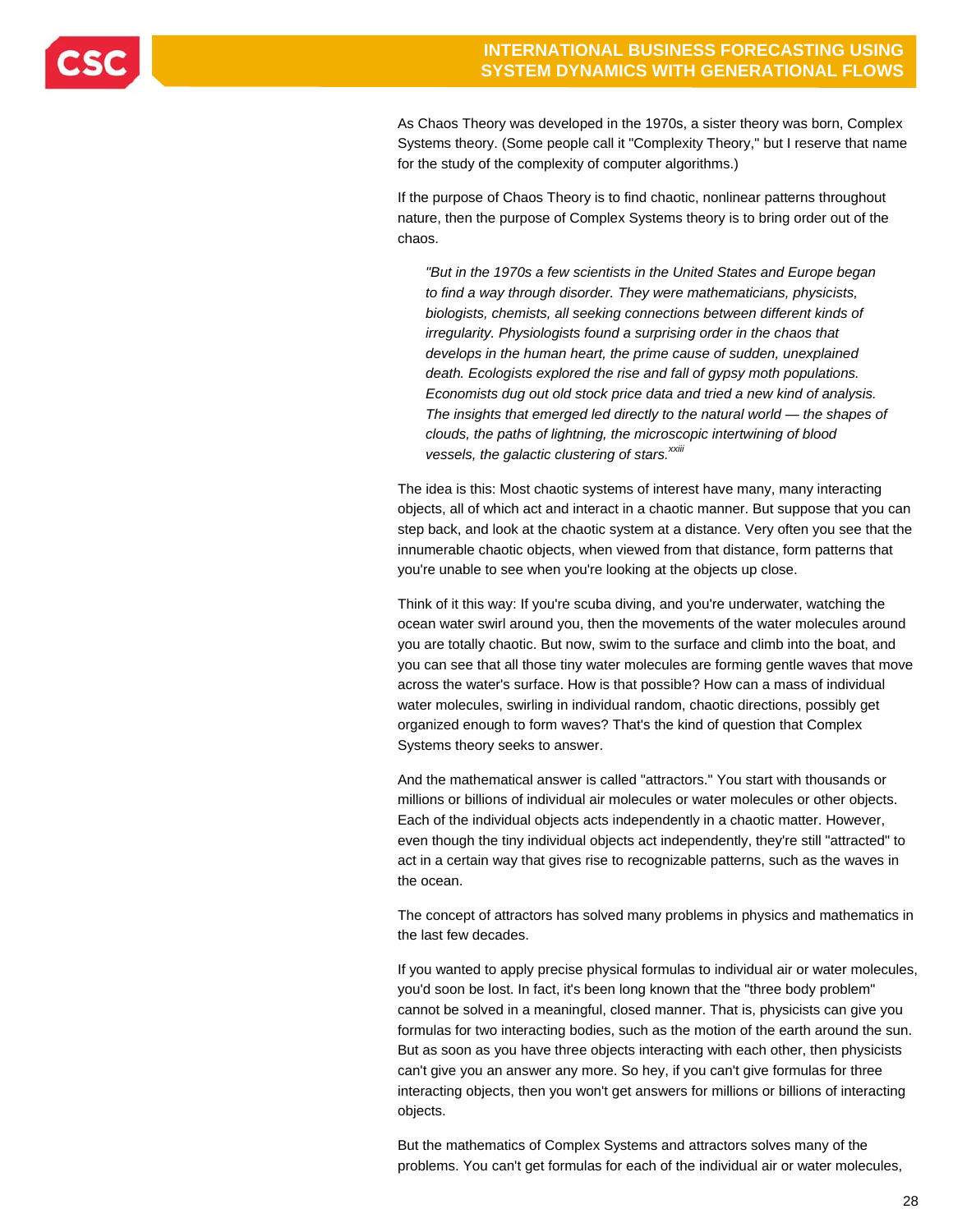

but you can get formulas for the attractors, which describe how the system works as a whole.

### *4.4.1 Attractors in Generational Systems*

As we discussed previously, any political system is non-linear and chaotic. Any small "perturbation," can change the results of an election, or of public opinion, within a few days. When pundits say, "A week is an eternity in politics," they're saying that politics is a non-linear system.

From the point of view of Chaos Theory, the principal discovery of Generational Dynamics is that the generational cycle is an attractor for the chaos of political events.

It's more like the ocean wave example, where you can zoom in and see individual water molecules zooming around chaotically, but then zoom out and see them form a cyclical attractor pattern of ocean waves.

When you zoom into the political system, all you see are individuals making individual political decisions every minute of every day. If a politician says something dumb, then the system is perturbed, and people's politics change. If there's an "event," such as a major fire, an earthquake, a terrorist attack, a crime, or even a love affair, how a politician reacts can change many political views.

But the generational cycle is not affected by these perturbations.

During a generational Awakening era, a country or society is typically "attracted away from" war. This is like America in the 1960s, where young people, who knew nothing of the horrors of World War II, rioted and demonstrated against the Vietnam war.

During a generational Crisis era, a country or society is "attracted toward" war. Thus, in 2003, Americans overwhelmingly favored the Iraq war, though they turned against it when it started going badly. Even so, it's not the young college students who have objected to the Iraq war; it's the old Boomers who led the protests - the exact same people who were protesting in the 1960s.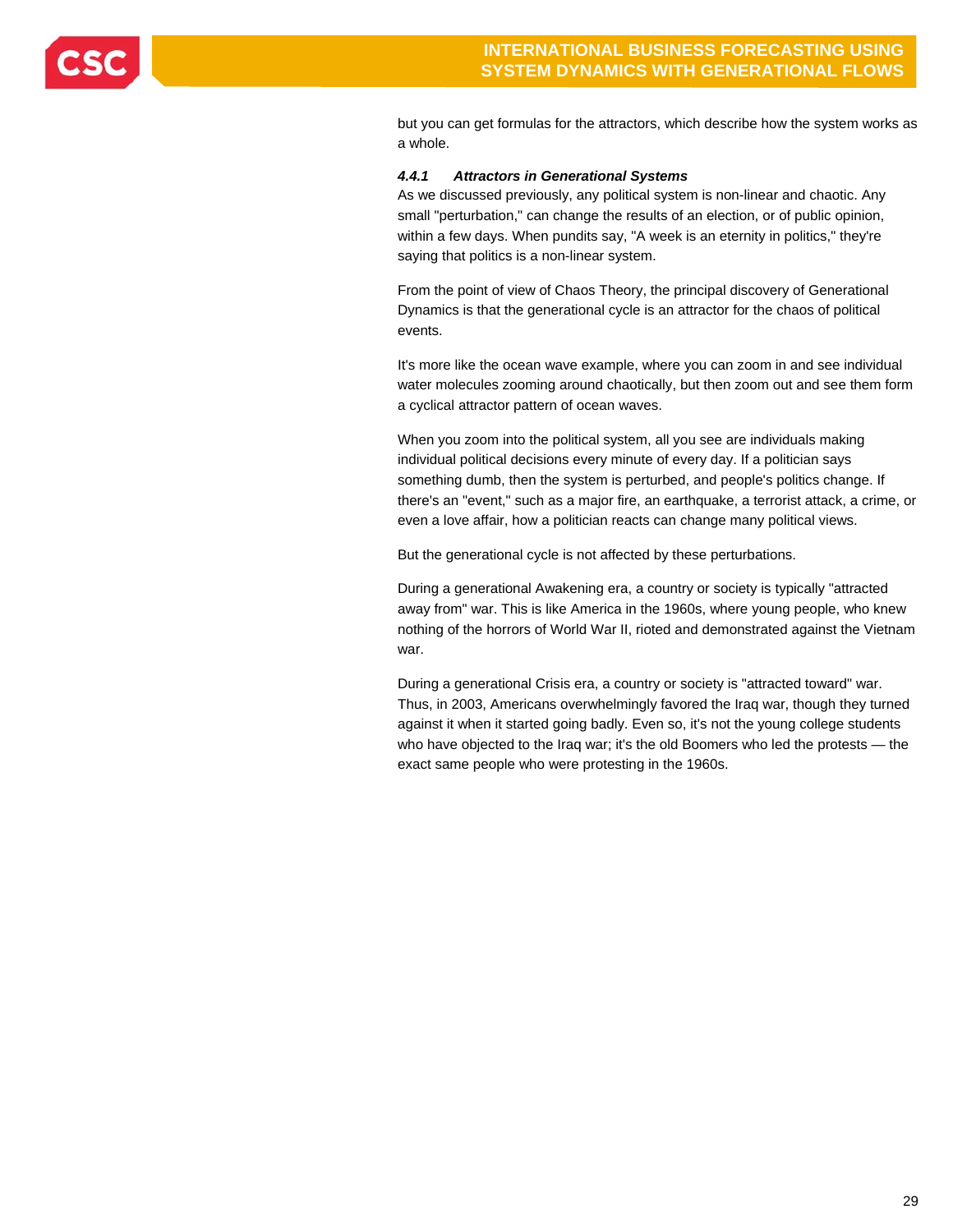

### **5 SUMMARY OF THE GENERATIONAL DYNAMICS FORECASTING METHODOLOGY**

The Generational Dynamics forecasting methodology requires a great deal of historical analysis of any country's situation, and uses a number of tools in an interdisciplinary approach.There is no single forecasting method. Rather, the forecasting methodology is a set of tools united by a common theme: Identify a long-term trend, relate current events to the long-term trend, and infer a forecasting result with a very high probability of being correct.

There is a generational component to this methodology because people are highly resistant to believing the relevance of any events that occurred before they were born, or even before their 20th birthday. Thus, if someone is discussing the current financial situation, you can usually guess what generation he's in by how far back his historical analysis goes. Thus, if a financial analyst mentions the recession of 1961 or 1974, then he's probably a Boomer; if he only mentions the recession of 1980–82 or 1990–91, then he's probably a Generation-Xer; and if he only refers to the recession of 2001, then he's probably a young Millennial.

It's this refusal to believe the relevance of pre-birth events that means that people don't learn anything from history. For example, from the point of view of Generational Dynamics, such events as the Tulipomania crash of 1637 and the South Sea Bubble crash of 1720 are extremely relevant to today, but until recently almost no one even believed that the 1929 Wall Street crash was relevant to today.

However, the relevance of these events to today is not in the technology that was used or the details of the transactions; those things obviously change. The irrelevance is "the insanity of crowds," how entire populations panic and do stupid things that lead to financial catastrophes or genocidal wars.

*"Insanity in individuals is something rare – but in groups, parties, nations and epochs, it is the rule." — Friedrich Nietzsche* 

One way to think of Generational Dynamics forecasting is that it predicts the most likely causes, kinds and times of generational panic, although there's a lot more to it than that.

### **5.1 LONG-TERM AND SHORT-TERM FORECASTING**

There are many kinds of "trends" that can be examined by generational forecasting. In all cases, the trend data has to be available for at least 100 years, and preferably much longer.

In the financial arena, most of the trends are numeric trends, and in many ways they're the easiest to analyze.

For geopolitical events, such as wars, the trend analysis is more informal, using a variety of tools. We'll discuss these tools in this article.

In all cases, extrapolating the trend forward from the present time into the future usually produces a prediction or forecast that's 100% certain (a war, a stock market crash), but provides no clue as to what the scenario will be for arriving at that conclusion. Furthermore, the timing is usually within a window that's years and sometimes decades long.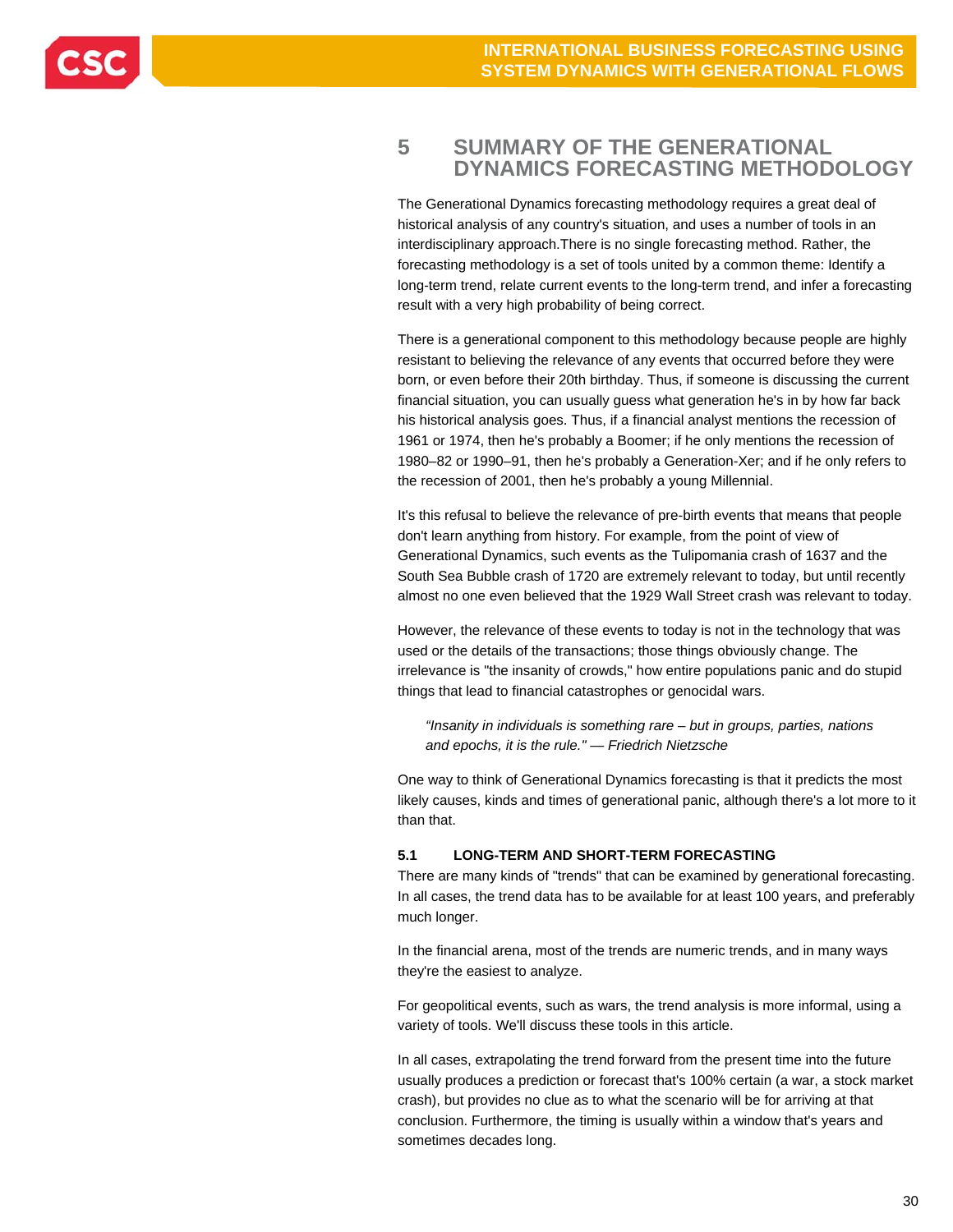

We refer to this as "long-term forecasting," because it provides a certain forecast, but with a very long time window.

Once a long-term forecast is established, we match up day-to-day news events to the long-term forecast to narrow the window and establish a scenario. This leads to probabilistic "short-term forecasts." These forecasts have a much shorter time window, usually months or a couple of years, and have an 80-90% probability of correctness.

I first began developing this methodology in 2003, and I've accomplished things that, ten years ago, I would have insisted were mathematically impossible. I've been working on this obsessively now for six years, and it's a large complex subject. If I were to teach a college course on it, it would take a couple of semesters to go through all the basics, and then there would be all kinds of possibilities for further research at the undergraduate or graduate level. It's also an interdisciplinary subject, involving history, mathematics, economics, macroeconomics, system dynamics, chaos theory, complexity theory, and even the theory of evolution. I just wish that the news weren't so bad.

(See the appendix listing the major Generational Dynamics predictions since 2003.)

### **5.2 FINANCIAL AND TECHNOLOGICAL FORECASTING**

Financial and technological trends are usually numeric, usually exhibiting linearity or exponential growth.

Here I'll just give one example from my August, 2007, article, "How to compute the 'real value' of the stock market."<sup>xxiv</sup>

The following graph shows the S&P 500 Price/Earnings index for 1871–2007. For each company, it takes the stock price and divides by the company's earnings for the previous year per share of stock. The term "P/E1" means "price divided by previous year's earnings."



### S&P 500 Price/Earnings Ratio (P/E1) 1871-2007

The blue line is the trend line — in this case, it's the average of the P/E values from 1871–1995, or around 14. From 1995 to 2007, it's averaged around 25, indicating a huge bubble. Since 2007, it's increased even further, and is currently around 60. XXV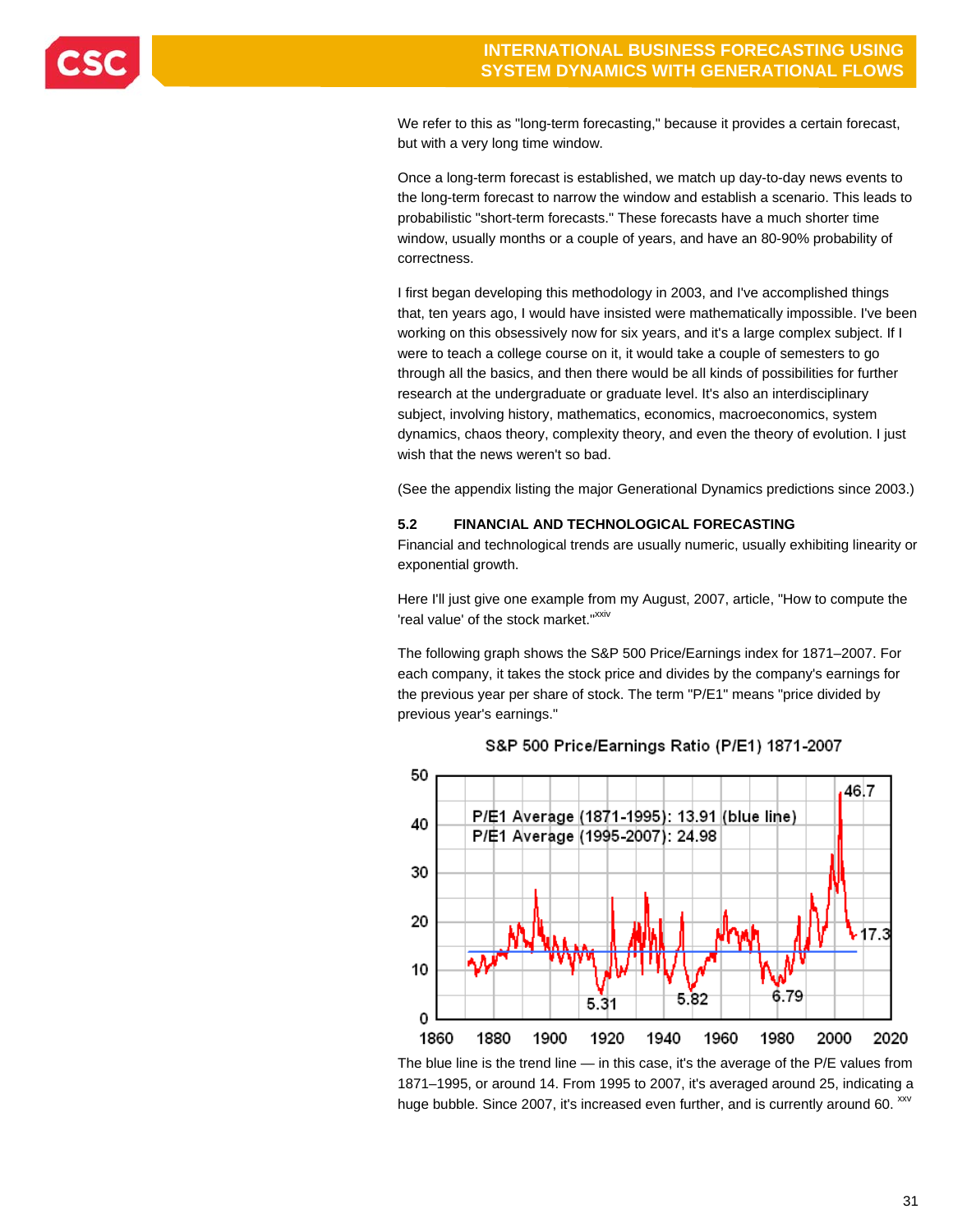

By the Law of Mean Reversion, the price/earnings ratio will fall well below 10 for a dozen years or so. You can see that it's poised to fall quickly in the near future, leading to a stock market crash.

The Law of Mean Reversion is based on an assumption: That when a data series establishes a long-term average value, then it will maintain that average in the future.

In this case, the assumption is that if the P/E ratio average was 14 for over a century, then it will continue to be 14 in the future.

For someone who claims that this assumption is wrong, the burden of proof is on him to explain why. Just saying "We have better technology," or "We're so much smarter than before," or "It's different this time" is not sufficient.

Even if an argument can be made that the average should be higher — say 15 or even 16 — and this would be a highly dubious argument — the Law of Mean Reversion would still apply, since the average was 25 since 1995.

Furthermore, if you look at the above graph, you can see that P/E ratios have fallen to the 5-6 level several times in the last century, most recently in 1982. In fact, if you look at that above graph, you'll see that the bottoms, labeled with 5.31, 5.82 and 6.79 on the graph, occurred at roughly 31-year intervals. The next bottom would thus be in 2012, if this pattern continues.

From the point of view of Generational Dynamics, the conclusions drawn from the Law of Mean Reversion in this case are almost mathematically certain. These are the kinds of forecasts and predictions that I've been posting on my web site since 2003, and the results have been overwhelmingly successful.

When I describe these predictions in an article on my web site, a problem arises in specifying time frames. It's always been a problem to decide on effective wording. I experimented with different types of wording, and usually settle on something like, "The exact time can't be predicted. It might happen next week, next month, next year or thereafter, but it will happen sooner rather than later."

### **5.3 GEOPOLITICAL FORECASTING — EXAMPLE**

For geopolitical trends, including many of the trends that are at the heart of generational forecasting, there are no easy numeric measurements, and you have to use informal methods based on an extensive historical analysis. This is much more complex than financial forecasting.

As an example, let's apply generational forecasting principles to the US and Japan, starting from the end of WW II in 1945.

If we had understood generational theory in 1945, then we could have predicted that the US and Japan would have to go through some sort of new crisis some time during the period 1995 to 2025. We could not have predicted whether the US would be enemies in a new war, or allies in a new war, or whether they would even be at war with each other.

In fact, at the end of the 1940s, the expectation was a war with Communism — Russia and China. This concern led to non-crisis wars in Korea and Vietnam. As the decades passed, it became increasingly clear that the US and Japan were allies, and that the possibility of a new war against each other was increasingly unlikely.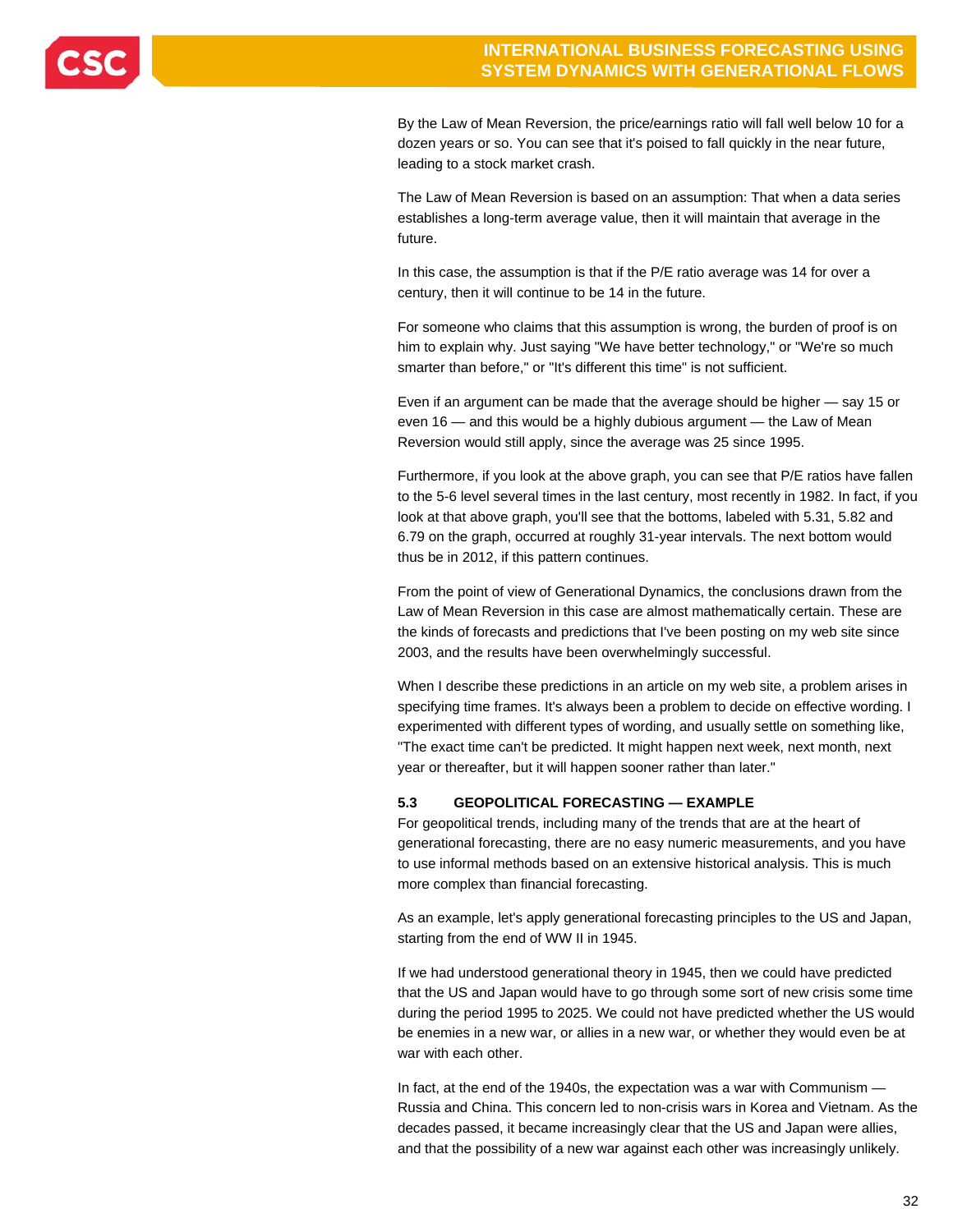

On the other hand, during the 60s, 70s and 80s, the possibility of war with the Soviet Union or China loomed large.

Skip ahead to the 2000s and the post-9/11 world.

I doubt that anyone over the age of 40 would doubt that the mood today is far more tense and anxious than it was in the 1980s and 1990s. Although many people attribute the change to politicians, generational theory shows that it always happens when the survivors of the previous crisis war disappear (retire or die), all at once, taking with them the wisdom that they learned in surviving that war.

The younger generations have no personal memory of World War II, and its horrors, and when something goes wrong, they often overreact.

It's easy to imagine a situation where the 9/11 attacks might have led to a world war. Since al-Qaeda was being protected by the Taliban in Afghanistan, we went to war with Afghanistan. But suppose al-Qaeda had been protected by a group of radical Islamist Uighurs in northwest China? Then things might be very different today.

Today we know a lot more about the coming crisis that we did in 1945. We know that we won't be fighting Japan. Or Russia. It looks like we'll be fighting China. And a lot of radical Muslims. And the time frame is sure to be much sooner than 2025.

There's a great deal that we can predict about the next few years, as I have done in the hundreds of articles on my web site. A lot of analysis, especially historical analysis, is required to make these predictions, and this article describes some of it.

### **5.4 PÓLYA'S URN**

Pólya's Urn<sup>xxvi</sup> is not so much a tool as a conceptual model for understanding how to choose among possible alternative forecasts. As a mathematical model, it's widely used in statistical applications. In social sciences, it explains (or models) why groups sometimes act in certain ways, and sometimes others.

In the example of the last section, generational theory experts in 1945 could have predicted a distant crisis with few details. As time goes on, it's possible to use news events to narrow the choices and provide the details. Pólya's Urn provides a conceptual model for doing that.

Pólya's Urn starts out with one red ball and one green ball.

(In more complex situations, there may be more than one ball of each color, or they may be more than two colors.)

A "move" consists of removing one ball at random, and then replacing it with two balls of the same color. When the Urn contains 1000 balls, the game stops.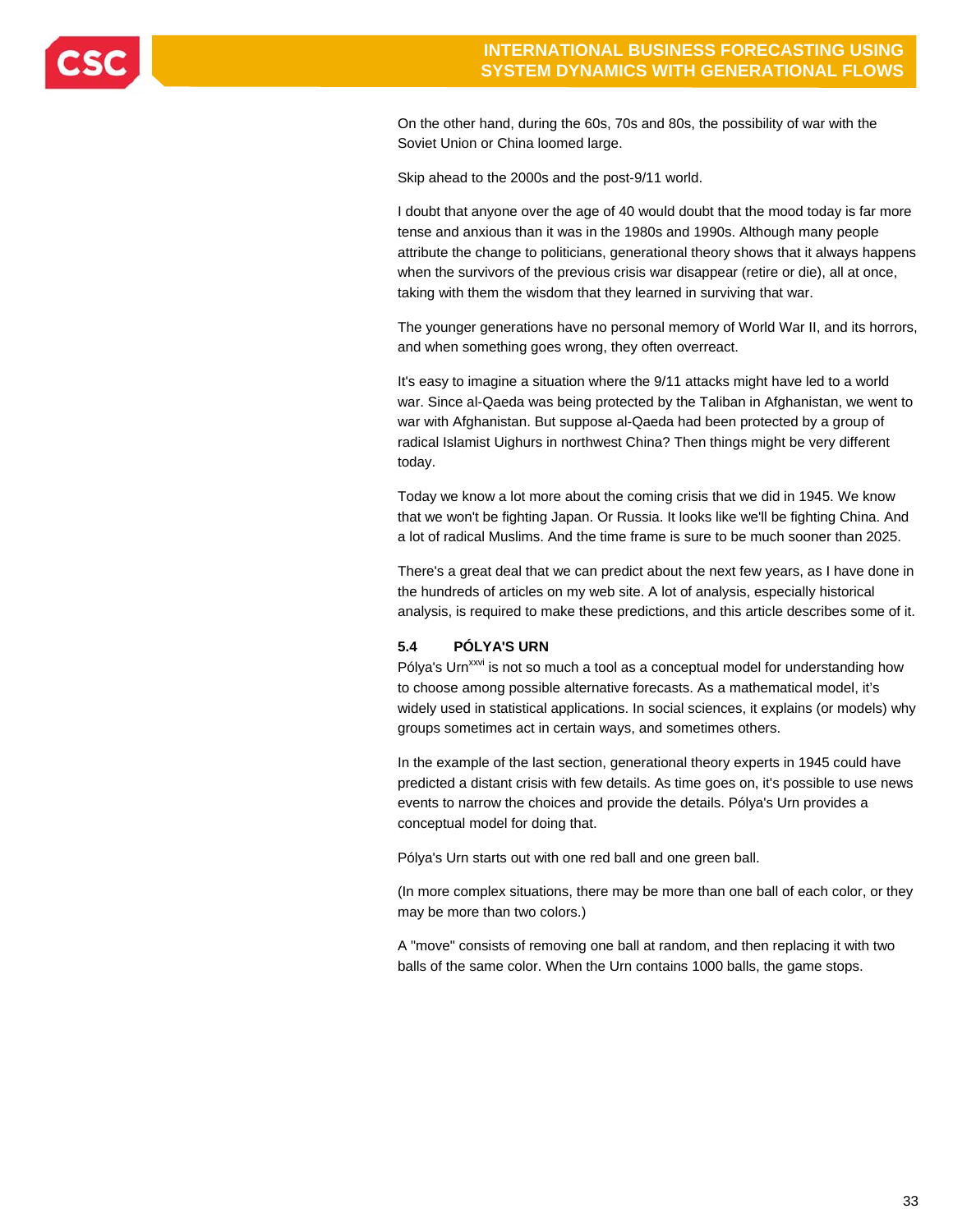





Example: Suppose the urn starts out with one ball of each color. Suppose the first move selects a green ball and replaces it with two green balls. At that point, the urn contains two green balls and one red ball. On the next move, there is a 67% chance that the ball selected will be green, and each time a green ball is selected, the probability of a green ball on the next turn is even higher.

Thus, if a green ball is chosen on the first move, then there may quickly be so many green balls that a red ball is rarely selected. Thus, the color of the ball selected on the FIRST move may well determine the final outcome when the ball contains 1000 balls.

The analogy is that the "destiny" of two countries after a crisis war may be determined by the first few acts that each side performs.

For example, after the Japanese surrender in 1945, we proceeded to provide aid and help to the Japanese, much to their surprise. This was a lot of "green balls," right at the beginning.

Suppose, instead, that a few renegade American soldiers had conducted hate crimes and acts of terrorism in Japan. Or suppose that a renegade Japanese soldier had shot and killed General Douglas MacArthur. Those would have been "red balls," and they may have multiplied, and we might be close to another war with Japan right now.

So Pólya's Urn doesn't predict what's going to happen in sixty years, but it does provide a model that helps you understand it, and what you can do about it.

For example, in the case of the renegade soldiers just given, you have to find a way to toss a whole bunch of green balls into the urn to offset the red balls that the renegade soldiers provided. That might mean extra aid or money or whatever.

Here's another example: Some Chinese claim that North America would be Chinese if a Chinese sailors had "discovered" America, rather than a Europeans.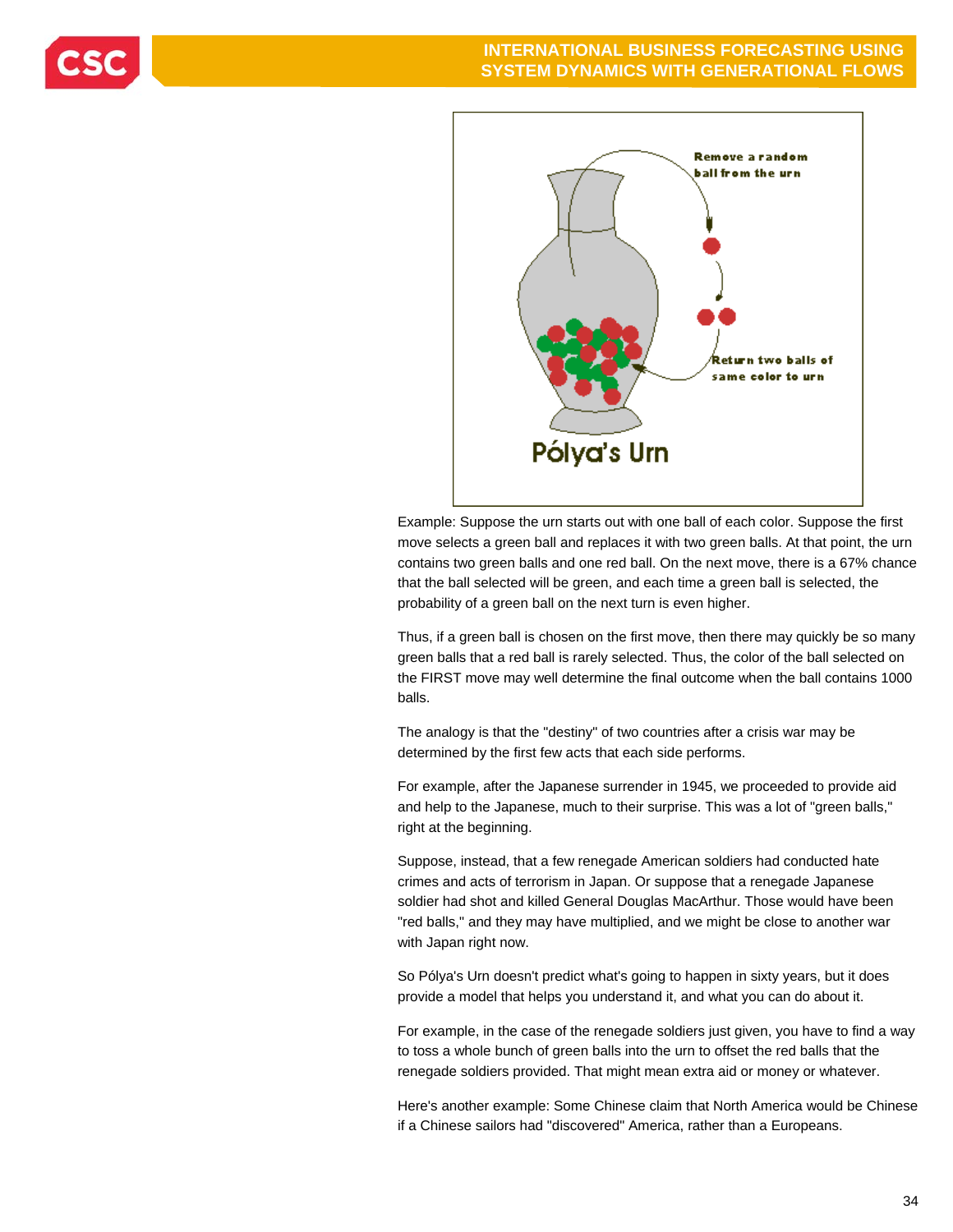

That may or may not be true. If a Chinese sailors had landed in America first (one red ball), China would have had to follow up with aggressive program of exploitation (more red balls), in the same way that Portugal and other European countries exploited North America (green balls). Without that, there would still have been a preponderance of "green balls," and North America would still have been mostly ethnically European.

Another example: Ever since Yasser Arafat died, there was a brief period when the "peace process" seemed to be working, especially when Mahmoud Abbas was elected Palestinian President. Since that time, things have gotten worse almost every day.

On the web site I explained this in terms of chaotic "attractors" (from Chaos Theory). Day to day political events are chaotic events that fall like snowflakes in random ways. But just as millions of snowflakes get "attracted" to large snow drifts, millions of individual political events get attracted to the impending Mideast war. War is a "chaotic attractor" at this time, 60 years after the end of the 1940s genocidal war between Arabs and Jews.

The theoretical concept of "attractor" comes true on a day to day basis. It's been happening every since Yasser Arafat died, and has evidently accelerated ever since Ariel Sharon became incapacitated.

Look at the day to day political events as they've occurred since Arafat died. Pick almost any day and look at the headlines for that day, and you'll see that it most likely moves the Mideast in the direction of war. There are a few exceptions of course, like the period when Mahmoud Abbas was elected and took office, and hopes were raised at that time.

But those brief intervals are like a heat wave in New York City in November — just because the weather gets warm for a few days doesn't mean that winter isn't coming. Once the heat wave is over, the weather starts getting much colder again. Similarly, there are brief periods when things seem to get better, but they pass quickly, and then political events move back towards war.

That's what "attractor" means in Chaos Theory. It doesn't mean that every political event brings the Mideast closer to war; it means that political events float around in all directions, at random, but most of them, not necessarily all of them, are attracted to Mideast war.

So now, another way of looking at this whole phenomenon is with Pólya's Urn. After many years, the Urn is filled with "red balls" (political events that move the Mideast toward war), with few "green balls" (political events that move the Mideast away from war, such as the 1994 Oslo treaty, or the 2003 Mideast Roadmap to Peace). Today there are so many red balls in the Urn that almost everything turns out badly, and the region moves closely to war.

Making a probabilistic prediction using a "Pólya's Urn" technique requires an analysis of news events over a period of years, and mentally estimating the number of red balls and green balls. It's very rare to find a situation where it isn't completely obvious whether red or green balls predominate. This technique has worked very well.

We'll close this section with one more example: Iran. As I've written many times, Iran is almost a schizophrenic nation.<sup>xxvii</sup> It's in a generational Awakening era, with a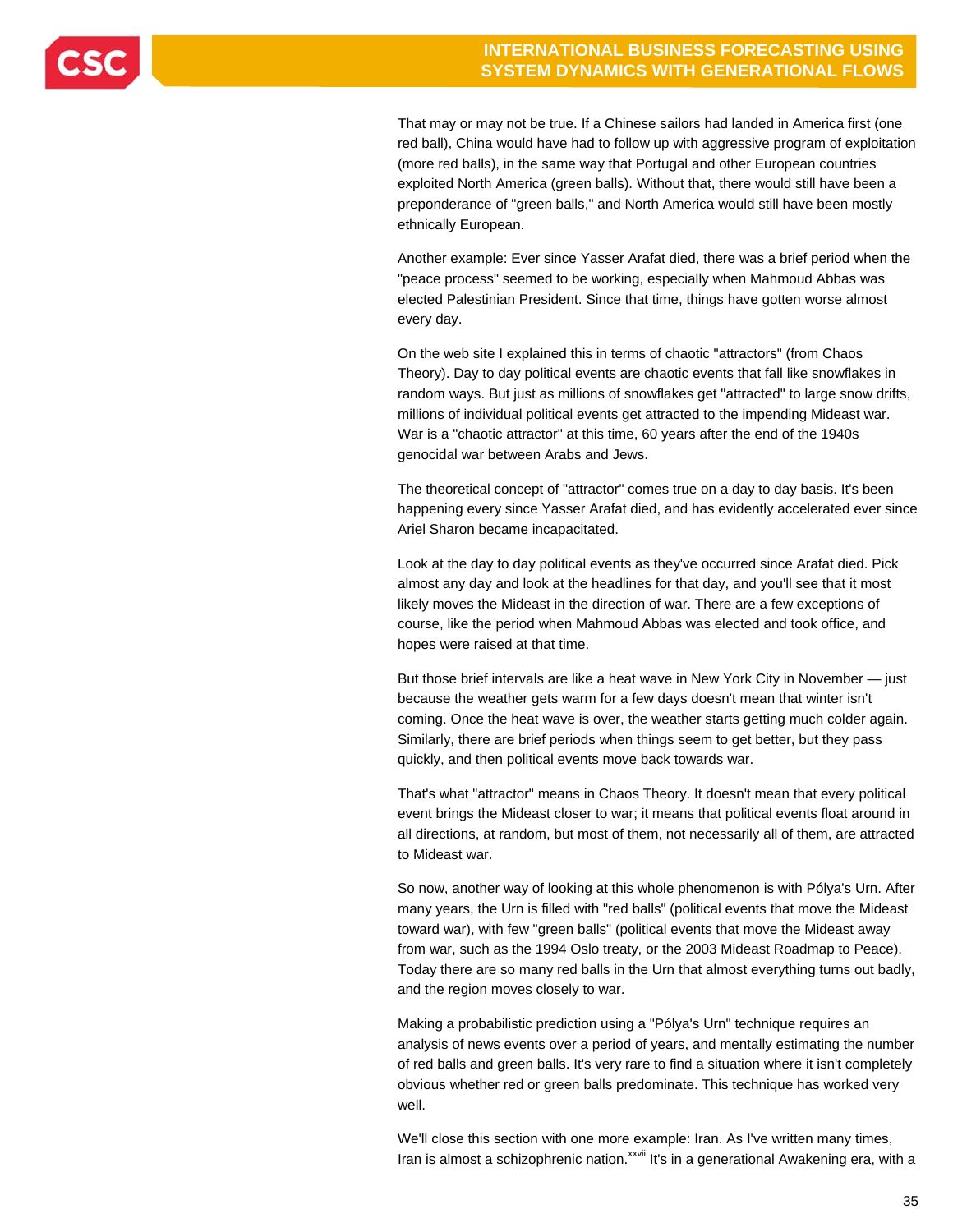

population that's mostly pro-American and a leadership that's virulently anti-American. In this case, the Pólya's Urn analysis doesn't give you a clear result, because there are too many balls of both colors.

### **5.5 GENERATIONAL ERAS AND ARCHETYPES**

In this discussion, we wish to focus on how generational flow creates a feedback loop, generating historical cycles. The historical feedback loop is illustrated by the following "diagonal flow" diagram:



The feedback loop is initially launched by a special kind of war called a "crisis war." These are the worst, most genocidal kinds of wars, when the value of an individual human life becomes so close to zero that almost any means is used to win the war. America has had two such wars since the nation's founding: The Civil War, in which Northern General Sherman marched through the South, and conducted the world's first "scorched earth" war campaign, burning buildings and crops to the ground; and World War II, in which we firebombed Dresden and Tokyo, killing millions of civilians, and dropped nuclear weapons on two other Japanese cities. (I'm not blaming America for this, only stating that it occurred.)

The Crisis Era launches three following "eras," each approximately 20 years long — Recovery, Awakening and Unraveling. There are four generations of people, designated as Heroes, Artists, Prophets and Nomads, according to the generation in which they're born. Strauss and Howe showed, through study of contemporary diaries and histories of six centuries of Anglo-American history, that people of different generational archetypes are quite dissimilar, but that people in the same archetype, even when they lived centuries apart, are remarkably similar in attitudes towards everything from gender issues to political activism to war.

Briefly, the feedback loop works as follows: the survivors of the crisis war (Civil War, WW II) are so traumatized that they spend the rest of their lives making sure that nothing like that ever happens again. During the Recovery Period that follows the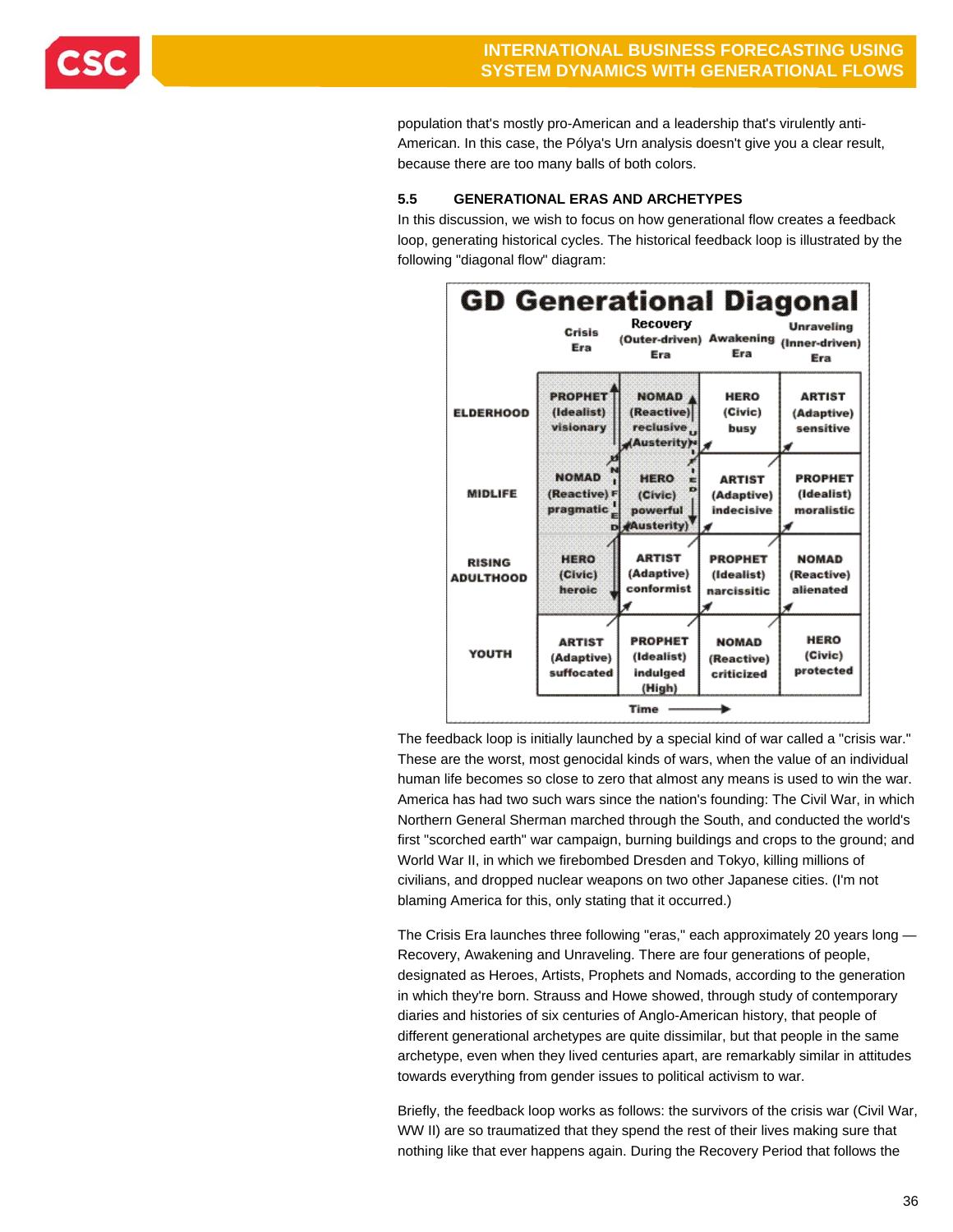

crisis war, they implement austere rules to guarantee that result. This period is an "Austerity era" to the survivors of the war, but it's a "High era" to those born after the war, the Prophet generation (our Baby Boomer generation), who have no personal memory of the war, and who rebel against the austere rules. This results in a political conflict and a "generation gap" in the Awakening Era (our 1960s–70s), leading to an Unraveling Era (our 1980s–90s), during which all the austere rules completely unravel. After that, the Prophet generation leads the society into a new crisis war.

It's not specific events or specific times that determine the generational era. What Strauss and Howe showed was that, no matter what the century, each Anglo-American since the 1400s was characterized by a specific public mood:

- A Recovery era is characterized by the public's need for order and stability.
- An Awakening era is characterized by a generational conflict and social upheaval.
- An Unraveling era is characterized by institutional and societal decay.
- A Crisis era is characterized by social unification, institutional renewal, and the climax tendencies described above.

Generational Dynamics has shown that these same characterizations apply to all countries at all times in history.

### **5.6 DETERMINING GENERATIONAL ERAS AND CRISIS WARS**

Determining whether a war is a crisis war or non-crisis war, and determining whether a country is in a Recovery, Awakening, Unraveling or Crisis era is the heart of generational theory. People frequently ask me for some kind of numerical scoring method for making these determinations, but that's not possible. In particular, the number of war deaths does not determine whether a war is a crisis war, although it serves as one of many indicators.

I've now evaluated hundreds of wars over the seven years I've been working on this project. Some wars are easy to evaluate — for example, the 1994 Rwanda genocide is a pretty easy call as a genocidal crisis war.

But most evaluations require a study of the country's history, to get a feel for how they got where they are. Actually, it's a lot more than that because you usually have to figure out the histories of the various ethnic and religious groups.

When I first started out in 2002, the first war I had a lot of trouble with was the War of the Spanish Succession (1701–09). I think I must have spent 150–200 hours on that war, spending hours at the bookstore reading various histories, etc. Today it would take me a lot less time, since I know what to look for, but in 2002 the evaluations were completely new to me.

And you can't understand a country or society just by evaluating its crisis wars. You really can't understand a Crisis era unless you also understand the Recovery, Awakening and Unraveling eras, and how they create a constellation of generations that bring about the next crisis war. Generational theory is potentially a major field of study, and a simple numeric measure doesn't make sense.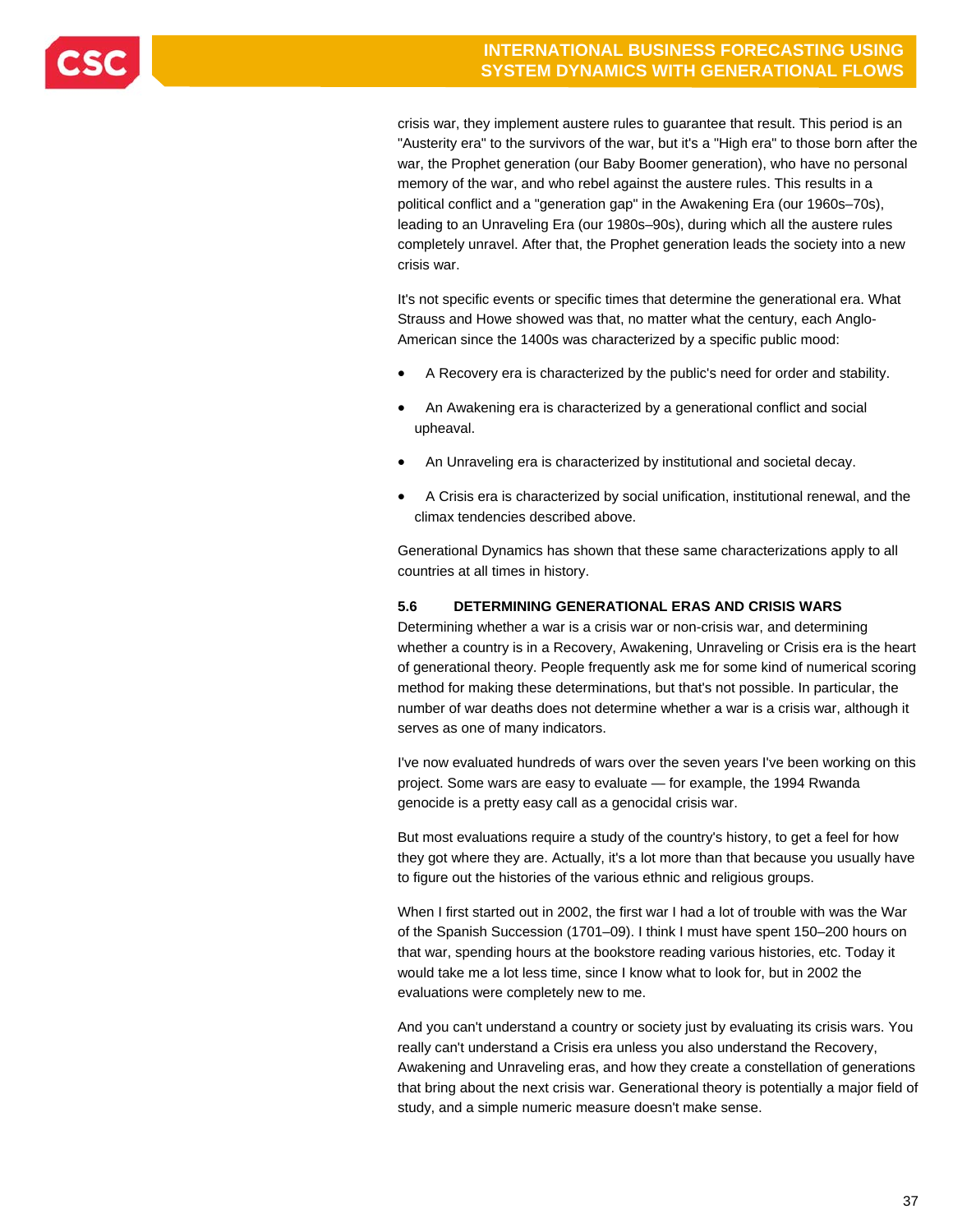

You can't understand the mood of the American people today unless you understand the Revolutionary War, the Civil war, and their effects on attitudes towards freedom.

You can't understand the relationships between England, Scotland and France unless you understand the War of the Spanish Succession and the Napoleonic Wars.

You can't understand Iraq today unless you understand the 1920 Great Iraqi Revolution, and its aftermath, as well as the 1980s Iran/Iraq war. And yet, I doubt that even Boomer analysts, politicians, journalists and policy makers in Washington know anything at all about these wars, and most younger people (Gen-Xers and Millennials) would consider knowing anything about them to be worse than a waste of time.

This is a major contribution that Generational Dynamics can make to public policy. Generational theory provides a structured methodology and framework for analyzing a country's history, and showing how it applies to today's world. This methodology can provide very useful guidance to international corporations and government agencies trying to decide whether to do business in a country, or whether to start a war.

### *5.6.1 Guidelines*

With that introduction, here's a bare bones outline of the guidelines that I use in determining generational eras (or turnings). These guidelines seem to work in all the cases I've seen.It's important to remember, when reading these guidelines, that generational eras are determined not by specific events, but by the "mood" of the great masses of people.

It's worthwhile pointing out that there are two distinct methods for determining where a particular country is at a particular time: (1) By number of years since the last crisis war; or (2) By turning-specific events. In practice, it's easiest to use the two methods together, especially for historical periods in countries where little information is available.

In Generational Dynamics, here are some guidelines for estimating turnings and turning boundaries:

- The Recovery/Austerity/High period (first turning) begins just after the smoke clears from the explosive climax of the crisis war. It's "Austerity" for the survivors, who are still traumatized and will devote their lives to keep it from happening again, and it's a "High" for those in the new the Prophet generation, born right after the war, who feel contempt for the austere rules.
- The Awakening period (second turning) begins 15–18 years later, when the Prophets begin to make themselves felt. An Awakening can be identified by "Awakening-type" events that are caused by a political struggle between the war survivors and the Prophet generation. Typical Awakening-type events are: Riots and demonstrations for individual rights; greater prominence for gender issues; pro-war or anti-war demonstrations — whichever is the opposite of what their parents prescribe. If there is violence in this period, it's "low-level violence," punished by police action in specific cases.
- "Awakening crisis": The Awakening seems almost always to climax with an event that defines a winner between the older and younger generations. This is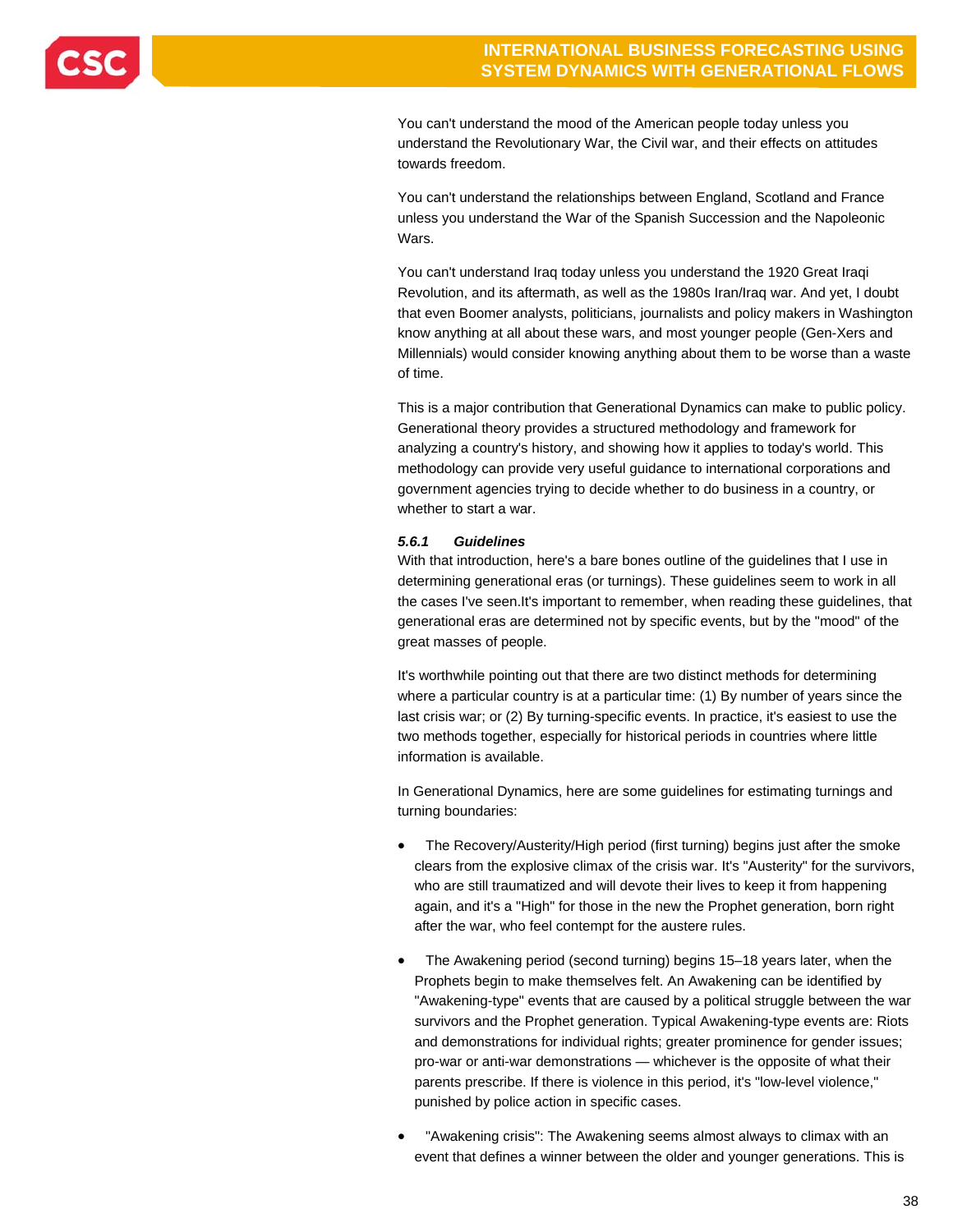sometimes called a "bloodless coup" or a "velvet revolution" or an "internal revolution." Examples where the younger generation won are: resignation of Richard Nixon; replacement of Second Reich with Weimar Republic. Example where the older generation won: Tiananmen Square massacre. I believe that the victory of the older generation is a bad thing for a country, and foreshadows a civil war in the crisis period.

- The transition from Awakening to Unraveling (third turning) to Crisis (fourth turning) is a gradual one, without clear boundaries. Basically, the austere rules set down in the first turning begin to unravel almost as soon as they're enunciated. The Unraveling officially begins 40 years after the end of the last crisis war. The "Awakening crisis," which can occur before or after the Unraveling period begins, is a much more important marker than the Unraveling era itself. After the Awakening crisis, the austere rules that were set down during the first turning really begin to unravel, and total craziness sets in. Typical unraveling type events are: willingness to compromise to the point of appeasement; economic bubble.
- The Crisis Era (fourth turning) is in two parts that have to be separated: before and after the regeneracy (where the real crisis war begins).
- The Crisis Era Part I the "post-unraveling period." This begins when the survivors of the last crisis war all disappear (retire or die), all at the same time. This is about 55–60 years after the end of the last crisis war. This would be amended if the crisis war begins earlier than 55 years after. Typical Crisis Era - Part I events are immigration laws, signs of xenophobia including maltreatment of foreigners, emphasis on stereotypical gender roles.
- The Crisis Era Part II begins with the regeneracy, when the new crisis era really begins. The "regeneracy" is a series of events (think of the 9/11 attack) that unify the people, and "regenerate" civic unity for the first time since the end of the last Crisis War. Typical Crisis Era – Part II events are: financial crisis, total war.
- A fifth turning occurs if the Crisis Era goes by with no crisis war. This is a distinctly different era from the others. Typical fifth turning events today: Suicide bombers.
- From the point of view of determining long-term (multi-saecular) generational timelines, the only important date is the date on which the first turning begins.
- It's impossible to enter a fifth turning except from a fourth; or a fourth turning except from a third; or a third turning except from a second; or a second turning except from a first. Thus an Awakening era country that experiences an unexpected genocidal invasion will still fight the war as an Awakening war; the country will NOT transition into a Crisis era.
- However, it is possible to enter a first turning from another turning when a massive population relocation occurs, destroying the generational relationships that existed prior to the relocation. This sometimes happens to a country with a huge unexpected invasion by another country. This is called a "first turning reset," and it's quite rare.

Every society and nation experiences a genocidal crisis war every 70–90 years, with a new one starting just around the time that the generations of survivors of the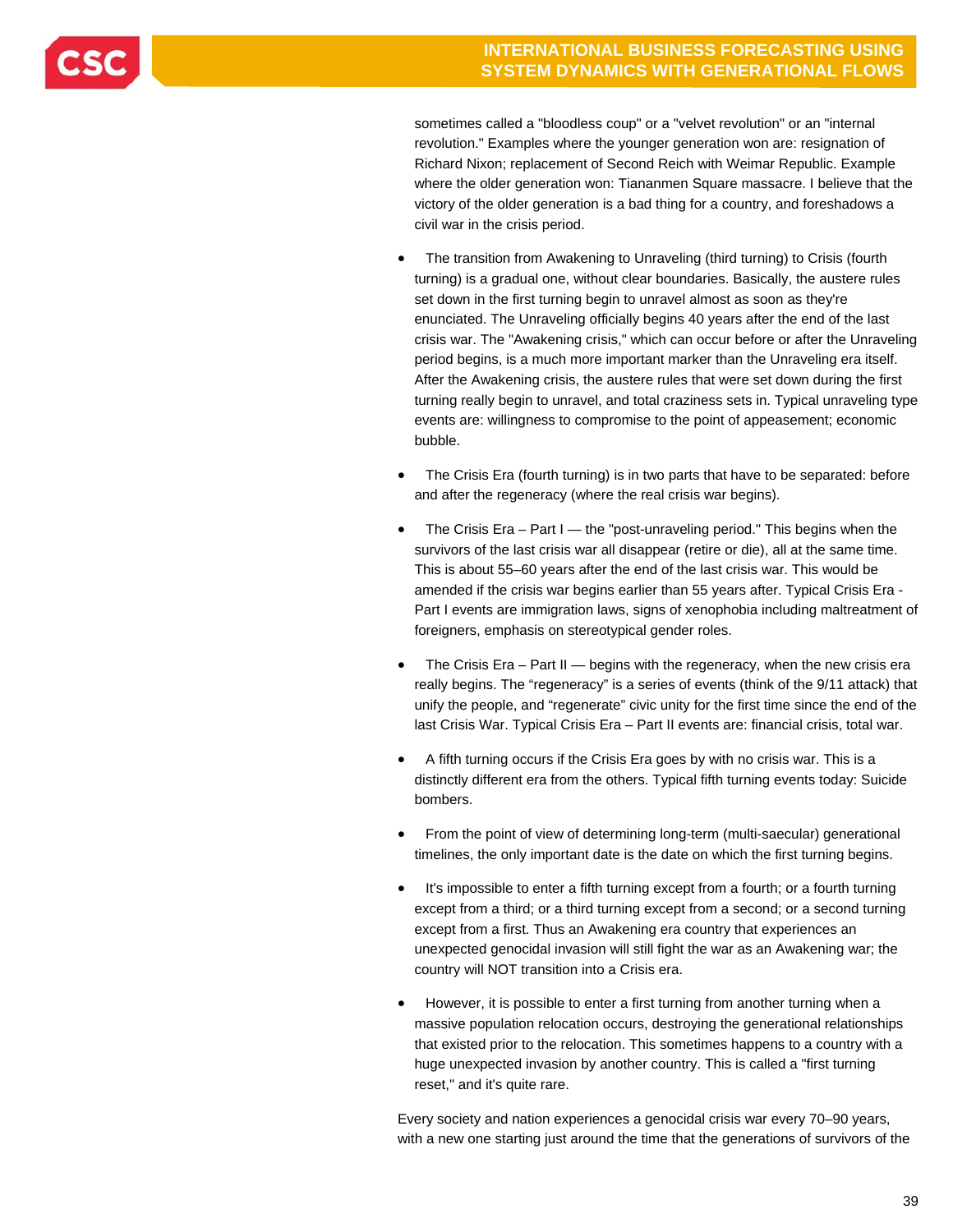

previous one all disappear (retire or die), all at once. This is a basic component of generational theory.

#### *5.6.2 Peace and Prosperity*

An interesting question is this: How can a government lead the people to peace and prosperity in the 50–70 years between such crisis wars? In other words, if you have to have a miserable 20-year crisis era out of roughly every 80 years, then how, at least, can you make the remaining 60 years as pleasant as possible?

Research indicates that the key to this question is the nature of the crisis war itself. In particular, if a country's crisis war is a civil war, then the government will be extremely oppressive in the decades that follow; but if the country's crisis war is against an external foe, then the chances are that the following governing style will be more open and free.

That rule isn't ironclad, of course. But when exceptions exist, it seems that they're determined within the first few years after the crisis war ends. Thus, America's civil war ended with a relatively generous Reconstruction period, while China's civil war ended with the split with Formosa (Taiwan).

England's civil war is interesting — Oliver Cromwell held the country together until the monarchy could be restored. Only Scotland was left out in the cold, and that issue was settled during the following crisis war, the War of the Spanish Succession.

So when evaluating a country's generational timeline, look at the 2–3 years that follow the end of a crisis war, and that will set the pattern for how the country is governed for the next six decades or so. Once the pattern is set, it will never change, until the next generational crisis war.

### **5.7 FALSE PANICS AND THE 58 YEAR HYPOTHESIS**

Panics and mass insanity are the stuff of history. There's no other way to describe the South's attack on Fort Sumter, or Japan's attack on Pearl Harbor. In each case, the attacker had zero chance of winning the war, but the state of denial was so massive that each went ahead.

Mass insanity also describes the lead-up to the current financial crisis, characterized by ordinary people taking "liar loan" mortgages that they had zero chance of repaying, and investment bankers who repackaged liar loans into structured securities that had zero chance of paying off as promised.

The other side of mass insanity is panic — the panic that occurs when the mass insanity is understood.

Generational Dynamics distinguishes between two kinds of panics: Real panics are based on real concerns, like the panic of 1929 that occurred after the massive 1920s stock market bubble. False panics are based on anxiety and fear, but are not based on real concerns, such as the "false panic of 1987" in the stock market, at a time when the stock market was actually underpriced.

It's worth noting at the outset that whether a panic is "false" or "real" may not be known, except in hindsight. The most prominent example of recent years was the 2003 ground invasion of Iraq, which occurred because of massive nationwide panic over weapons of mass destruction. It turned out to be a "false panic," because no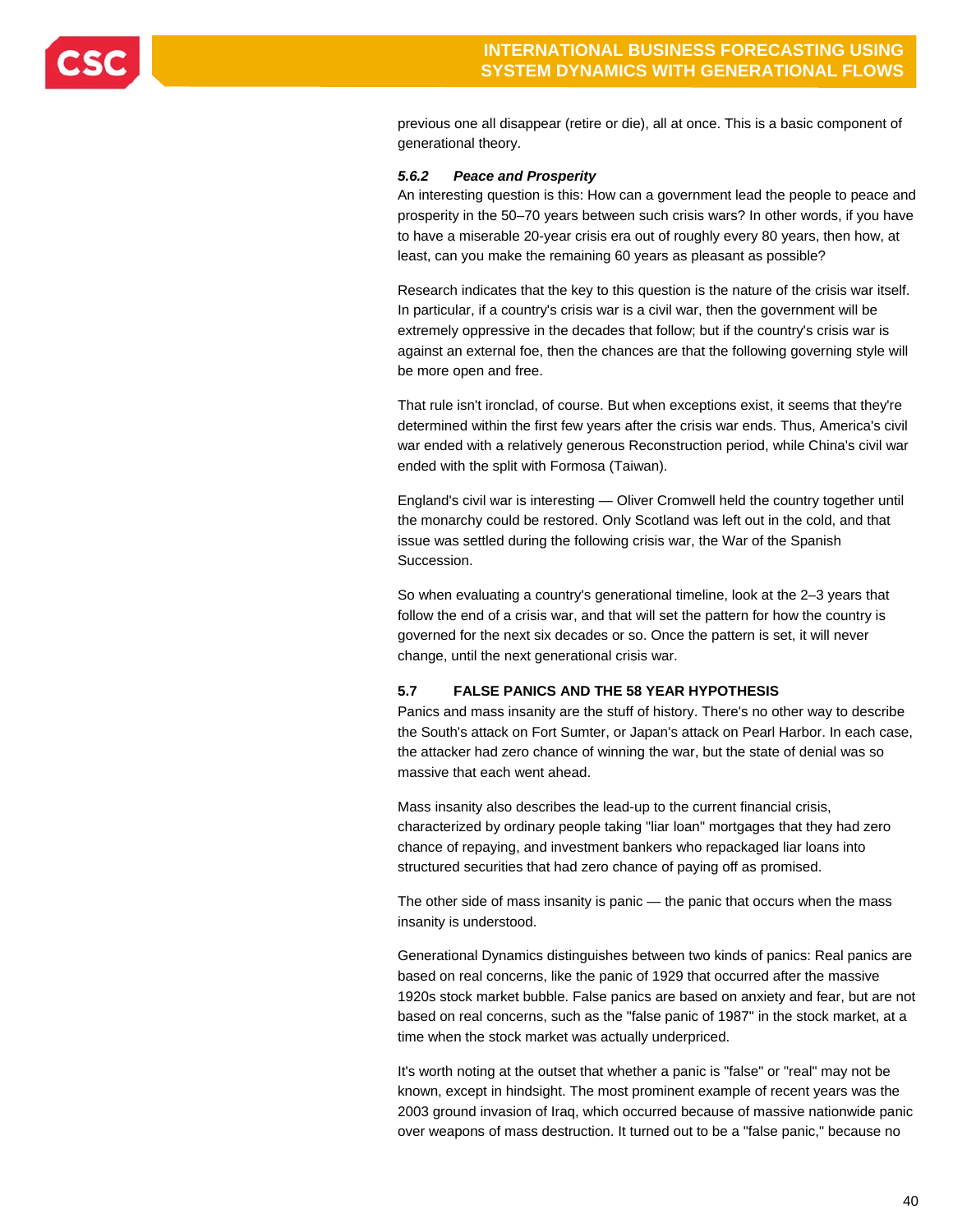

such weapons were found; if they had been found, then it might well have been a "real panic."

Generational Dynamics research shows that false panics almost always occur exactly 58 years after a real catastrophe. Many real panics also occur 58 years after a catastrophe as well. This has led to the "58 year hypothesis," which is now supported by many examples.

#### *5.7.1 Intuitive Explanation of 58 Year Hypothesis*

Unless you've been studying generational theory for a while, this hypothesis it almost seems fantastical. So instead of simply stating it, I'm going to try to present it in a way that (I hope) will be credible to most readers. This is in the form of a thought experiment, a mental challenge.

First, suppose that you're a child, between 5 and 10 years old. You're living a happy life, playing with your trucks and dolls and your playmates, learning to read, write and compute percentages.

You have a happy, idyllic life, with nice parents, living in a nice house. Everyone is happy. You're happy, your little friends are happy. Your parents are happy. This is the way life is supposed to be — because you've never seen it any other way. Remember, you're only 5 to 10 years old.

Then something horrible happens — a national event that's so terrible and so unexpected that it changes your life completely. It causes deaths around you or starvation around you. Your parents talk about it all the time. Your teachers talk about it all the time. It's an event that's SO TRAUMATIC to you that you will remember it vividly for the rest of your life. You'll even have nightmares about it for decades. It affects everything and all your relationships for all time.

And not just you. This is an important point: it's not just you. EVERY person around your age goes through the same trauma. It's a national event, and so EVERY child was affected by it in the same way, and EVERYBODY in that age group suffers the same trauma throughout their lives.

#### *5.7.2 Examples*

What are examples of these horrible events? We'll consider four of them. In each case, imagine that you're a child experiencing these:

- 1. The Spanish flu epidemic of 1918 that killed tens of millions of people. Imagine that you're a child, and that some of your friends and perhaps people in your family are killed.
- 2. The stock market crash of 1929, leading to the Great Depression and the horrors of massive unemployment, massive bankruptcies, massive homelessness and massive starvation, perhaps affecting your own family.
- 3. The genocidal war between Jews and Arabs in Palestine in 1948. For this example, we'll assume that you're a young Jewish child, 5 to 10 years old, and that you experienced the massive deaths and destruction all around you at that time.
- 4. The use of nuclear weapons on Hiroshima and Nagasaki in 1945. Not exactly a traumatic event for you (unless you're Japanese), but in the context of the horrors of WW II, enough to cause you to fear nuclear weapons for the rest of your life.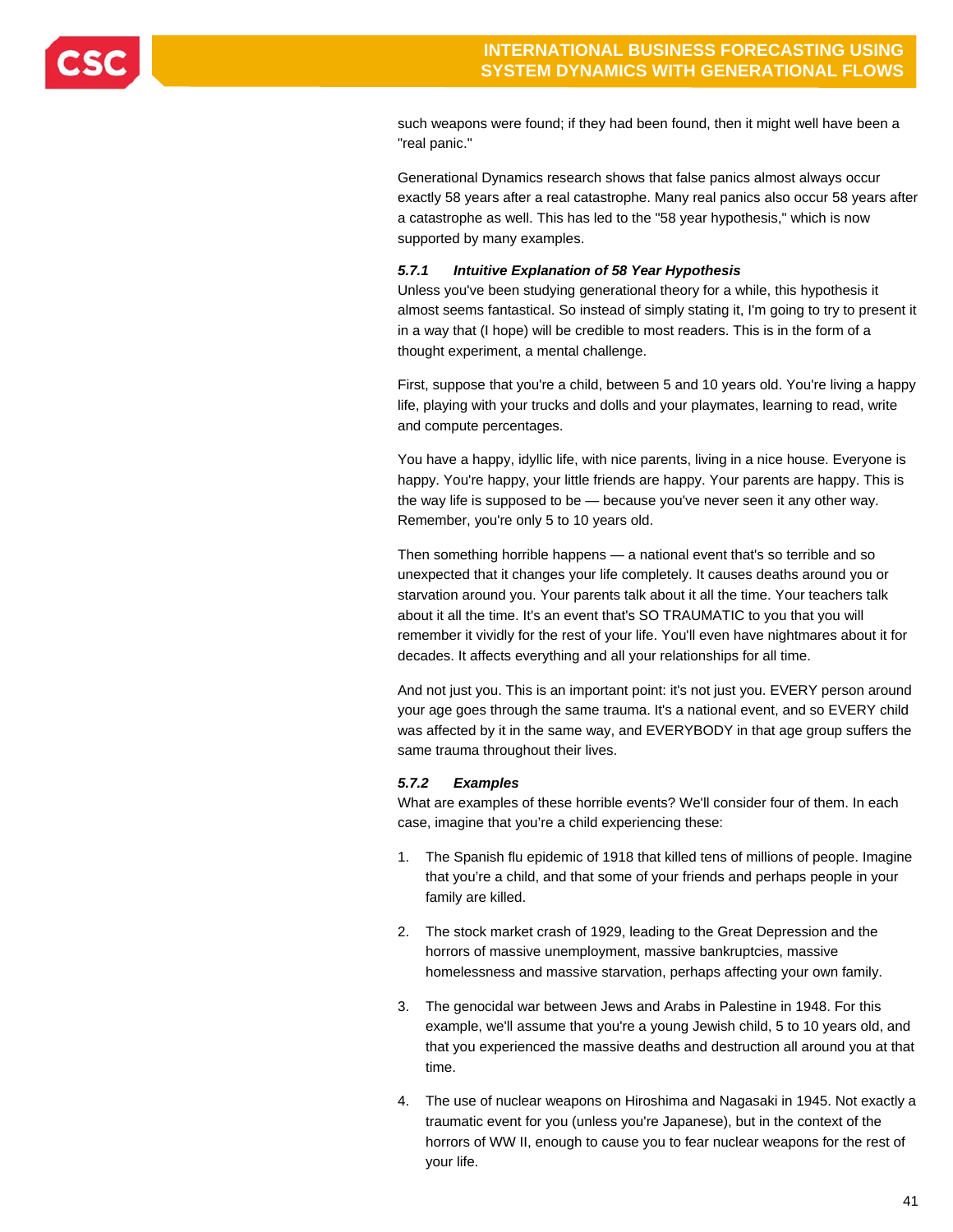

So now let's go back. You're a young child, 5 to 10 years old, when something so horrible happens that it traumatizes you for life. You never forget it, and you never want it to happen again.

And so, you go through life, from one adventure to another, getting older and older. And so do all the other people who were kids at the same time that you were.

There's one more characteristic of the traumatic event that we have to mention. It's a commonly used phrase in generational theory. The traumatic event must have been one that was "foreseeable but poorly foreseen."

This means that there will be "lessons learned" for the survivors of the event. As you go through your life, you take steps to apply these lessons, so that the same kind of event will never happen again. All the people in your age group will feel the same, and as long as your generation is in control of society, you will always feel confident that the traumatic event will never happen again.

Now let's move ahead to the time 58 years after the traumatic event. When the original event occurred, you were 5 to 10 years old. Now, 58 years later, you're 63– 68 years old.

Something strange happens. You have conversations with other people around the same age, in your generation. That might include your wife, or your pals on the golf range or board room. But you really begin to wonder: Can it happen again?

There's the realization that all the people younger than you and your friends don't even care. They don't think about it at all. They're oblivious to the danger. They were born after it happened, or were too young to know what was going on. It's your group of 63–68 year olds that even realize that there's a danger, and can even do anything about it; younger people don't.

This is when panic sets in. Something happens to make you fear that the event is going to happen again. The same anxiety grips all the other 63–68 year olds across the country.

Maybe the anxiety is well-founded, maybe it isn't, but the people in your age group panic, and the panic spreads to younger people who are influenced by your concerns.

That's the 58-year hypothesis: That 58 years after a traumatic national event such as we've described, the 63–68 year olds, fearing a recurrence, cause a panic to occur. If the danger isn't real, then we refer to it as a "false panic." Whether or not a panic is "false" may not be known for several years, until the danger can be fully analyzed.

Now let's return to each of the four examples above, and look at what happened in each case, 58 years later:

1. The Spanish Flu epidemic occurred in 1918. In 1976, 58 years later, the "swine flu" panic occurred. The public became hysterical over the possibility of a new flu pandemic. Responding to public demands, the government prepared millions of doses of swine flu vaccine. The pandemic amounted to nothing, and the whole thing was a political fiasco.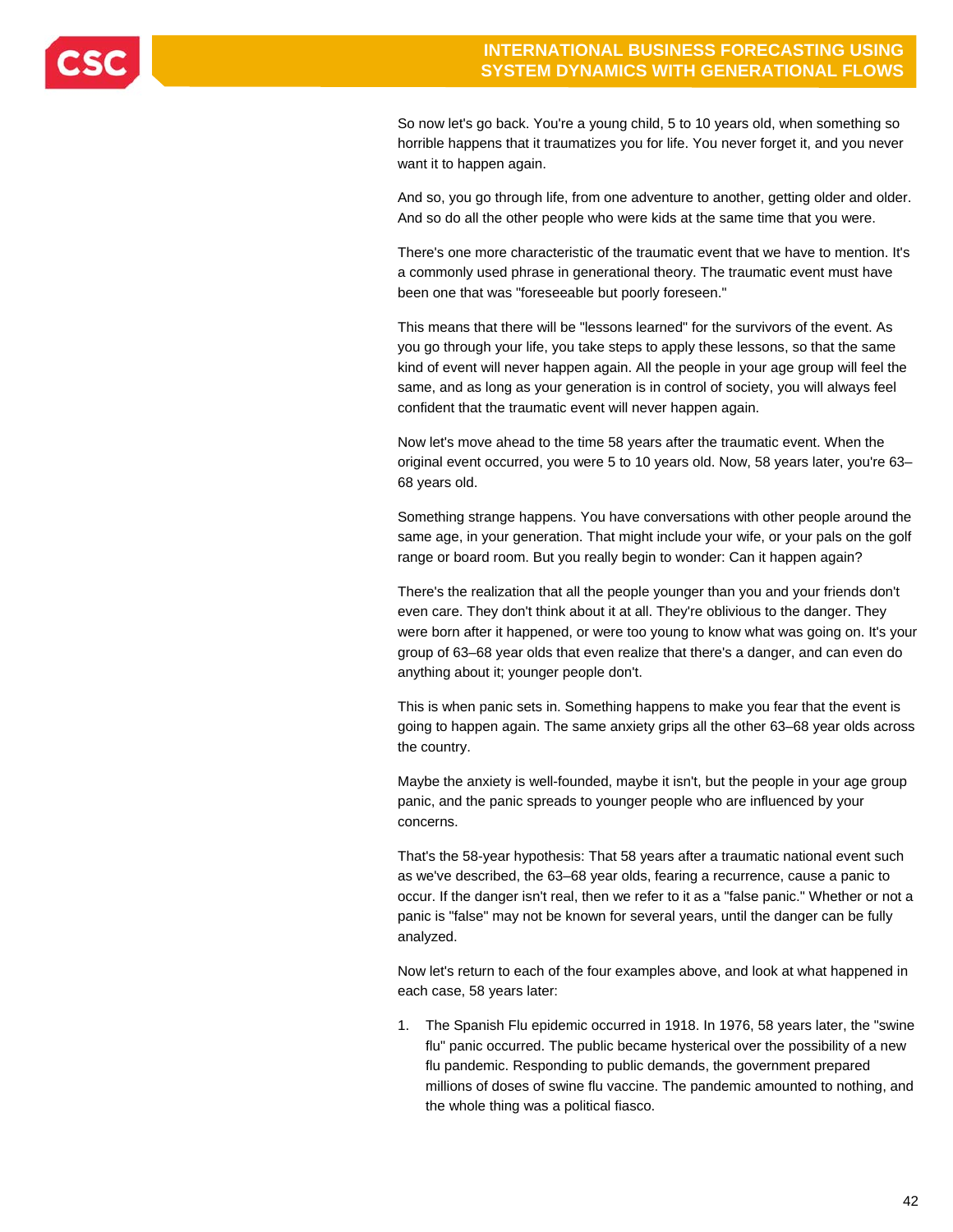

- 2. The stock market crash occurred in 1929. In 1987, 58 years later, the "false panic of 1987" occurred. The market fell 25% in one day, but recovered quickly, because the market was underpriced at that time.
- 3. The genocidal Jewish/Arab war occurred in 1948. In 2006, 58 years later, the kidnapping of two Israeli soldiers near the Lebanon border caused the Israelis to panic and launch the war against Hizbollah within four hours, with no plan and no objectives.
- 4. America used weapons of mass destruction on Hiroshima and Nagasaki in 1945, bringing WW II to an immediate end, and causing widespread fear that weapons of mass destruction would one day be used on Americans. In 2003, 58 years later, Americans panicked over weapons of mass destruction in Iraq, and launched a ground invasion.

Today, the younger generations have no fear of weapons of mass destruction, and have turned against the war.

Most people, including myself, have assumed that the 2003 ground invasion of Iraq was triggered by 9/11. The 58-year hypothesis provides an alternate explanation, indicating that it would have occurred anyway, even if the 9/11 attacks hadn't occurred.

The 58 year hypothesis can't be understood unless you can go into the minds of a specific set of people — the 63–68 year olds who experienced a national disaster in their youth. Anyone younger would have no emotional connection to the event, other than dry historical facts and a contagious sense of panic urged by their elders.

It's still a hypothesis, although the body of evidence supporting it in the form of additional examples is growing. I now have almost a dozen solid examples.

For college students who are interested in historical research, there's plenty to be done here — determining additional examples.

### *5.7.3 Methodological Warning*

However, I have to indicate a HUGE METHODOLOGICAL WARNING: Beware of cherry-picking.

Take the first example above — the 1918 Spanish Flu epidemic causing the false swine flu panic in 1976. That's 58 years later, so it appears to support the hypothesis — but more has to be proven.

Suppose that false flu panics happened in other years, say 1960, 1965, 1971, 1976, 1981 and 1985. They you can't just pick the 1976 date because it appears 58 years later, and claim that it supports the hypothesis, because it doesn't in that case. You can't ignore similar cases in other years. You can't "cherry pick" the years and events that make the hypothesis work.

In this case, there were no such other false flu panics. The only major flu fiasco of this kind that occurred in the last century, as far as I know, was the swine flu panic of 1976. Since there are no other similar dates around, it's fair to claim that you're not cherry-picking, and the 1976 date provides genuine support for the 58-year hypothesis.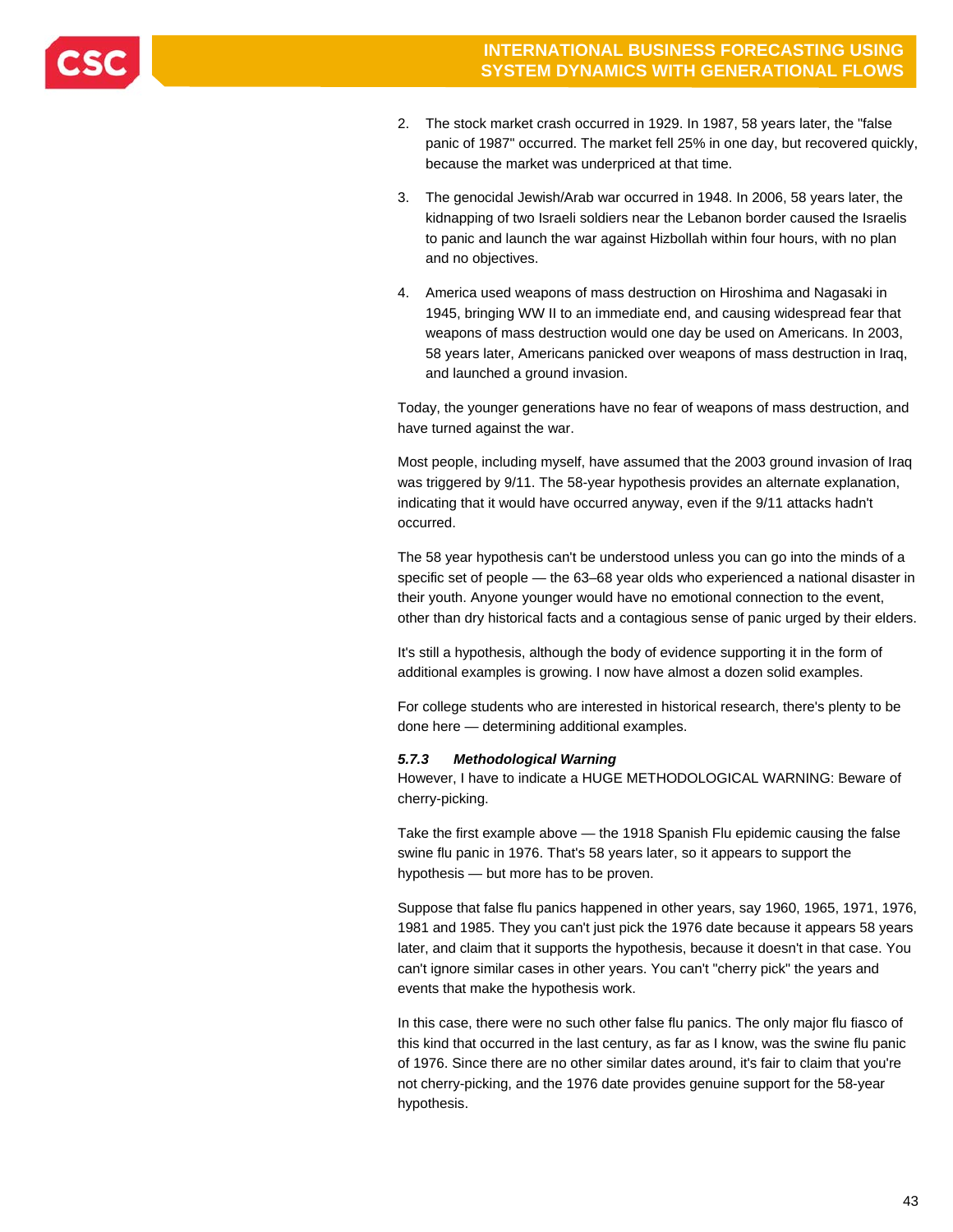

Incidentally, as of this writing in early 2009, there's a great deal of concern about a swine flu pandemic this year. But there's almost no panic, in sharp contrast to the massive panic that occurred in 1976.

Similarly, there was no other false stock market panic like the false panic of 1987, and there was no other panicked war like Israel's attack on Hizbollah in 2006, and so that isn't cherry picking either. (In the latter case, you'd have to do more research to verify that other Israeli wars were much better planned than the 2006 war, something that few people would doubt anyway.)

With regard to the 2003 ground invasion of Iraq, were there similar events in other years? The Afghan invasion had nothing to do with WMDs. Neither did the original Iraq war in 1991.

The only previous war that appears to be similar was the 1962 Cuban missile crisis. That crisis was based on a panic that was remarkably similar to the panic that led to the 2003 Iraq invasion. The previous Bay of Pigs disaster had been based on faulty intelligence from the CIA, and the Cuban missiles probably could not even have reached American soil at that time.

However, the Cuban missile crisis occurred 41 years prior to the 2003 invasion of Iraq, and those events were far enough apart so that there's really no danger of cherry-picking.

The 58-year hypothesis, if it can be verified, adds a very powerful tool to the Generational Dynamics forecasting toolbox. It's particularly interesting that it can be applied to explain the ground invasion of Iraq.

### *5.7.4 Lengths of Periods Between Crisis Wars*

There's also an interesting set of data that provide statistical support for the 58 year hypothesis.

The table below shows the length of time from the end of one crisis war to the beginning of the next, based on an analysis of over 100 crisis wars around the world, throughout history.

| <b>Length Of Inter-Crisis Period</b> |                          |                   |  |  |  |  |
|--------------------------------------|--------------------------|-------------------|--|--|--|--|
| # Years                              | <b>Fraction of Total</b> | <b>Turning</b>    |  |  |  |  |
| $0 - 40$                             | 0%                       | 1T, 2T            |  |  |  |  |
| $41 - 49$                            | 11%                      | first half of 3T  |  |  |  |  |
| $50 - 59$                            | 33%                      | second half of 3T |  |  |  |  |
| $60 - 69$                            | 25%                      | first half of 4T  |  |  |  |  |
| $70 - 79$                            | 16%                      | second half of 4T |  |  |  |  |
| $80 - 89$                            | 4%                       | fifth turning     |  |  |  |  |
| $90 - 99$                            | 6%                       |                   |  |  |  |  |
| $100 - 117$                          | 5%                       |                   |  |  |  |  |

As you can see from this table, there's a fair amount of variation in the length of time between crisis wars. However, there are NO crisis wars during the first and second turning (Recovery and Awakening eras), simply because there are too many survivors of the last crisis war, and they will not tolerate their kids making the same stupid mistakes that they made. By the time of the third turning (Unraveling era), enough war survivors have disappeared, replaced by kids with no memory of the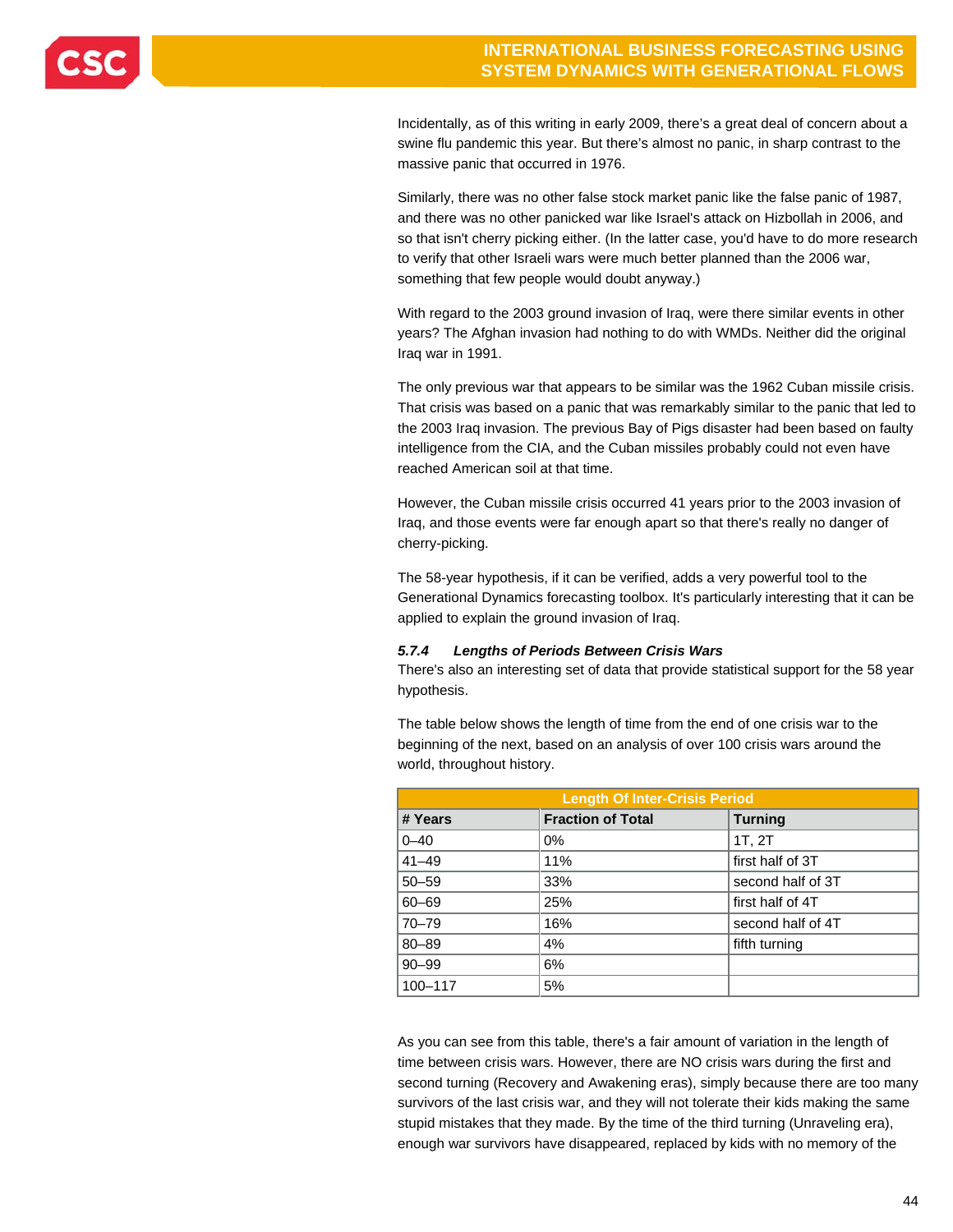

war, that a crisis war can recur. In fact, 44% of all crisis wars actually begin during the Unraveling era, rather than the Crisis era (fourth turning).

If we go back to my original figures, and we focus on the range of years from 40–79, then here's the distribution table:

|           |   |        | ີ      | 3 | 4 | 5 | 6 |   | 8 | 9 |
|-----------|---|--------|--------|---|---|---|---|---|---|---|
| $40 - 49$ |   |        |        |   |   |   |   | າ | າ | ົ |
| $50 - 59$ | ົ | ົ      | 3      | 3 | 3 | 3 | 4 | 4 | 5 |   |
| $60 - 69$ | 4 | 4      | 3      | 3 | ာ | 2 | 2 | 2 | າ |   |
| $70 - 79$ | ົ | $\sim$ | $\sim$ | ີ |   |   |   |   |   |   |

As you can see, of the 100+ wars that I looked at, 5 of them began in year 58, with 5 being the highest count. The counts drop off rapidly before and after 58, indicating that 58 really is a special year in generational theory.

I interpret this result as follows: Year 58 is a transitional year because it's just about the last time that survivors of the last crisis war climax have the ability to influence events. They realize that society is unraveling, because younger generations have no knowledge of the wisdom learned from the previous crisis war, and they panic, leading to either a false panic or a new crisis war.

I now have plenty of anecdotal and circumstantial evidence to support the "58 year hypothesis," so much so that it may now be fair enough to say that it's no longer just a hypothesis. Still, a great deal more research is needed, combining disciplines of psychology, sociology, historical analysis, and even pediatrics, to provide solid theoretical and experimental support.

### **5.8 THE 'WAR SCENARIO TEST'**

Generational Dynamics tells us that we're headed for a "Clash of Civilizations world war," but the question always is, who will be fighting whom? Who will be the new "Allies," and who will be the new "Axis"?

I've commented several times in the past that, based on current trends, we can expect the following: China will be aligned with Pakistan and Sunni Muslims against India; Russia will be aligned with India and Shia Muslims; and India will be aligned with Britain and the west. Japan will be aligned with the West against China.

The "War Scenario Test" is a new test that will provide an additional analytical tool for making such forecasts.

Here's the test: For any given country, is there any realistic scenario that would propel the US immediately into a war with that country?

For China, the answer is obvious: China is spending massively on military spending to recover Taiwan, and a Chinese attack on Taiwan would bring us to war within just a few hours.

For North Korea, any move by their army across the border towards Seoul would require us to retaliate immediately.

What about Russia? I can't think of any realistic scenario that would bring us to war with Russia. In fact, the 2008 war in Georgia almost proves it — there was never any consideration whatsoever that we would go to war with Russia over Georgia the way we would go to war with China over Taiwan.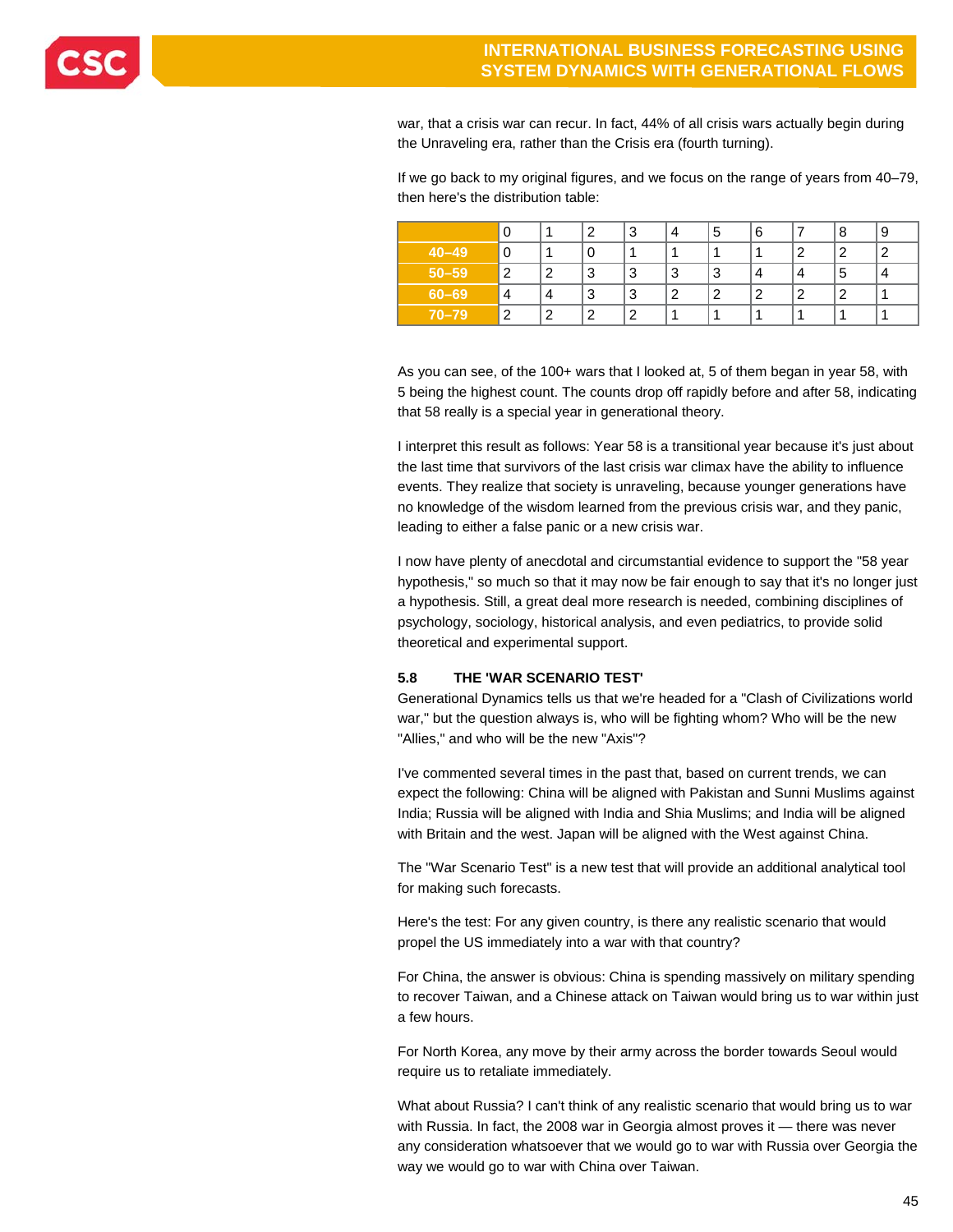

India is the same — no chance of war. But Pakistan? There are two realistic possible war scenarios. One is that a war with India would bring us in on the side of India. Another is if Islamist extremists gain control of Pakistan's nuclear arsenal.

Iran is an interesting case. As I've written many times, Iran is a schizophrenic nation, with people who are pro-American, and a government that's anti-American. There is a possible war scenario — if Iran develops a nuclear weapon, and the EU, Israel or the US decides that their nuclear capability must be destroyed. But that's far in the future, and my expectation is that in the meantime the pro-West attitudes of the people will diffuse Iran's nuclear threat against the West.

So the idea is that if you can think of realistic war scenario, then we're likely to be enemies in the Clash of Civilizations world war. It makes sense, because if such a scenario CAN occur, then sooner or later it probably WILL occur.

The "War Scenario Test" is an analytical tool, and like all tools, it has to be used carefully and appropriately. When used this way, it provides us additional views of the future that we'll all share.

### **5.9 SUMMARY**

There is no single Generational Dynamics forecasting "method." Rather, it's a methodology consisting of a growing and evolving set of tools, always following the theme of analyzing current events in the context of long-term trends.

I've tried to make it clear in this paper that generational forecasting is a complex subject involving multiple disciplines. If it were taught in college, I estimate that a beginning course would require two semesters, with plenty of analytical homework. There would be plenty of opportunity for follow-on research at the undergraduate and graduate levels.

The GenerationalDynamics.com web site has always been a live, dynamic experiment. Since 2003, over 1500 articles have been posted, containing hundreds of predictions. The purpose was to test Generational Dynamics predictions in a verifiable way. Every article and every prediction is still available on the web site, and can be checked by anyone with the time and inclination to do so.

It's also been a chronicle of new developments in Generational Dynamics. As each new analysis and method was developed, it was posted on this web site. Thus, anyone wishing to understand Generational Dynamics forecasting on his own, without benefit of a college course, can do so by studying this web site. Hopefully, this article provides a useful summary.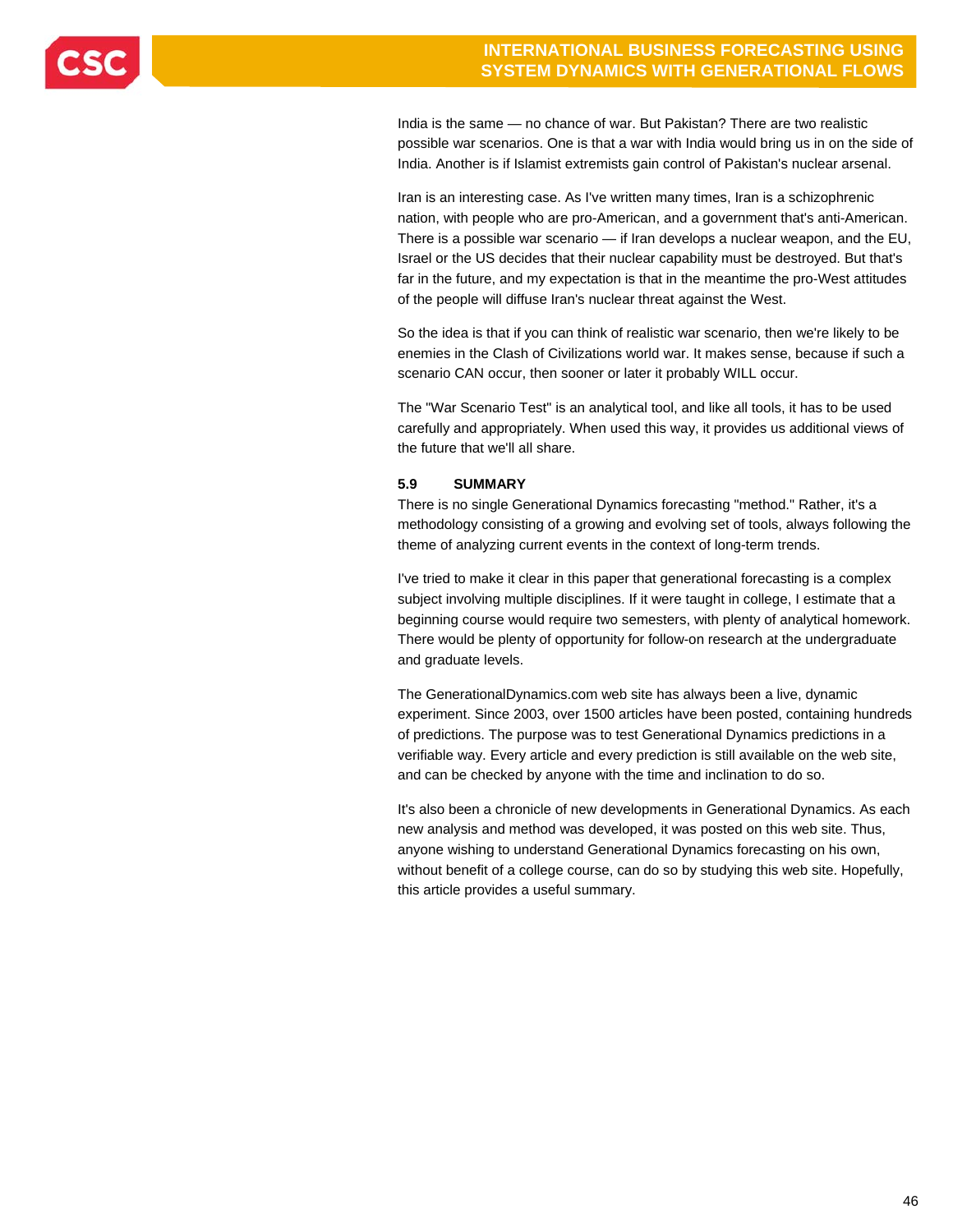

### **6 THE WORLD MODEL: APPLICATIONS OF GENERATIONAL DYNAMICS**

The long-range goal of Generational Dynamics is to create a computerized "world model," a database incorporating the generational timelines of every country, clan, and tribe in the world into a single model. It's known exactly how to do it. It would have very powerful analytical and predictive capabilities, and it would be a significant tool in historical analysis. It would have applications in government, education and business. I estimate that I need a budget of \$2–5 million over a period of several years to get it fully implemented.

### **6.1 ALGORITHMIC DEVELOPMENT**

There are two sides to this project — algorithmic development and data collection.

Today, there are few people who fully understand the generational algorithms. So the first major task will be finding people and training them to do the other tasks. The second major task will be computer implementation of the algorithms. These algorithms are already described throughout the GenerationalDynamics.com web site, so the task will be to formalize them in software.

### **6.2 DATA COLLECTION**

Now let's turn to the data collection side.

For a World Model that models all the countries of the world, it will be necessary to collect and analyze huge amounts of data on a continuing basis. Access to government intelligence data would be extremely valuable for this, if the project is funded by the government. For purely commercial use, data will have to be collected from online sources — newspapers, blogs, etc. — and from polling.

With regard to polling, I would like to have polling done continuously in dozens or perhaps hundreds of cities and towns around the world. This polling need not be expensive; if I could identify a few hundred high-school students in cities around the world who would be able to receive e-mail questions and spend a day at the mall or the local farm stand, getting answers to the questions, then I would have the information that I need. A web site like guru.com is good for handling problems of this kind.

The next major data collection task is translating, assimilating and collating the data. This will require a bunch of people, and they'll require a moderate amount of training to understand what to look for, and how to handle it. The collated data must then be fed into the computerized World Model, which will perform automated analysis and make predictions as required. The methodology for doing this is the same as has been illustrated on my web site for the last five years. The intent will be to identify specific generational archetypes and sub-archetypes and turnings and sub-turnings in each region.

### **6.3 SHORT-TERM PROJECTS**

The foundations and feasibility of the World Model have already been established by the GenerationalDynamics.com web site, where generational analyses of dozens of countries have been posted.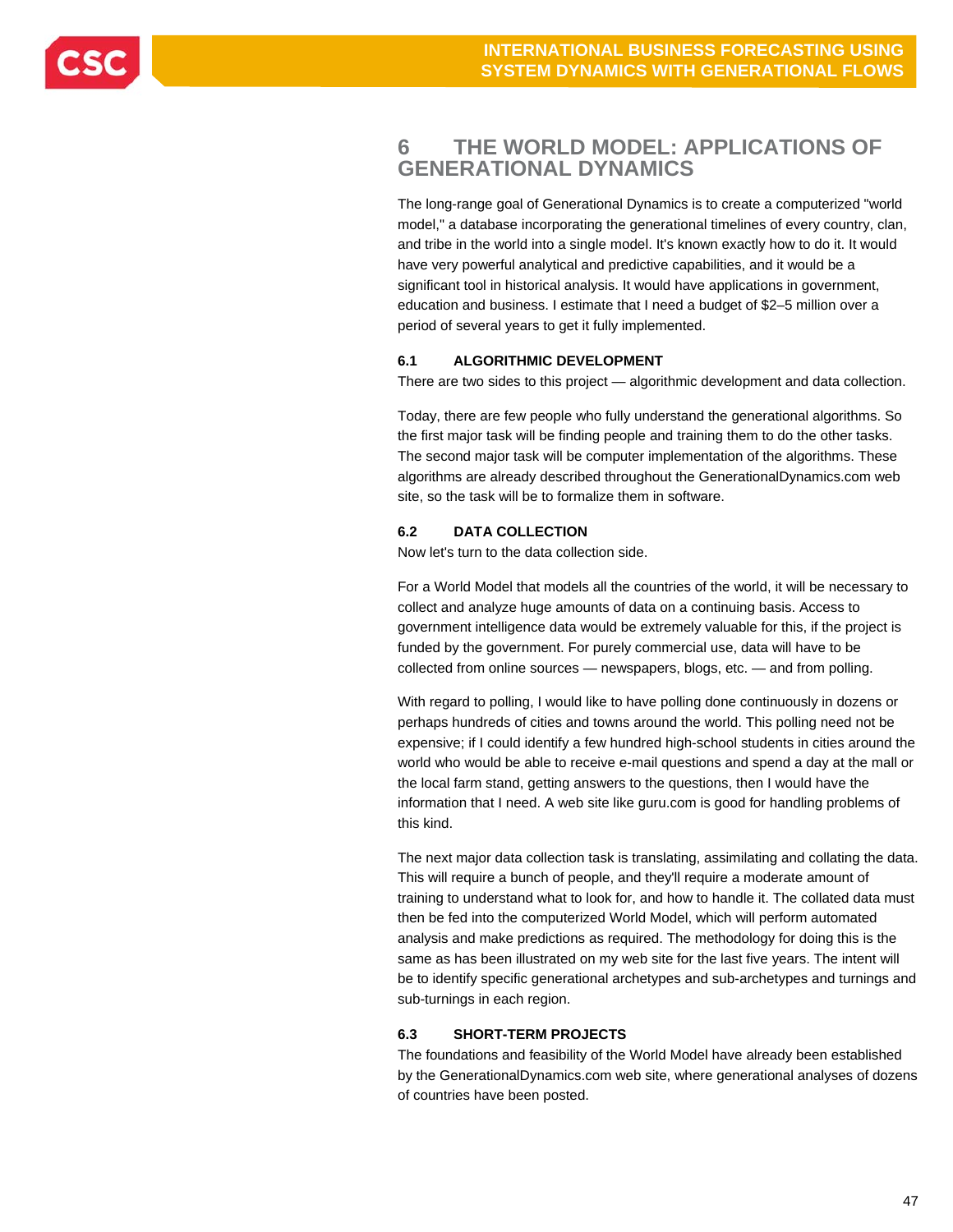

Thus, suitable goals for a short-term project would be to take one or two specific countries and evaluate them for some specific purpose, such as developing a business plan for marketing a new product or service.

### **7 APPENDIX: SOLUTION TO SYSTEM DYNAMICS PROBLEM**

Even though this is a simple test in a simple situation, very few people get all four questions right, or even grasp how to solve the problems. Here are the solutions:

- 1. During which minute did the most people enter the store? The number of people entering the store each minute is shown by the solid line graph, which peaks at minute 4.
- 2. During which minute did the most people leave the store? The number of people leaving the store each minute is shown by the dotted line graph, which peaks at minute 21.
- 3. During which minute were the most people in the store? During the first thirteen minutes, the solid line graph (number of people entering) is above the dotted line graph (number of people leaving), and so more and more people entered the store during that period. After minute 13, more people are leaving than entering, so after minute 13 the number of people in the store goes down. So the most people are in the store at minute 13.
- 4. During which minute were the fewest people in the store? The number of people in the store goes up until minute 13, and down until minute 30. So there are two possible answers: Minute 0 (the beginning) or minute 30 (the end).

 Prof. Sterman gives the answer: "To determine which, you must judge whether more people enter up to minute 13 than leave afterwards, that is, whether the area between the rate of entering and rate of leaving up to minute 13 is greater or smaller than the area between the two curves from minute 14 on. Inspection of the graph readily reveals that the area between the curves from minute 14 on is larger than the area between the curves through minute 13 (in fact it is twice as large). More people left after minute 13 than were added up to that point. The fewest people are therefore in the store at minute 30."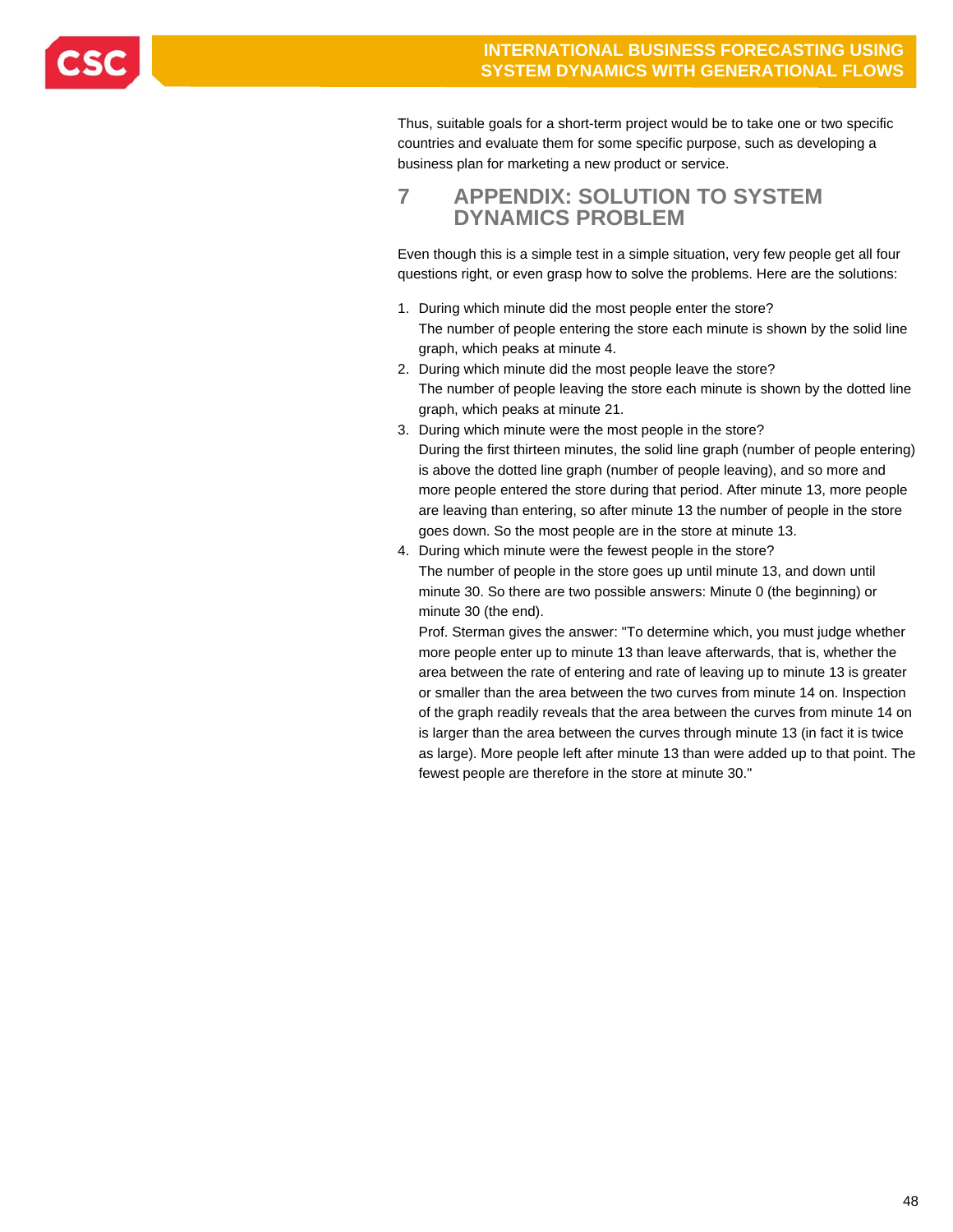

### **8 APPENDIX: SUMMARY OF AMERICAN GENERATIONS SINCE WORLD WAR II**

### **8.1 BORN 1901–24: GI GENERATION (HERO ARCHETYPE)**

\* Beat the Great Depression, fought and won WW II \* The "greatest generation" marched off to war with no hesitation \* Determined to prevent a new WW from ever happening again \* Did great things to rebuild the world \* Created the United Nations, World Bank, Green Revolution, World Health Organization, International Monetary Fund, and so forth. \* Fought Communism in Korea, Cuba and Vietnam \* Determined to give their children a prosperous world at peace

### **8.2 BORN 1925–42: SILENT GENERATION (ARTIST ARCHETYPE)**

\* Grew up amid the horrors of Depression and WW II — Suffered a kind of "generational child abuse" \* Called the "Silent Generation" by Time Magazine because they never complained about anything \* Grew up to be conformist, indecisive, and sensitive. \* Worked with GI Generation to rebuild the world and stop Communism \* In the workplace (Diane Piktialis<sup>xxviii</sup>): \* They are dedicated, and not just to doing a good job or making themselves look good, but to helping the organization succeed and getting customers what they need. \* They are great team players, carry their weight and don't let others down.

### **8.3 BORN 1943–59: BABY BOOMER GENERATION (PROPHET ARCHETYPE)**

\* Enjoyed the "American High" — the benefits of beating the Depression and the Nazis without having suffered the horrors \* Indulged by their war-weary parents -"got their way" \* Grew up to be narcissistic, arrogant, and moralistic. \* View younger generations as misguided and lazy.  $*$  In the workplace (Diane Piktialis<sup> $x$ xix</sup>):  $*$  They tend to be optimistic, idealistic and good team players. \* They are driven, love challenges and are focused on building stellar careers. \* They can be highly competitive.

#### **8.4 BORN 1960–81: GENERATION-X (NOMAD ARCHETYPE)**

\* Grew up in the shadow of the Boomers. \* Gen-Xer Paul Begala: Boomers are "the most self-centered, self-seeking, self-interested, self-absorbed, self-indulgent, selfaggrandizing generation in American history." \* Alienated, disaffected as youth, they will become the pragmatic middle managers that lead the nation through the Crisis era.  $*$  In the workplace (Diane Piktialis<sup>xxx</sup>):  $*$  They value flexibility, work-life balance and autonomy on the job, and appreciate a fun, informal work environment. \* They are constantly assessing how their careers are progressing and place a premium on learning opportunities. \* They are technologically savvy, eager to learn new skills and comfortable with change at work.

### **8.5 BORN 1982–2000: MILLENNIAL GENERATION (HERO ARCHETYPE)**

\* Dislike the political bickering of Boomers and Gen-Xers \* Will be the new "Greatest Generation" \* In the workplace (Diane Piktialis<sup>xxxi</sup>): \* Well organized, confident, resilient and achievement oriented. \* They are excellent team players, like collaboration and use sophisticated technology with ease. \* They are comfortable with and respectful of authority and relate well to people who are older. \* They want to work in an environment where differences are respected and valued, where people are judged by their contributions and where talent matters.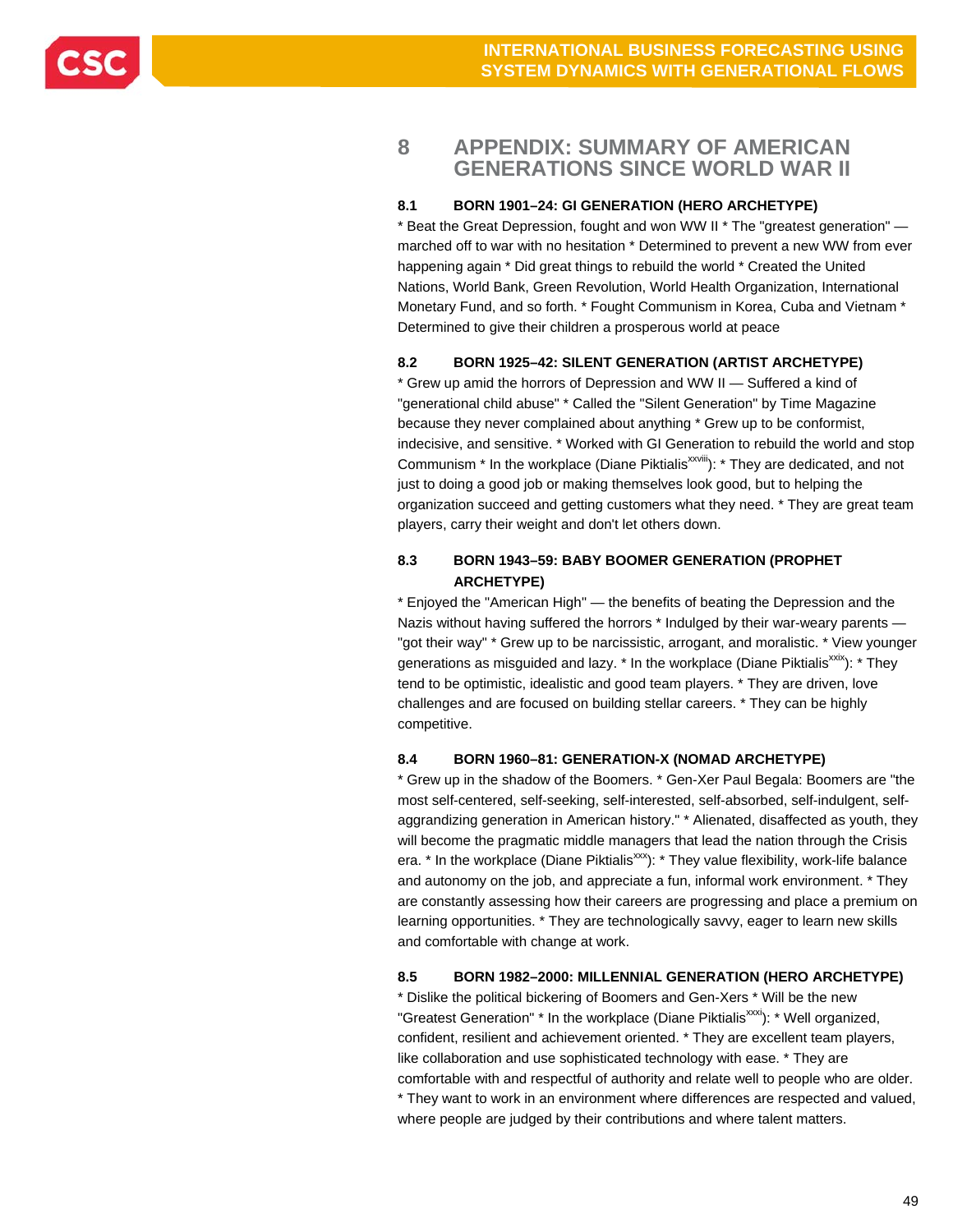### **9 APPENDIX: BRIEF LIST OF GENERATIONAL DYNAMICS PREDICTIONS**

Hundreds of articles have been posted on the web site since 2003, most containing specific Generational Dynamics predictions. All of those predictions have come true, or are trending true. None has been shown to be false. There is no analyst, journalist, politician or web site in the world with anything close to the predictive success of this web site.

Note that generational theory does not predict actual events. What it predicts is the public reactions to shocks and surprises. It predicts the attitudes and behaviors of large masses of people, entire generations of people.

For reference, here's a brief list of the major predictions that have appeared on this web site since 2003, and the year of first appearance. This list will be updated from time to time. For more details about any specific prediction, refer to web log for the latest articles on the subject.

### **9.1 FIRST APPEARANCE IN 2003**

- **Macro economy (2003):** We're entering a new 1930s style Great Depression, and the stock market will fall to Dow 4000 or lower. The disappearance (death or retirement) of the Great Depression survivors has left us with generations of people with no memory of its horrors, and no fear of repeating the credit abuses that brought it about. The stock market is overpriced by a factor of close to 250%.
- **Macro economy (2003):** We're in a deflationary spiral, not a hyperinflationary period, and prices will fall significantly.
- **Palestine/Israel (2003):** The "Roadmap to Peace" would fail. Once Yasser Arafat and Ariel Sharon disappeared, the region would descend into chaos, leading to a new genocidal war between Jews and Arabs. Jews and Arabs will re-fight the genocidal war that was triggered in 1948 by the partitioning of Palestine and the creation of the state of Israel. The disappearance of Yasser Arafat and Ariel Sharon signals a major generational change leading to that war.
- **Iraq (2003):** There would be no civil war and no anti-American uprising, and any that start would fizzle quickly. Iraq is in a "generational Awakening era," just one generation past the genocidal Iran/Iraq war of the 1980s. A crisis civil war in Iraq is thus impossible; if any civil war occurs, then it will fizzle quickly.

Contrast the "Iraq civil war" prediction with the "Darfur civil war" prediction (below). I gave opposite predictions for these two wars, and both predictions have come true, because the two wars occur at different points on the generational timeline.

- **Iran (2003):** Pro-American and pro-Western student demonstrations (like America in the 60s) would continue. Like Iraq, Iran is in a generational Awakening era, leading to a "generation gap," and widespread demonstrations by the college-age generation against the older generations.
- **America (2003):** Unlike the 60s, there would be almost no student antiwar demonstrations, and any that start would fizzle quickly. For years, people have been predicting massive student demonstrations against the Iraq war, as in the Vietnam war. But that's impossible today, because America is in a generational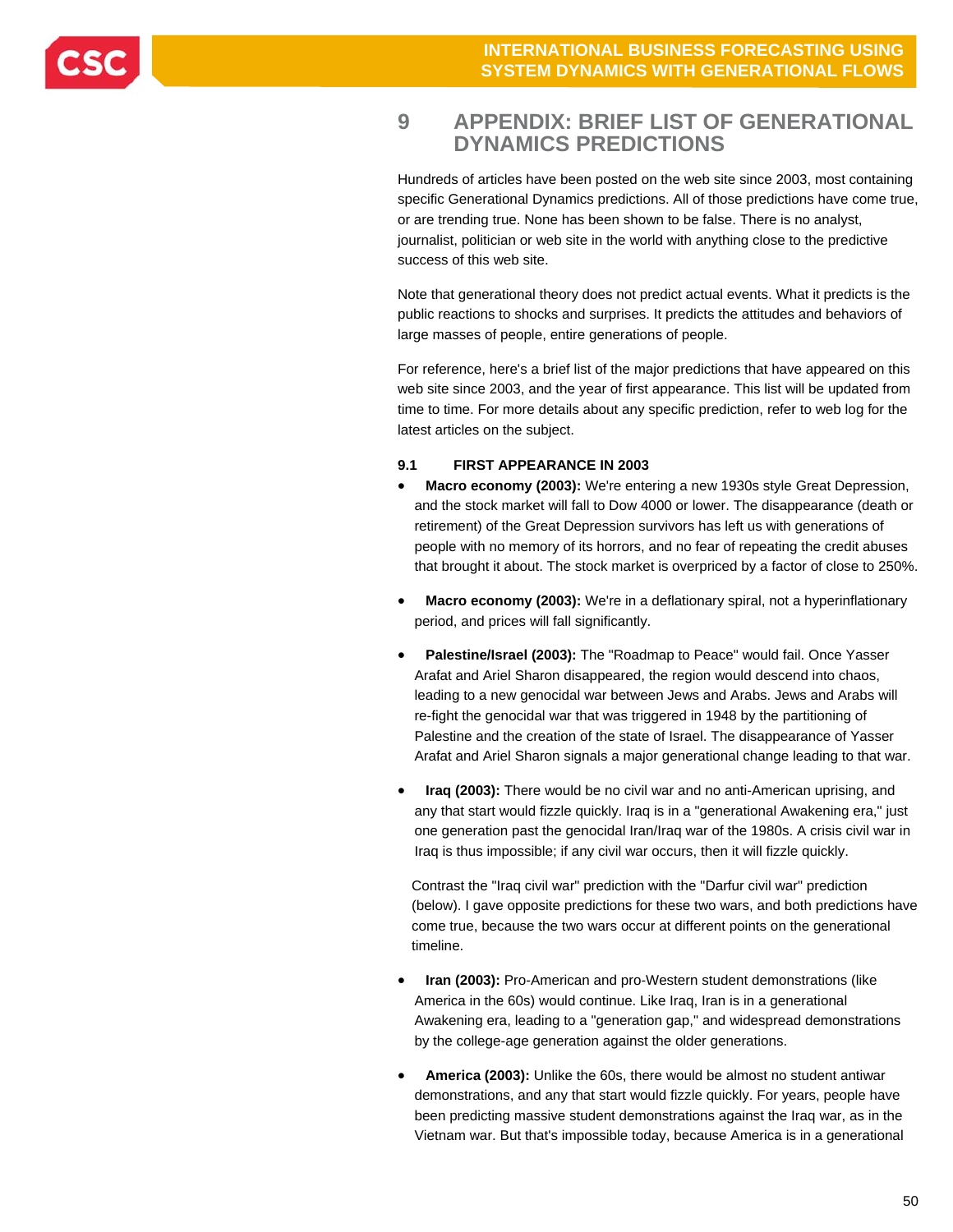

Crisis era, and these student demonstrations only during generational Awakening eras, America in the 1960s.

### **9.2 FIRST APPEARANCE IN 2004**

- **America (2004):** Men and women would return to stereotypical gender roles, with women focused increasingly on the children. People misunderstand the 1950s if they think that women were "oppressed" at that time. Actually, they had survived the horrors of WW II, and considered it their right to stay at home with the kids, and not be forced to work at distasteful "Rosie the Riveter" jobs. Feminism changed that attitude, and moved women into the workplace. But now, young college-educated women are massively deciding they'd rather stay home with the kids.
- **America (2004):** Politicians will resort to bitter fighting, and become less and less able to get anything done. This happens during generational Crisis eras. The American government has been almost paralyzed into inaction since 2004, and the same is true of "France, Israel, Japan, China, and other countries.

The reason for this paralysis is that the generations that survived WWII are gone now. Those people did some great things — they created the United Nations, World Bank, Green Revolution, World Health Organization, International Monetary Fund, and so forth. They created these organizations and managed them for decades with one purpose in mind: That their children and grandchildren would never have to go through anything so horrible as World War II. Now all those people are gone, and the people left behind have no idea what's going on or what to do. They're unable to lead or govern. All they know how to do is whine and complain, and wait until the next disaster, the next world war, forces them to do great things as well.

 **Darfur (2004):** The UN would be completely irrelevant, and would have no effect on the Darfur civil war. It will continue until it's run its course. After the 1994 Rwanda genocide, the UN promised "never again." But in fact it's impossible for politicians to stop a Crisis war, any more than politicians can stop a tsunami.

Contrast the "Iraq civil war" prediction (above) with the "Darfur civil war" prediction. I gave opposite predictions for these two wars, and both predictions have come true, because the two wars occur at different points on the generational timeline.

 **China (2004):** China is headed for a major internal civil war, as well as a war with the U.S. over Taiwan with absolute certainty. China has repeatedly threatened the US with war over Taiwan.

### **9.3 FIRST APPEARANCE IN 2005**

 **Europe (2005):** The proposed Constitution would NOT be approved. There will be a new European war, one component of which will probably be France versus Britain. Of all the predictions I've made, this is the one that surprises most people. My response is this: England and France have had regular wars at least since 1066, and there's absolutely nothing new this time that would change that. Many were surprised. The War of the Spanish Succession was a great shock to everyone, and its climaxing battle, the 1709 battle of Malplaquet, was a great shock to everyone for its genocidal ferocity. The French Revolution and subsequent Napoleonic wars were a surprise. The 1871 Paris Commune was a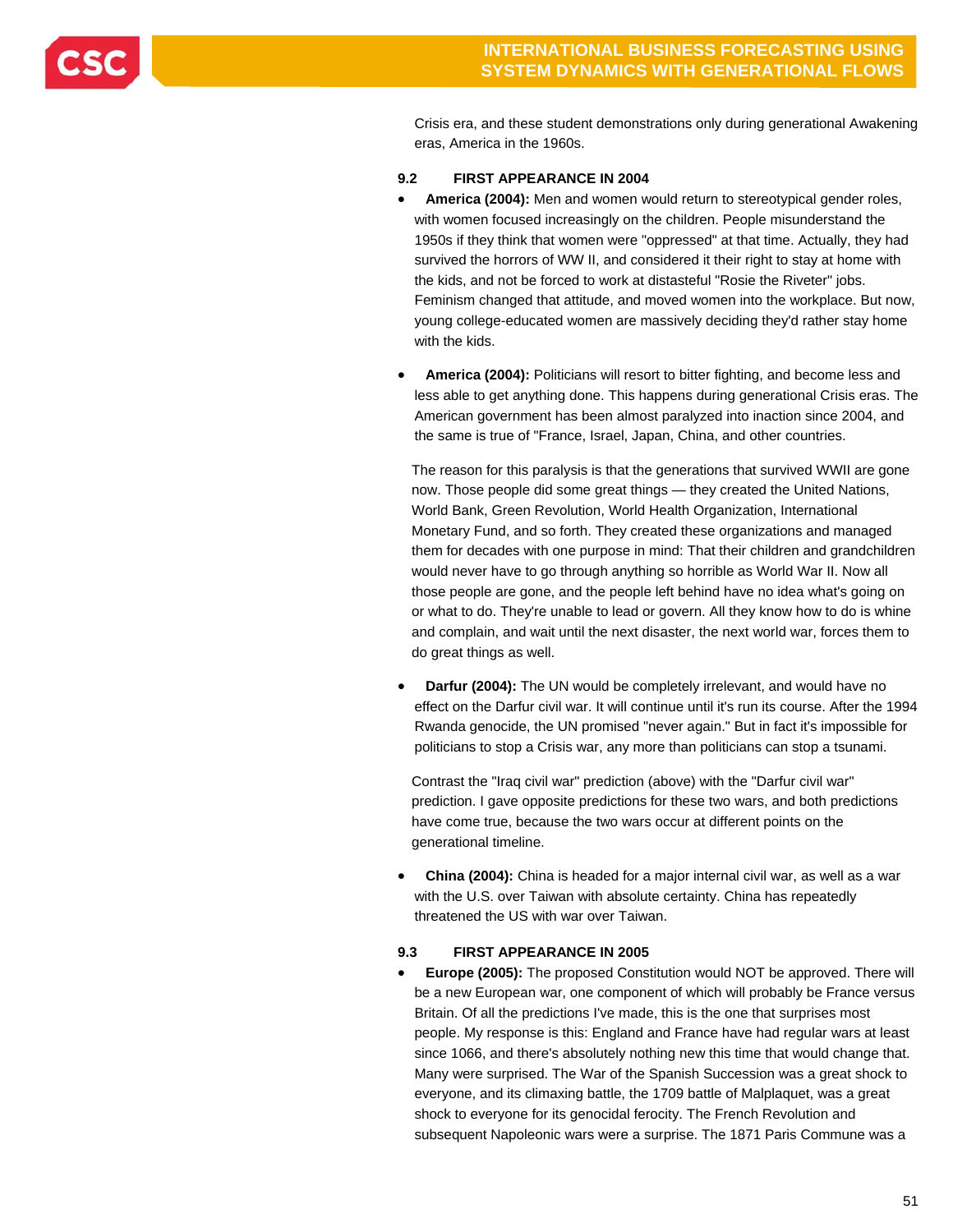

civil war, but it was such a shock that I think a lot of people today still don't believe it could have happened.

 **Lebanon (2005):** Despite widespread fear following many assassinations, there will be NO new civil war in Lebanon. After Lebanon's brutal 1980s civil war, including the bloody Sabra and Shatila massacre, the Lebanese people have been terrified that something might trigger another civil war. It was feared that the assassination of Hafiq Hariri would be that trigger. However, Generational Dynamics says that a new civil war at this time is impossible.

### **9.4 FIRST APPEARANCE SINCE 2006**

- **Lebanon (2006, as war began):** Israel would fight an aggressive "existential war," while Hizbollah would fight half-heartedly. The summer 2006 Israeli/Hizbollah war in Lebanon was FASCINATING from the point of view of generational theory. Israel, in a generational Crisis era, panicked and fought the war in a "hot" fashion, with maximum force. Hizbollah warriors, in a generational Awakening era, fought the war in a "cool" fashion, launching missiles and returning home to the arms of their wives.
- **Sri Lanka (2006):** In contrast to Burma, Kenya and Tibet (below), the new violence WILL spiral into a genocidal crisis war between Tamils and Sinhalese. Formerly known as Ceylon, Sri Lanka's last crisis war was World War II and the 1947 Partition, so the country is in a generational Crisis era.
- **Burma/Myanmar (2007):** The new burst of violence would fizzle soon, and would not spiral into a civil war. Burma's last crisis war was the civil war that began in 1948 and climaxed in 1958.
- **Kenya (2008):** The new burst of violence is UNLIKELY to spiral into war right away, although a major civil war is almost certain within ten years. Kenya's last crisis war was the Mau-Mau rebellion that began in 1952 and climaxed in 1956.
- **Tibet (2008):** Anti-China violence in Lhasa will fizzle, but there could be explosive violence between Han and Tibetans in the provinces east of Tibet. The Tibet situation is very interesting for generational theory because Tibet and eastern China are on different generational timelines. And so the places where the two groups meet, in the provinces east of Tibet, are worth close examination.

### **9.5 CLASH OF CIVILIZATIONS**

 **World (2003):** A new "Clash of Civilizations" world war. The Clash of Civilizations world war will be fought between big powerful adversaries — a new "axis" most likely consisting of China, Pakistan, Bangladesh, North Korea and their allies, versus America, India, Russia, Japan, and the UK and their allies.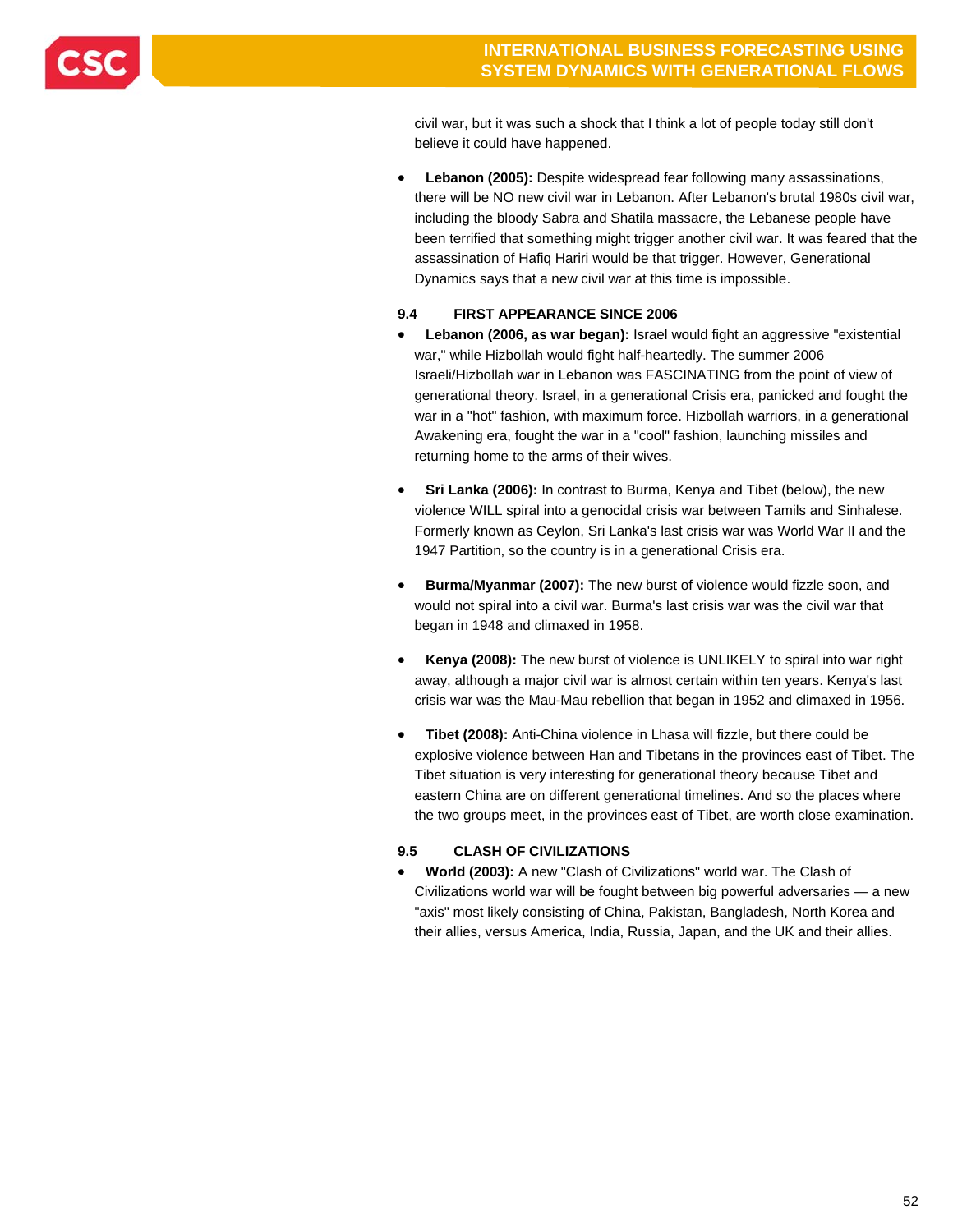## **10 SUMMARY**

l

The predictive value of generational theory was established by Neil Howe and the late William A. Strauss, the founding fathers of generational theory. In their 1997 book, *The Fourth Turning*, they write, "Sometime around the year *2005*, perhaps a few years before or after, America will enter the Fourth Turning. ... A spark will ignite a new mood. Today, that same spark would flame briefly but then extinguish.... This time, though, it will catalyze a Crisis." Thus, they didn't predict the 9/11 attacks, but they did predict that some event, some spark, would change the mood of the American public into a Crisis mood. It's not the event that can be predicted; it's the attitude of the public to unpleasant shocks and surprises that can be predicted.

Strauss and Howe developed and established generational theory for the Anglo-American timeline since the War of the Roses in the late 1400s. Generational Dynamics extends generational theory to be valid for all places and times in history. This involves major theoretical extensions of the generational model, to the point where it's now a very sophisticated scholarly subject that could serve as a college undergraduate or graduate major. It's also an interdisciplinary subject, involving history, comparative history, mathematics, chaos theory, sociology, population dynamics, economics, macroeconomics, system dynamics, and even the theory of evolution.

In 2003, when the Generational Dynamics forecasting methodology was developed, the web site was set up as a testing ground. Since 2003, over 1,500 articles have appeared on the web site, most containing specific predictions. All of those articles are still available on the web site, so anyone who wishes can go back and find the original predictions.

Note that it's easy to get a million predictions right: Just make two million predictions. That's why it's important to note that no Generational Dynamics prediction has turned out to be wrong.

The generational methodology can be used to make very accurate predictions, but only for certain types of predictions.

The reason for this success is because the concepts of Chaos Theory and System Dynamics, both well-established disciplines, have been applied to determine what kinds of predictions can be made. Thus, all these predictions are "trend predictions," not "chaotic event" predictions.

It's impossible to predict the attitudes or behaviors of any person or any group of politicians, but it IS possible to predict the attitudes and behaviors of large masses of people, entire generations of people, and how they react to events. The success of this web site since 2003 indicates that this claim is true.

End Notes<sup>i</sup> XENAKIS, JOHN J., "Massive Beirut explosion killing Rafiq Hariri puts Lebanon into state of shock." http://www.generationaldynamics.com/cgibin/D.PL?xct=gd.e050216

 $\mathsf{ii}$  XENAKIS, JOHN J., "Israel/Lebanon war forces Muslims to choose," http://www.generationaldynamics.com/cgi-bin/D.PL?d=ww2010.i.060724hizbollah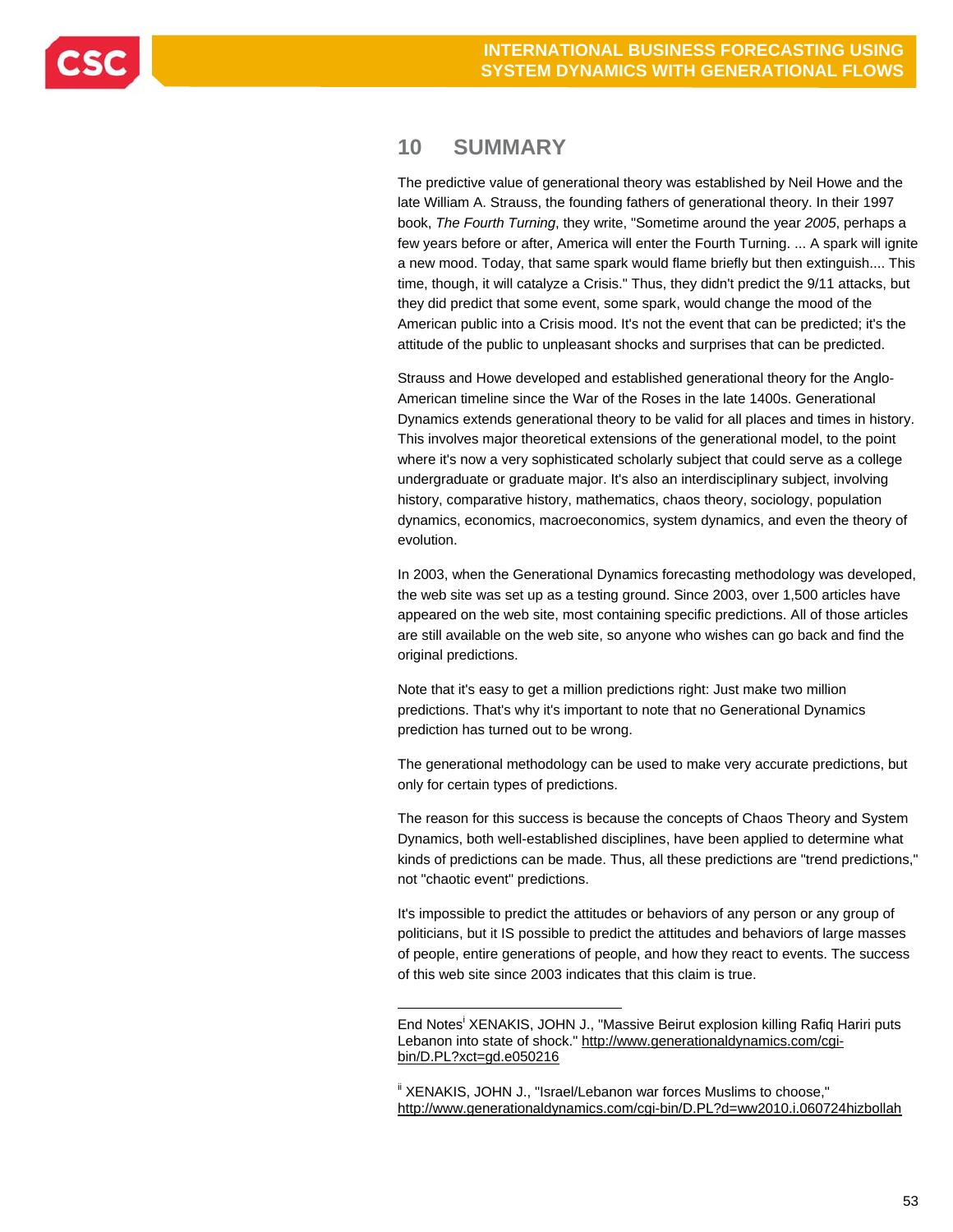

" XENAKIS, JOHN J., "How Israel panicked in pursuing the summer Lebanon war with Hizbollah," http://www.generationaldynamics.com/cgibin/D.PL?xct=gd.e061223

iv XENAKIS, JOHN J., "Hizbollah leader Nasrallah's latest coup attempt collapses again," http://www.generationaldynamics.com/cgi-bin/D.PL?xct=gd.e070124

v XENAKIS, JOHN J., "Three killed in student riots at Beirut Lebanon's Arab University," http://www.generationaldynamics.com/cgi-bin/D.PL?xct=gd.e070126

vi CNN, January 1, 2008

vii XENAKIS, JOHN J., "Post-election massacre in Kenya raises concerns of tribal war," http://www.generationaldynamics.com/cgi-bin/D.PL?xct=gd.e080102

viii XENAKIS, JOHN J., "Sri Lanka appears close to war," http://www.generationaldynamics.com/cgi-bin/D.PL?xct=gd.e060512

<sup>ix</sup> XENAKIS, JOHN J., "While world watches Lebanon, Sri Lanka goes to war," http://www.generationaldynamics.com/cgi-bin/D.PL?xct=gd.e060803

x XENAKIS, JOHN J., "Sri Lanka government declares all out war against Tamil Tiger rebels," http://www.generationaldynamics.com/cgi-bin/D.PL?xct=gd.e080104

xi BURTON, FRED, AND STEWART, SCOTT, "The Conflict in Sri Lanka: A Cornered Tiger Is Still Deadly," May 6, 2009, http://www.stratfor.com/weekly/20090506\_sri\_lanka\_cornered\_tiger\_deadliest\_sort

xii STERMAN, J. D. (2002) All Models are Wrong: Reflections on Becoming a Systems Scientist. System Dynamics Review, 18, 501-531. http://scripts.mit.edu/~jsterman/On-Line\_Publications.html#2002All

xiii TURCHIN, PETER, *Complex Population Dynamics: A Theoretical/Empirical Synthesis*, Princeton University Press, 2003. http://www.eeb.uconn.edu/people/turchin

xiv TURCHIN, PETER, *Complex Population Dynamics: a Theoretical/Empirical Synthesis,* Princeton University Press, 2003 xv STERMAN, J. D., *op cit*

xvi WALLACE, ANTHONY, "Revitalization Movements," American Anthropologist 58: 264-281, 1956

xvii MCLOUGHLIN, WILLIAM G., Revivals, Awakenings, and Reform, University Of Chicago Press, 1980

xviii STRAUSS, WILLIAM, AND HOWE, NEIL, *Generations: The History of America's Future, 1584 to 2069*, Perennia, 1992

xix STRAUSS, WILLIAM, AND HOWE, NEIL, *The Fourth Turning, an American Prophecy*, Broadway Books, 1997

xx ASIMOV, ISAAC, *Prelude to Foundation, Forward the Foundation, Foundation, Foundation and Empire, Second Foundation, Foundation's Edge, Foundation and Earth,* novels published in the 1940s and 1950s, and republished many times.

xxiMARTINO, JOSEPH PAUL, *Technological Forecasting for Decision Making*, American Elsevier Pub. Co., 1975

xxii SELINGER, PETER, "Double Pendulum" web site, Department of Mathematics and Statistics, Dalhousie University, http://www.mathstat.dal.ca/~selinger/lagrange/doublependulum.html